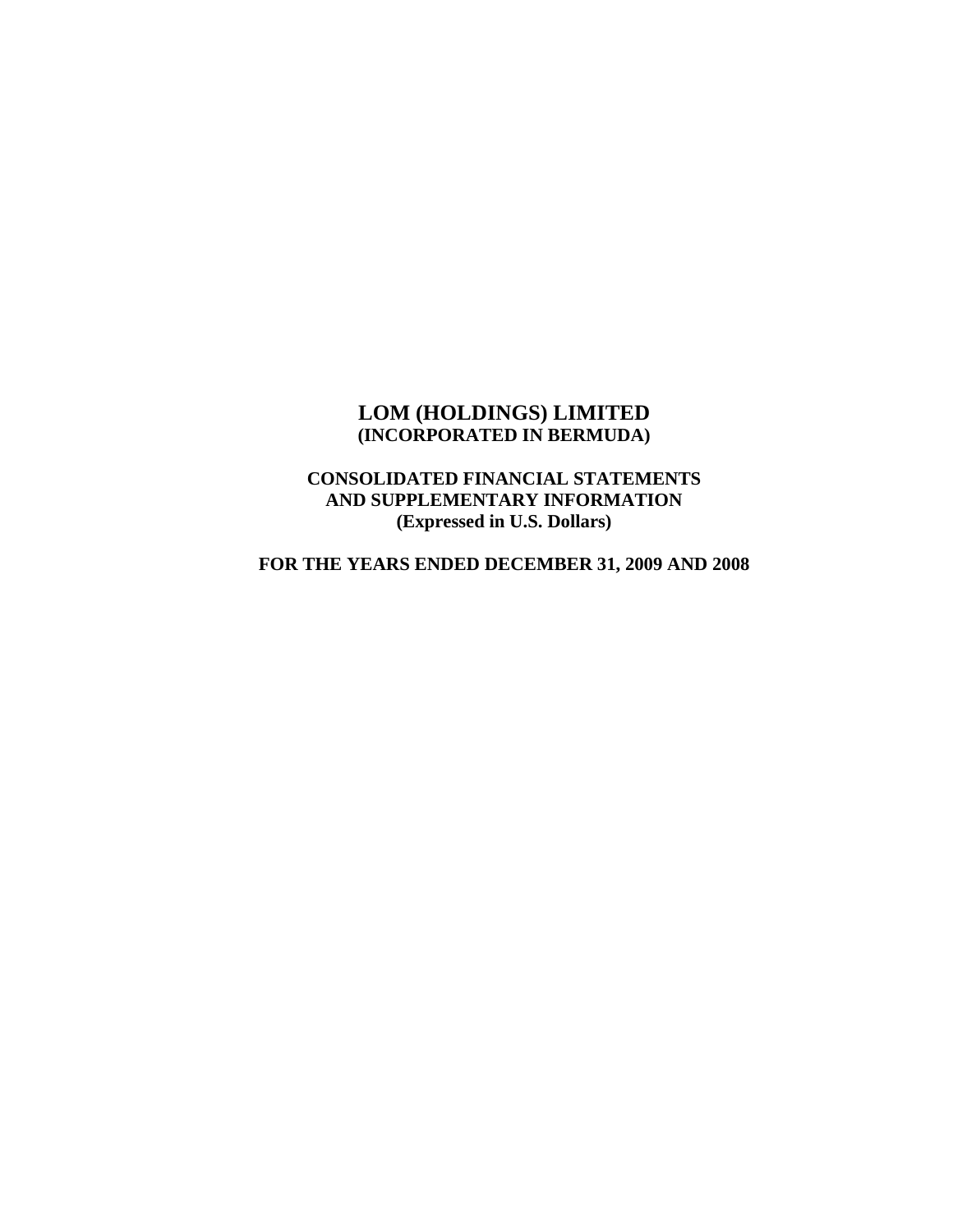## **CONTENTS**

## **Financial Statements**

| Consolidated Statements of Changes in Stockholders' Equity |  |
|------------------------------------------------------------|--|
|                                                            |  |
|                                                            |  |
|                                                            |  |

| <b>Notes to Consolidated Financial Statements</b> |  |
|---------------------------------------------------|--|
|                                                   |  |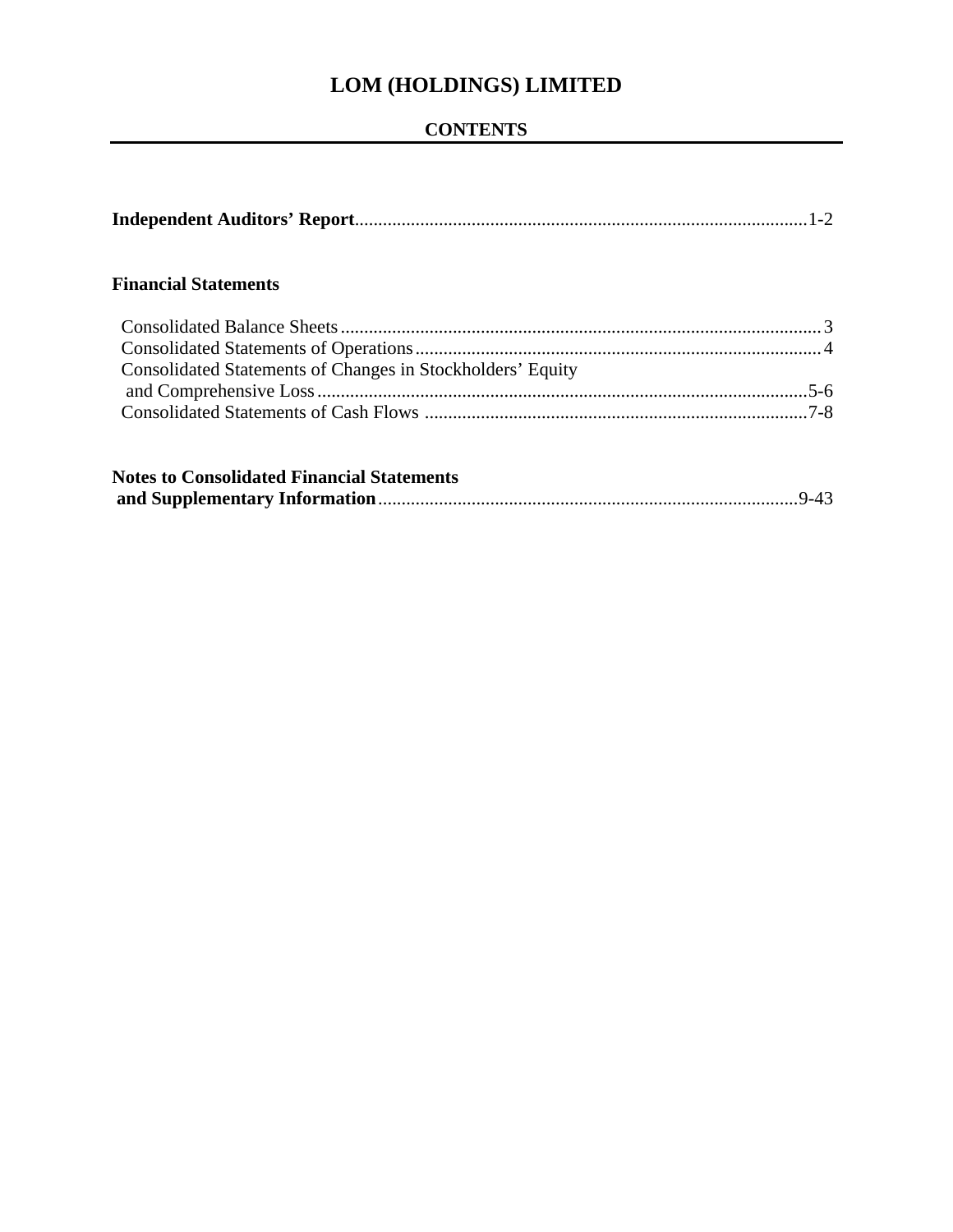

#### **INDEPENDENT AUDITORS' REPORT**

## To the Stockholders of **LOM (Holdings) Limited**

We have audited the consolidated balance sheets of LOM (Holdings) Limited and Subsidiaries as of December 31, 2009 and 2008, and the related statements of operations, changes in stockholders' equity, comprehensive loss, and cash flows for the years then ended. These financial statements are the responsibility of the Company's management. Our responsibility is to express an opinion on these financial statements based on our audits.

We conducted our audits in accordance with auditing standards generally accepted in the United States of America. Those standards require that we plan and perform the audit to obtain reasonable assurance about whether the financial statements are free of material misstatement. An audit includes consideration of internal control over financial reporting as a basis for designing audit procedures that are appropriate in the circumstances, but not for the purpose of expressing an opinion on the effectiveness of the Company's internal control over financial reporting. Accordingly, we express no such opinion. An audit also includes examining, on a test basis, evidence supporting the amounts and disclosures in the financial statements, assessing the accounting principles used and significant estimates made by management, as well as evaluating the overall financial statement presentation. We believe that our audits provide a reasonable basis for our opinion.

In our opinion, the consolidated financial statements referred to above present fairly, in all material respects, the financial position of LOM (Holdings) Limited as of December 31, 2009 and 2008, and the results of its operations and its cash flows for the years then ended in conformity with accounting principles generally accepted in the United States of America.

As more fully described in Note 17 to the consolidated financial statements, the United States Securities and Exchange Commission ("SEC") commenced an investigation of the Company and certain senior officers on January 23, 2002. On December 19, 2007, the SEC filed civil charges against the Company, a senior officer and a former senior officer alleging violations of the United States securities laws. The Company denies the charges and has retained legal counsel to defend itself. In the Complaint filed in the United States District Court Southern District of New York, the SEC has requested the Company be enjoined from further violations of securities laws, pay civil fines, and be permanently barred from participating in the United States penny stock market. Management has accrued a liability in the accompanying consolidated financial statements for the estimated legal fees and other associated costs to defend and resolve the matter in the amount of \$1.688 million and \$1.619 million at December 31, 2009 and 2008, respectively.

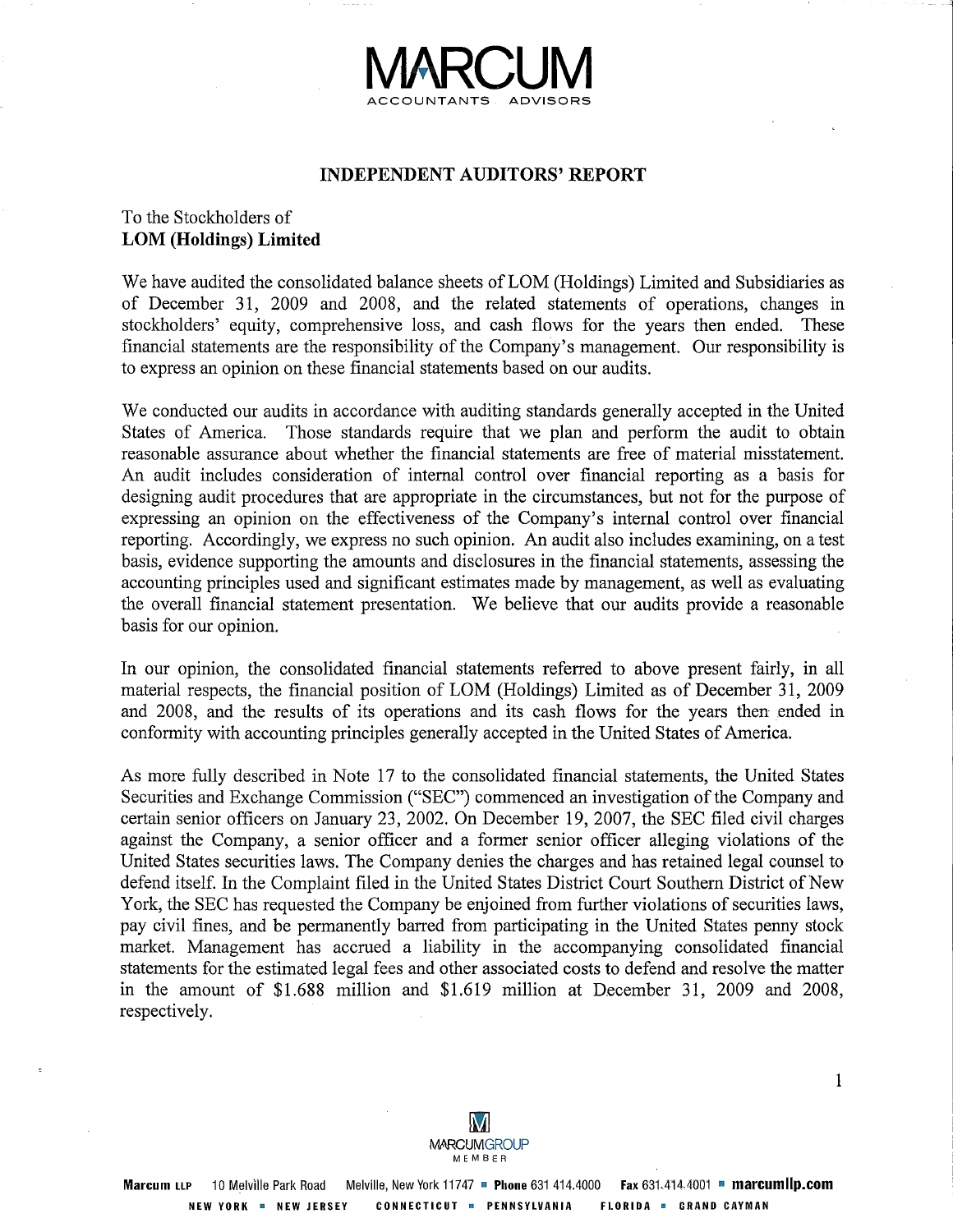Our audits were conducted for the purpose of forming an opinion on the basic consolidated financial statements taken as a whole. The supplementary information contained in the five year comparison table in Note 19 is presented for purposes of additional analysis and is not a required part of the basic consolidated financial statements. Such information has been subjected to the auditing procedures applied in the audit of the basic consolidated financial statements and, in our opinion, the information for 2009, 2008, 2007, 2006 and 2005 is fairly stated in all material respects in relation to the basic financial statements taken as a whole.

Marcum LLP

Melville, NY April 27, 2010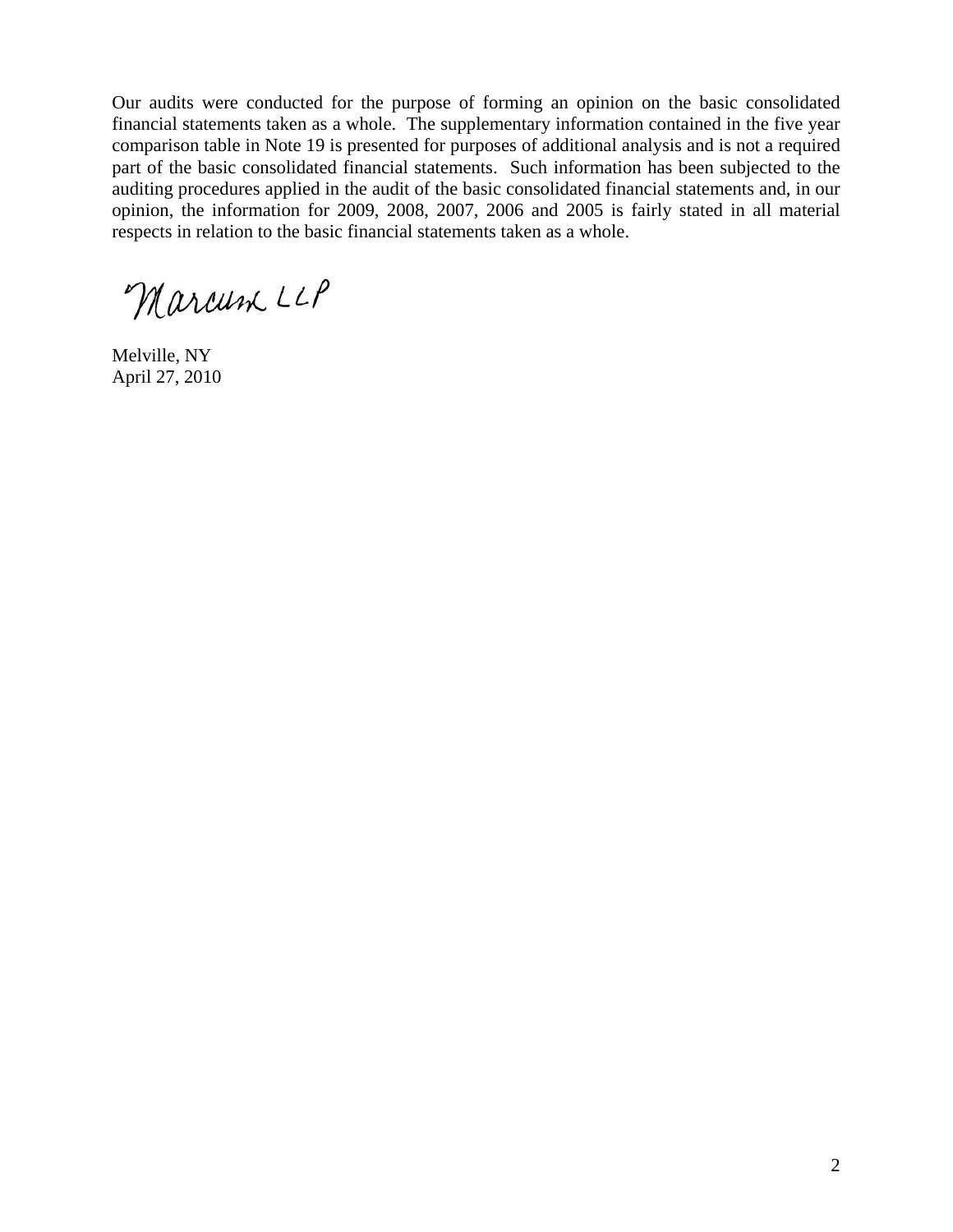## **CONSOLIDATED BALANCE SHEETS (Expressed in U.S. Dollars)**

## **DECEMBER 31, 2009 AND 2008**

|                                                                                                                                                                                                                                                                                                                            | 2009                                                                           | 2008                                                                            |
|----------------------------------------------------------------------------------------------------------------------------------------------------------------------------------------------------------------------------------------------------------------------------------------------------------------------------|--------------------------------------------------------------------------------|---------------------------------------------------------------------------------|
| <b>Assets</b>                                                                                                                                                                                                                                                                                                              |                                                                                |                                                                                 |
| Cash and cash equivalents<br>Restricted cash<br>Securities owned (cost: 2009 - \$3,366,733 2008 –                                                                                                                                                                                                                          | \$4,276,008                                                                    | \$ 3,409,556<br>135,626                                                         |
| \$3,570,925<br>Other receivables<br>Employee loans receivable<br>Due from related parties<br>Prepaid expenses<br>Investment in Yorkstreet Holdings Limited – equity method<br>Property and equipment, net                                                                                                                  | 4,953,207<br>144,756<br>1,194,919<br>12,027<br>225,546<br>967,141<br>9,447,224 | 4,979,635<br>1,153,643<br>1,238,605<br>7,245<br>332,447<br>867,565<br>9,709,480 |
| <b>Total Assets</b>                                                                                                                                                                                                                                                                                                        | <u>\$21,220,828</u>                                                            | \$21,833,802                                                                    |
| <b>Liabilities and Stockholders' Equity</b>                                                                                                                                                                                                                                                                                |                                                                                |                                                                                 |
| <b>Liabilities</b><br>Accounts payable and accrued liabilities<br>Accrued health insurance benefits<br>Accrued legal fees and litigation expenses                                                                                                                                                                          | \$<br>616,142<br>35,847<br>1,688,426                                           | \$<br>659,120<br>57,136<br>1,619,153                                            |
| <b>Total Liabilities</b>                                                                                                                                                                                                                                                                                                   | 2,340,415                                                                      | 2,335,409                                                                       |
| <b>Commitments and Contingencies</b>                                                                                                                                                                                                                                                                                       |                                                                                |                                                                                 |
| <b>Stockholders' Equity</b><br>Common shares, par value \$0.10 per share; 20,000,000<br>shares authorized, and 6,257,450 (2008 - 6,292,500) shares<br>issued and outstanding<br>Additional paid-in capital<br>Loans receivable for issuance of common stock<br>Retained earnings<br>Accumulated other comprehensive income | 625,745<br>3,594,710<br>(172, 250)<br>14,832,208                               | 629,250<br>3,709,651<br>(177,100)<br>15,334,455<br>2,137                        |
| <b>Total Stockholders' Equity</b>                                                                                                                                                                                                                                                                                          | 18,880,413                                                                     | 19,498,393                                                                      |
| <b>Total Liabilities and Stockholders' Equity</b>                                                                                                                                                                                                                                                                          | \$21,220,828                                                                   | \$21,833,802                                                                    |
| Approved by the Board of Directors:                                                                                                                                                                                                                                                                                        |                                                                                |                                                                                 |

\_\_\_\_\_\_\_\_\_\_\_\_\_\_\_\_\_\_\_\_\_\_\_\_\_\_\_\_\_\_\_\_ \_\_\_\_\_\_\_\_\_\_\_\_\_\_\_\_\_\_\_\_\_\_\_\_\_\_\_\_\_\_\_\_ Director Director Director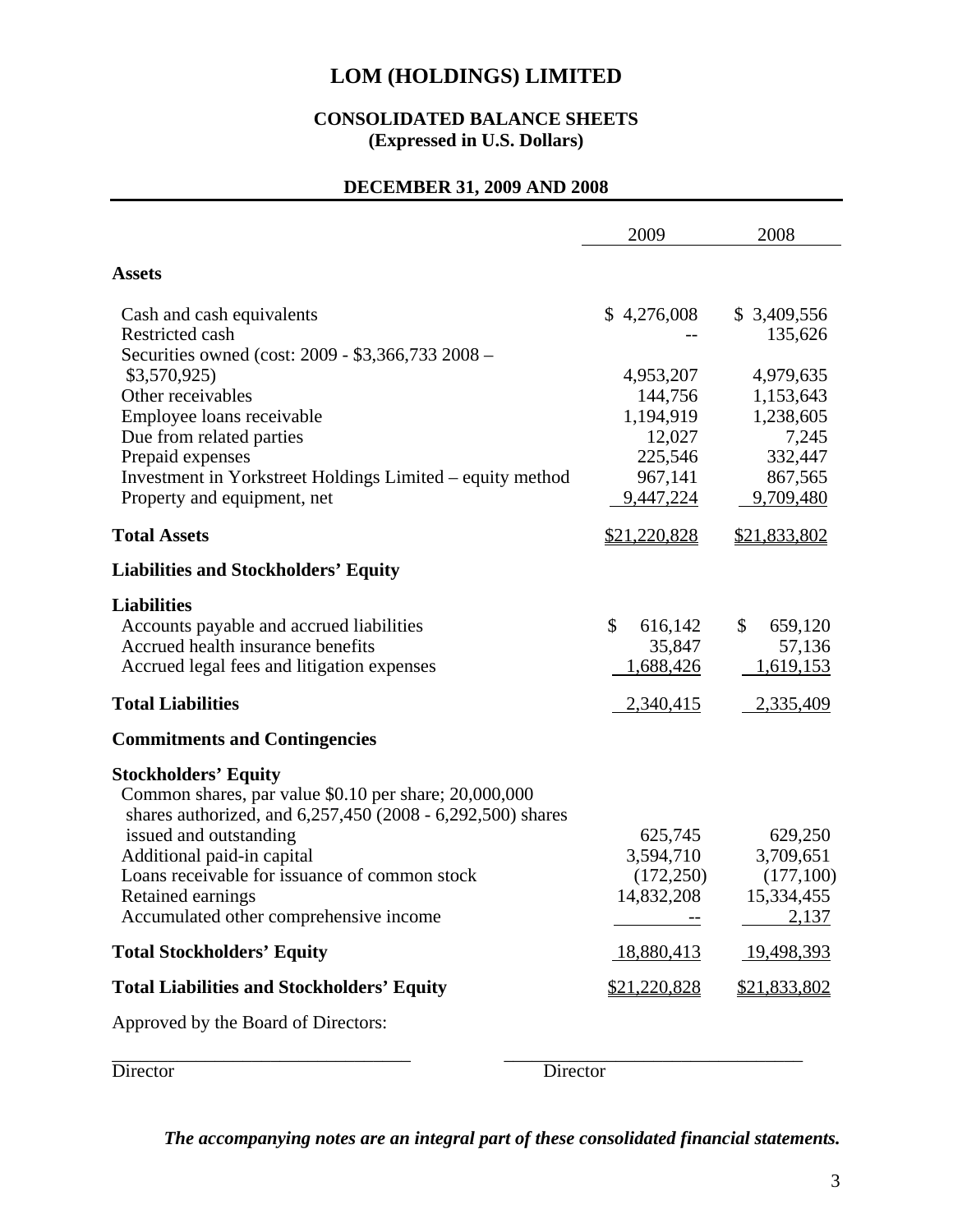## **CONSOLIDATED STATEMENTS OF OPERATIONS (Expressed in U.S. Dollars)**

# **FOR THE YEARS ENDED DECEMBER 31, 2009 AND 2008**

|                                                                                           | 2009         | 2008        |
|-------------------------------------------------------------------------------------------|--------------|-------------|
| <b>Revenues</b>                                                                           |              |             |
| Broking fee income                                                                        | \$3,844,676  | \$4,508,030 |
| Management and investment advisory fees including related                                 |              |             |
| party management fees of \$906,910 in 2009 and                                            |              |             |
| \$1,025,033 in 2008                                                                       | 1,466,482    | 1,689,816   |
| Net interest income, net of interest expense of \$84,079 in<br>2009 and \$743,202 in 2008 | 631,373      | 1,239,978   |
| Rental income, including related party rent of \$216,967 in                               |              |             |
| both 2009 and \$211,600 in 2008                                                           | 682,659      | 667,268     |
| Other income                                                                              | 224,825      | 461,249     |
| Income (loss) recorded under the equity method                                            | 101,713      | (12,777)    |
| Foreign exchange income, net                                                              | 526,288      | 619,887     |
| Net trading gains (loss) on securities owned                                              | 394,406      | (484, 787)  |
| Corporate finance income                                                                  | 59,597       | 5,572       |
| Administration and custody fees                                                           | 82,470       | 92,608      |
| <b>Total Revenues</b>                                                                     | 8,014,489    | 8,786,844   |
| <b>Operating Expenses</b>                                                                 |              |             |
| Employee compensation and benefits                                                        | 3,171,043    | 3,830,028   |
| Commissions and referral fees                                                             | 1,673,638    | 2,097,572   |
| Computer and information services                                                         | 732,532      | 747,928     |
| Depreciation and amortization of property and equipment                                   | 408,388      | 410,939     |
| Recovery of legal fees                                                                    |              | (950,000)   |
| Jitney fees                                                                               | 577,253      | 674,778     |
| Professional fees                                                                         | 402,723      | 554,013     |
| Occupancy                                                                                 | 669,893      | 763,251     |
| Administration                                                                            | 284,673      | 524,662     |
| Insurance                                                                                 | 213,013      | 193,879     |
| Bad debt recovery                                                                         | (50)         | (3,490)     |
| Custodial charges                                                                         | 404,905      | 472,493     |
| Net foreign exchange transaction (gains) losses                                           | (83,747)     | 236,305     |
| <b>Total Operating Expenses</b>                                                           | 8,454,264    | 9,552,358   |
| <b>Net Loss</b>                                                                           | \$ (439,775) | \$(765,514) |
| <b>Net Loss Per Common Share</b>                                                          |              |             |
| Basic and diluted                                                                         | \$ (0.07)    | \$(0.12)    |
| <b>Weighted Average Common Shares</b>                                                     |              |             |
| <b>Outstanding:</b>                                                                       |              |             |
| Basic and diluted                                                                         | 6,269,002    | 6,347,005   |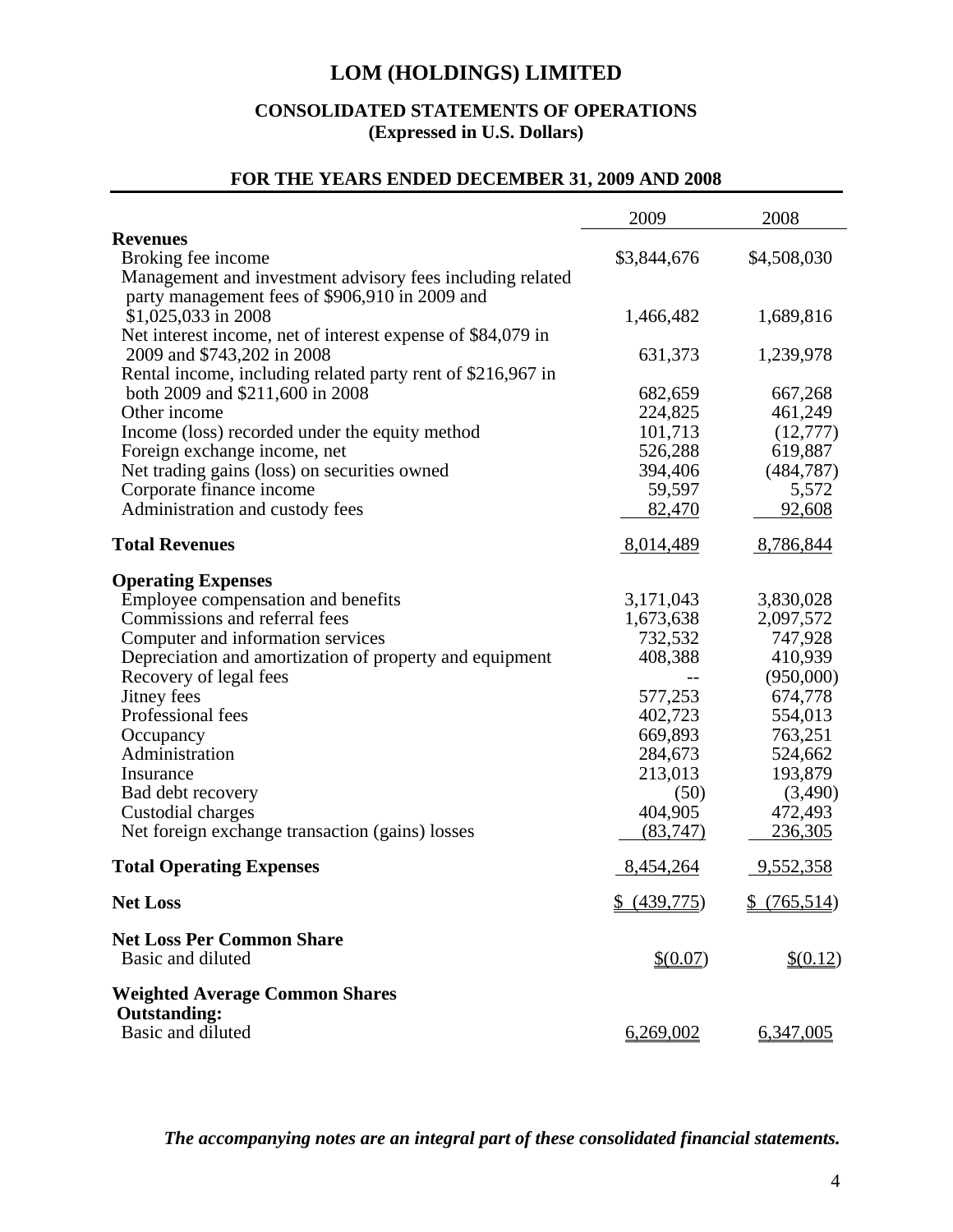## **CONSOLIDATED STATEMENTS OF CHANGES IN STOCKHOLDERS' EQUITY AND COMPREHENSIVE LOSS (Expressed in U.S. Dollars)**

## **FOR THE YEARS ENDED DECEMBER 31, 2009 AND 2008**

|                                                                        | <b>Common Stock</b>      |                                                     |                               |                                                       |                                                     |                                                               |              |                                |
|------------------------------------------------------------------------|--------------------------|-----------------------------------------------------|-------------------------------|-------------------------------------------------------|-----------------------------------------------------|---------------------------------------------------------------|--------------|--------------------------------|
|                                                                        | <b>Shares</b>            | Amount                                              | Additional<br>Paid-in Capital | Loans Receivable<br>for Issuance of<br>Common Stock   | Retained<br>Earnings                                | <b>Accumulated Other</b><br>Comprehensive<br>Income $/(Loss)$ | Total        | Total<br>Comprehensive<br>Loss |
| <b>Balance</b> – January 1, 2008                                       | 6,422,000                | \$642,200                                           | \$4,187,206                   | \$(215,860)                                           | \$16,987,219                                        | \$279,181                                                     | \$21,879,946 |                                |
| Net loss                                                               | $\overline{\phantom{m}}$ | $- -$                                               | $-$                           | $\hspace{0.05cm} - \hspace{0.05cm} - \hspace{0.05cm}$ | (765, 514)                                          | $- -$                                                         | (765, 514)   | \$(765,514)                    |
| Comprehensive loss from investment<br>recorded under the equity method | $-\,-$                   | $\hspace{0.05cm} -\hspace{0.05cm} -\hspace{0.05cm}$ | $- -$                         | $\hspace{0.05cm} - \hspace{0.05cm} - \hspace{0.05cm}$ | $\hspace{0.05cm} -\hspace{0.05cm} -\hspace{0.05cm}$ | (277, 044)                                                    | (277, 044)   | (277,044)                      |
| <b>Total Comprehensive Income</b>                                      |                          |                                                     |                               |                                                       |                                                     |                                                               |              | \$(1,042,558)                  |
| Repurchase and retirement of<br>common stock                           | (129,500)                | (12,950)                                            | (487,299)                     |                                                       |                                                     | $-\!$ $\!-$                                                   | (500, 249)   |                                |
| Payment of loans receivable for<br>issuance of common stock            | $-\,-$                   | $- -$                                               | $-$                           | 21,610                                                | $-$                                                 | $\qquad \qquad -$                                             | 21,610       |                                |
| Stock based compensation                                               | $-\,-$                   | $- -$                                               | 9,744                         | $-$                                                   | $-$                                                 | $\hspace{0.05cm} -\hspace{0.05cm} -\hspace{0.05cm}$           | 9,744        |                                |
| Dividends declared                                                     |                          |                                                     | --                            | 17,150                                                | (887,250)                                           | $\overline{\phantom{m}}$                                      | (870, 100)   |                                |
| <b>Balance</b> – December 31, 2008                                     | 6,292,500                | \$629,250                                           | \$3,709,651                   | \$(177,100)                                           | \$15,334,455                                        | 2,137<br>\$                                                   | \$19,498,393 |                                |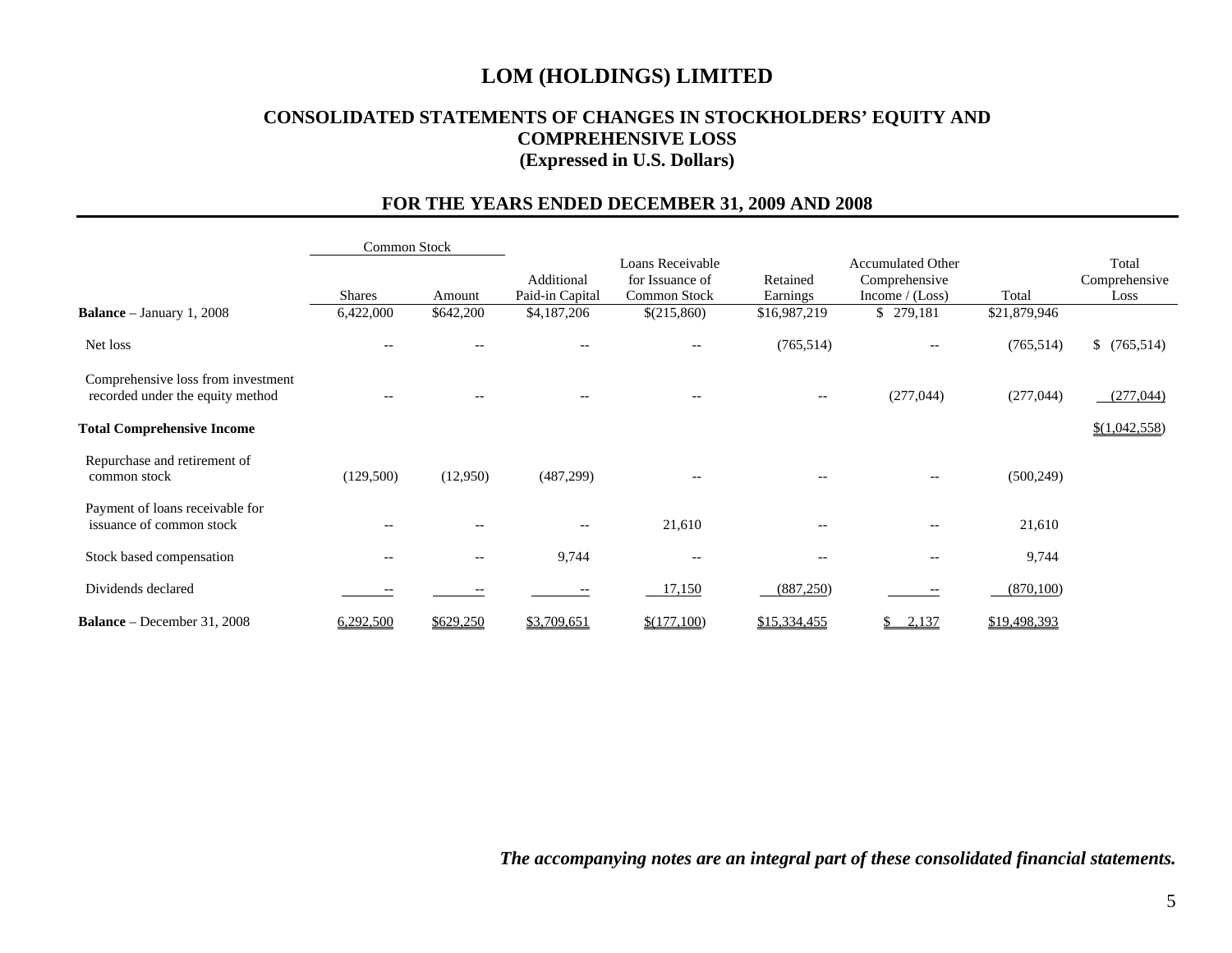## **CONSOLIDATED STATEMENTS OF CHANGES IN STOCKHOLDERS' EQUITY AND COMPREHENSIVE LOSS, continued (Expressed in U.S. Dollars)**

## **FOR THE YEARS ENDED DECEMBER 31, 2009 AND 2008**

|                                                                        | Common Stock  |                          |                               |                                                     |                                                       |                                                               |              |                                |
|------------------------------------------------------------------------|---------------|--------------------------|-------------------------------|-----------------------------------------------------|-------------------------------------------------------|---------------------------------------------------------------|--------------|--------------------------------|
|                                                                        | <b>Shares</b> | Amount                   | Additional<br>Paid-in Capital | Loans Receivable<br>for Issuance of<br>Common Stock | Retained<br>Earnings                                  | <b>Accumulated Other</b><br>Comprehensive<br>Income $/(Loss)$ | Total        | Total<br>Comprehensive<br>Loss |
| <b>Balance</b> – January 1, 2009                                       | 6,292,500     | \$629,250                | \$3,709,651                   | \$(177,100)                                         | \$15,334,455                                          | \$2,137                                                       | \$19,498,393 |                                |
| Net loss                                                               | $-$           |                          | $-$                           | $- -$                                               | (439,775)                                             | $- -$                                                         | (439,775)    | (439,775)                      |
| Comprehensive loss from investment<br>recorded under the equity method |               |                          |                               | $- -$                                               | $\hspace{0.04in}$ $\hspace{0.04in}$                   | (2,137)                                                       | (2,137)      | (2,137)                        |
| <b>Total Comprehensive Income</b>                                      |               |                          |                               |                                                     |                                                       |                                                               |              | \$(441,912)                    |
| Repurchase and retirement of<br>common stock                           | (35,050)      | (3,505)                  | (124, 685)                    | $-\!$ $\!-$                                         | $\hspace{0.05cm} - \hspace{0.05cm} - \hspace{0.05cm}$ | $-\!$ $\!-$                                                   | (128, 190)   |                                |
| Payment of loans receivable for<br>issuance of common stock            |               | $-$                      | $- -$                         | 3,650                                               | $-\,-$                                                | --                                                            | 3,650        |                                |
| Stock based compensation                                               | $-$           | $\overline{\phantom{m}}$ | 9,744                         | --                                                  | $- -$                                                 | --                                                            | 9,744        |                                |
| Dividends declared                                                     |               |                          |                               | 1,200                                               | (62, 472)                                             | $- -$                                                         | (61,272)     |                                |
| <b>Balance</b> – December 31, 2009                                     | 6,257,450     | \$625,745                | \$3,594,710                   | \$(172,250)                                         | \$14,832,208                                          | \$<br>$--$                                                    | \$18,880,413 |                                |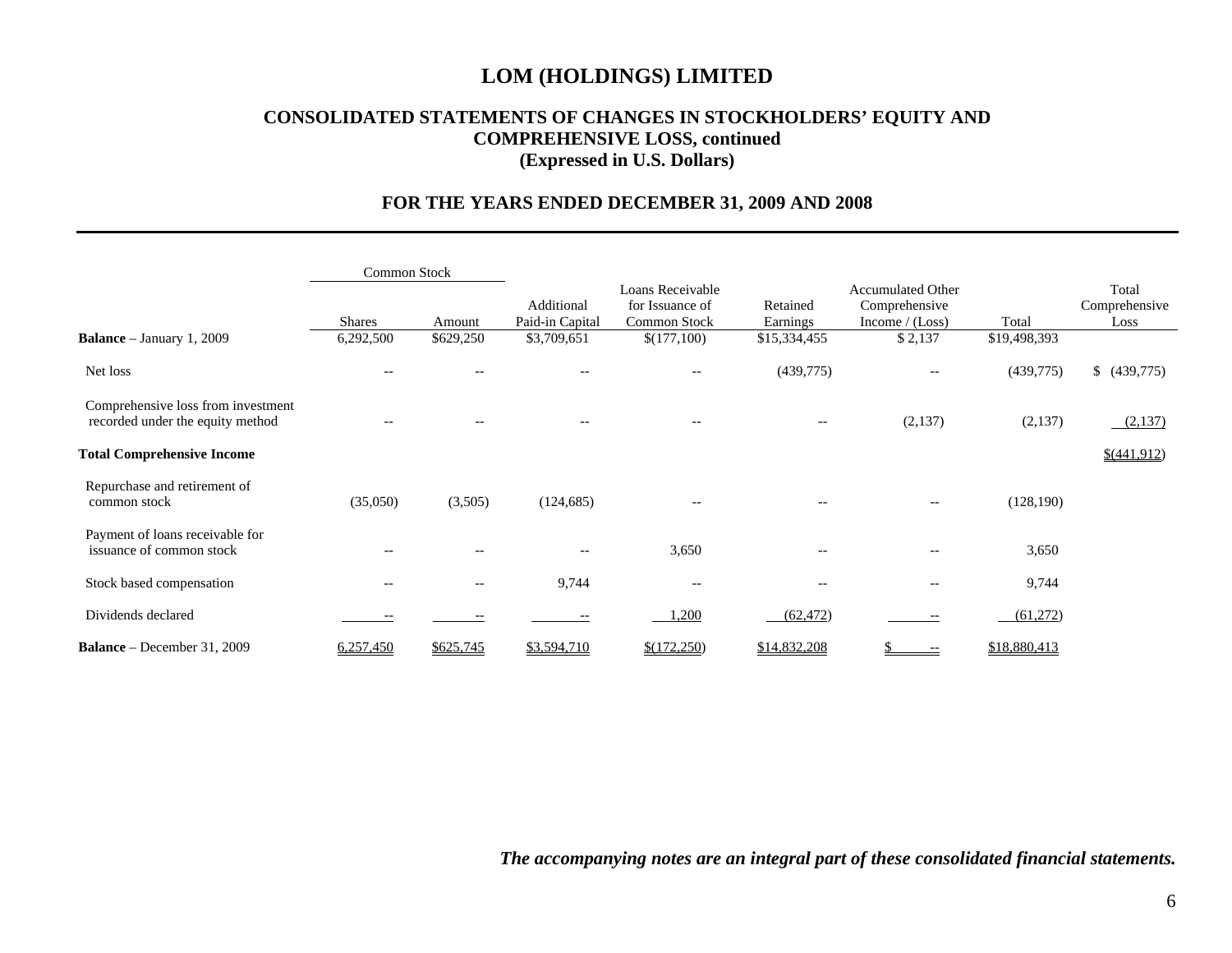## **CONSOLIDATED STATEMENTS OF CASH FLOWS (Expressed in U.S. Dollars)**

## **FOR THE YEARS ENDED DECEMBER 31, 2009 AND 2008**

|                                                            | 2009          | 2008           |
|------------------------------------------------------------|---------------|----------------|
| <b>Cash Flows From Operating Activities</b>                |               |                |
| Net loss                                                   | \$ (439,775)  | \$(765,514)    |
| Adjustments to reconcile net loss to net cash              |               |                |
| provided by (used in) operating activities:                |               |                |
| Depreciation and amortization of property and equipment    | 408,388       | 410,939        |
| Unearned income on direct finance leases                   |               | 71             |
| Stock based compensation expense                           | 9,744         | 9,744          |
| Net (income) loss from equity method investments           | (101, 713)    | 12,777         |
| Dividends received from equity method investments          |               | 19,163         |
| Net trading (gain) loss on securities                      | (394, 406)    | 484,787        |
| Changes in operating assets and liabilities:               |               |                |
| Securities owned, net                                      | 420,834       | (574, 971)     |
| Other receivables                                          | 1,008,887     | (592,087)      |
| Direct finance lease receivable                            | 463           | 71,142         |
| Employee loans receivable                                  | 43,686        | (267,743)      |
| Due from related parties                                   | (4,782)       | 900            |
| Prepaid expenses                                           | 106,438       | (66, 586)      |
| Accounts payable and accrued liabilities                   | (42, 978)     | (272, 116)     |
| Accrued health insurance benefits                          | (21, 289)     | (7,567)        |
| Accrued legal fees and litigation expenses                 | 69,273        | (1,336,601)    |
| <b>Total Adjustments</b>                                   | 1,502,545     | (2,108,148)    |
| <b>Net Cash Provided by (Used in) Operating</b>            |               |                |
| <b>Activities</b>                                          | 1,062,770     | (2,873,662)    |
| <b>Cash Flows From Investing Activities</b>                |               |                |
| Purchase of property and equipment                         | (146, 132)    | (781, 540)     |
| Proceeds from sale of property and equipment               |               | 6,345          |
| Restricted cash                                            | 135,626       | (3,680)        |
| <b>Net Cash Used in Investing Activities</b>               | (10,506)      | (778, 875)     |
| <b>Cash Flows From Financing Activities</b>                |               |                |
| Repurchase of common stock                                 | (128, 190)    | (500, 249)     |
| Proceeds from loan receivable for issuance of common stock | 3,650         | 21,610         |
| Dividends paid                                             | (61,272)      | (870, 100)     |
| <b>Net Cash Used in Financing Activities</b>               | \$ (185, 812) | \$ (1,348,739) |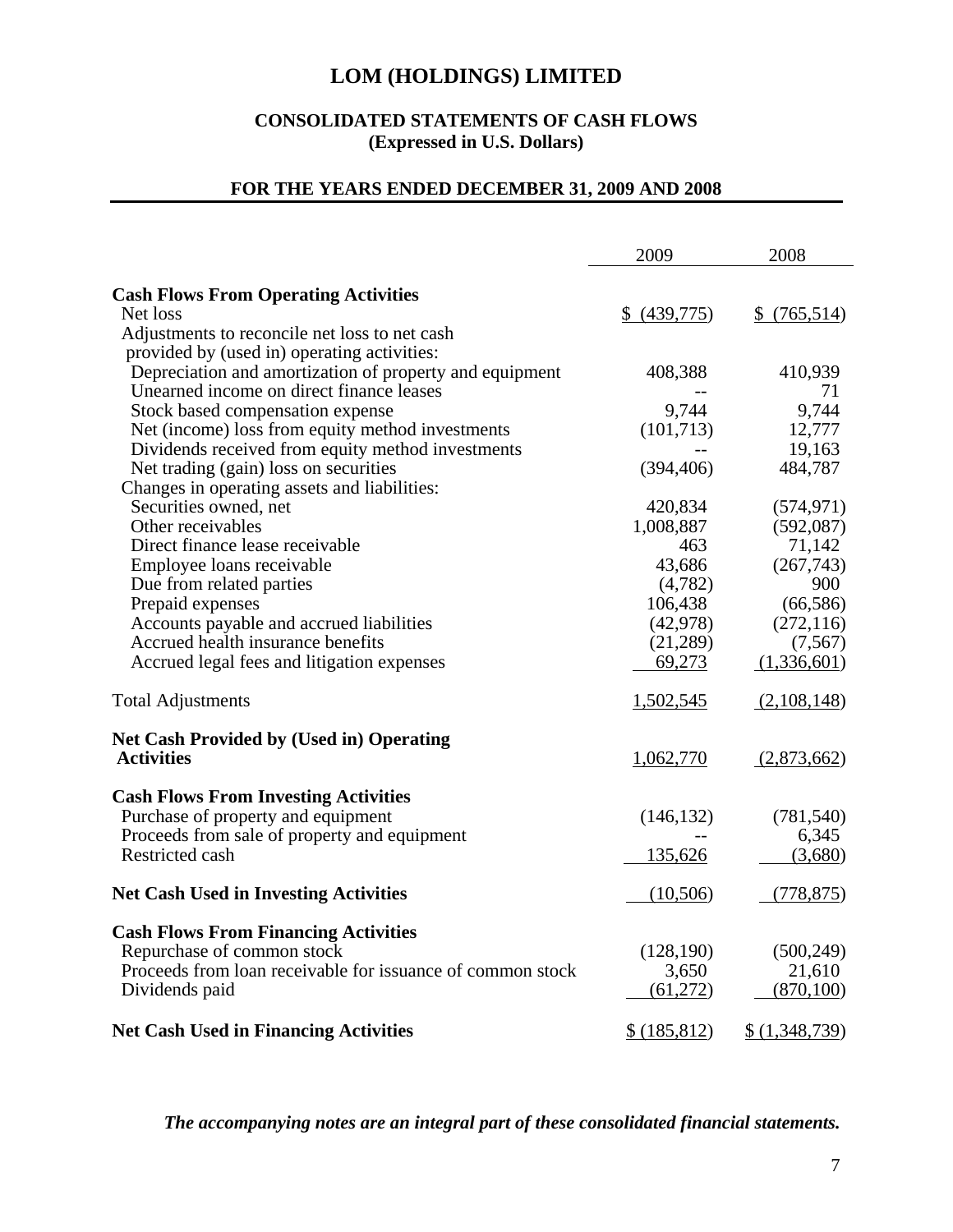## **CONSOLIDATED STATEMENTS OF CASH FLOWS (CONTINUED) (Expressed in U.S. Dollars)**

## **FOR THE YEARS ENDED DECEMBER 31, 2009 AND 2008**

|                                                                                                 | 2009          | 2008          |
|-------------------------------------------------------------------------------------------------|---------------|---------------|
| <b>Net Increase (Decrease) in Cash and Cash</b><br><b>Equivalents</b>                           | \$<br>866,452 | \$(5,001,276) |
| <b>Cash and Cash Equivalents - Beginning</b>                                                    | 3,409,556     | 8,410,832     |
| <b>Cash and Cash Equivalents - Ending</b>                                                       | \$4,276,008   | \$3,409,556   |
| <b>Supplemental Disclosure of Cash Flow Information</b>                                         |               |               |
| Interest paid                                                                                   | \$84,079      | \$743,202     |
| Non-Cash Investing and Financing Activities:                                                    |               |               |
| Dividends paid during the year, offset against loans<br>receivable for issuance of common stock | \$1,200       | \$17,150      |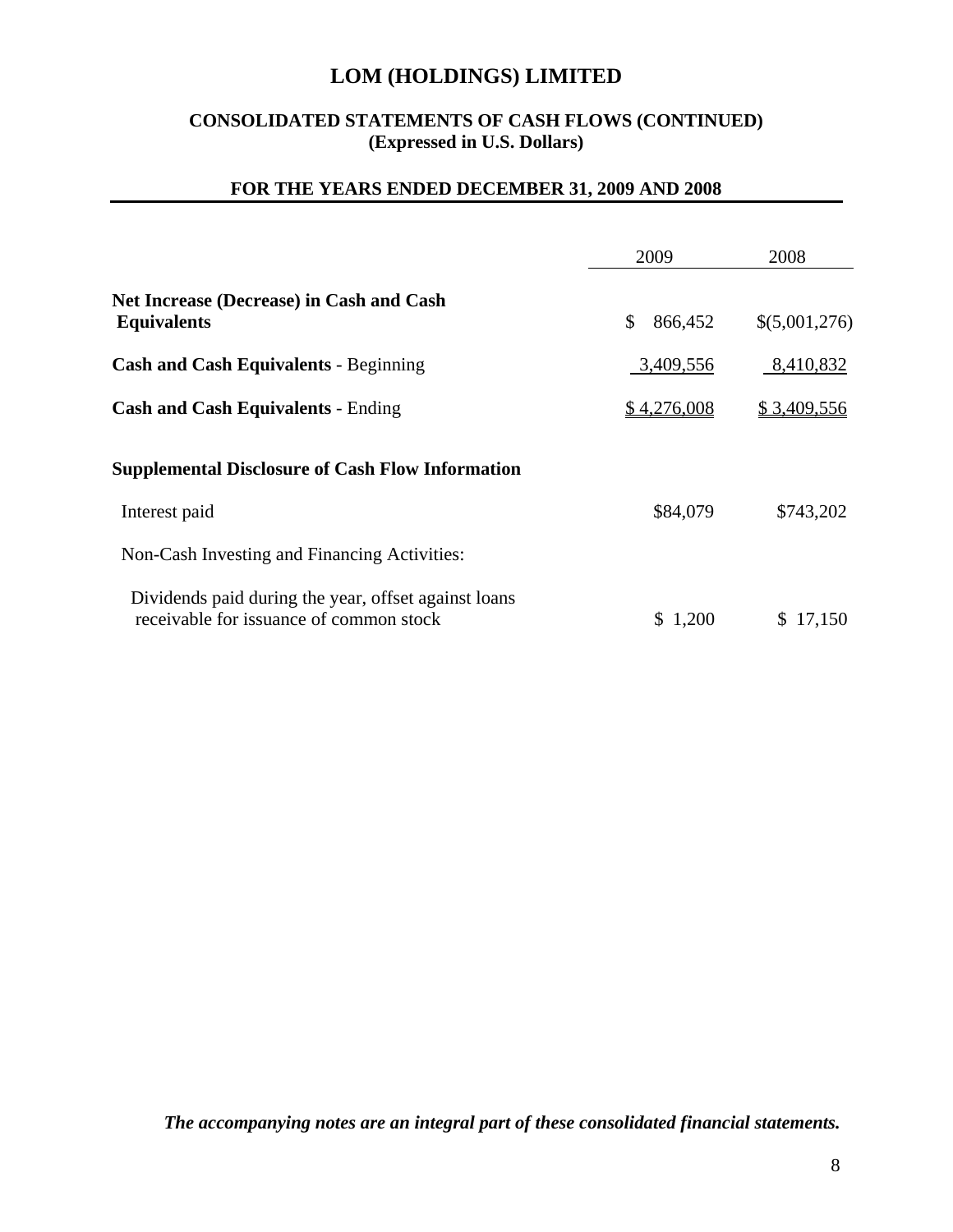### **NOTES TO CONSOLIDATED FINANCIAL STATEMENTS (Expressed in U.S. Dollars)**

### **FOR THE YEARS ENDED DECEMBER 31, 2009 AND 2008**

#### **NOTE 1 - NATURE OF BUSINESS**

LOM (Holdings) Limited ("Holdings"), a holding company for several wholly owned subsidiaries, was incorporated on May 1, 1996 under the laws of Bermuda. The common stock of Holdings is publicly traded and listed on the Bermuda Stock Exchange. Holdings, collectively with its subsidiaries, is referred to as the "Company" or the "LOM Group of Companies."

A description of the operations of Holdings' wholly-owned subsidiaries is as follows:

LOM Securities (Bermuda) Limited ("LOMB") was incorporated in 1998 to provide investment and financial advice, brokerage services and discretionary investment management services. LOMB is domiciled and operates in Bermuda and is regulated under the Investment Business Act (2003) of Bermuda.

LOM International Holdings Limited, a Bahamian company, was incorporated in the Commonwealth of the Bahamas in 2005 to hold the LOM Group of Companies non-Bermuda subsidiaries. LOM Securities (Cayman) Limited and LOM (UK) Limited are wholly owned subsidiaries of LOM International Holdings Limited. Unlike Holdings, LOM International Holdings Limited is not restricted by the 60/40 Bermudian ownership rules and gives the group greater flexibility to engage in joint ventures or partnerships, should it choose to do so.

LOM Securities (Cayman) Limited was incorporated in 1995 under the laws of the Cayman Islands as an exempt company with limited liability and is regulated by the Cayman Islands Monetary Authority. On November 27, 1995, LOM Securities (Cayman) Limited was granted a Company Managers License, under section 4 of the Companies Management Law, 1984. LOM Securities (Cayman) Limited is domiciled in Cayman and provides investment and financial advice, brokerage services and discretionary investment management services to sophisticated and high net worth investors.

LOM Securities (Bahamas) Limited was incorporated in 2001 in the Commonwealth of The Bahamas and is regulated by the Securities Commission of the Bahamas. LOM Securities (Bahamas) Limited is domiciled in the Bahamas and is engaged in a single line of business as a Bahamian broker-dealer, which comprises several classes of service, including principal transactions, agency transactions and the provision of investment advisory services.

LOM Asset Management Limited was incorporated in 1995 to offer its services as investment consultant, manager and advisor. LOM Asset Management Limited is domiciled and operates in Bermuda and is regulated under the Investment Business Act (2003) of Bermuda.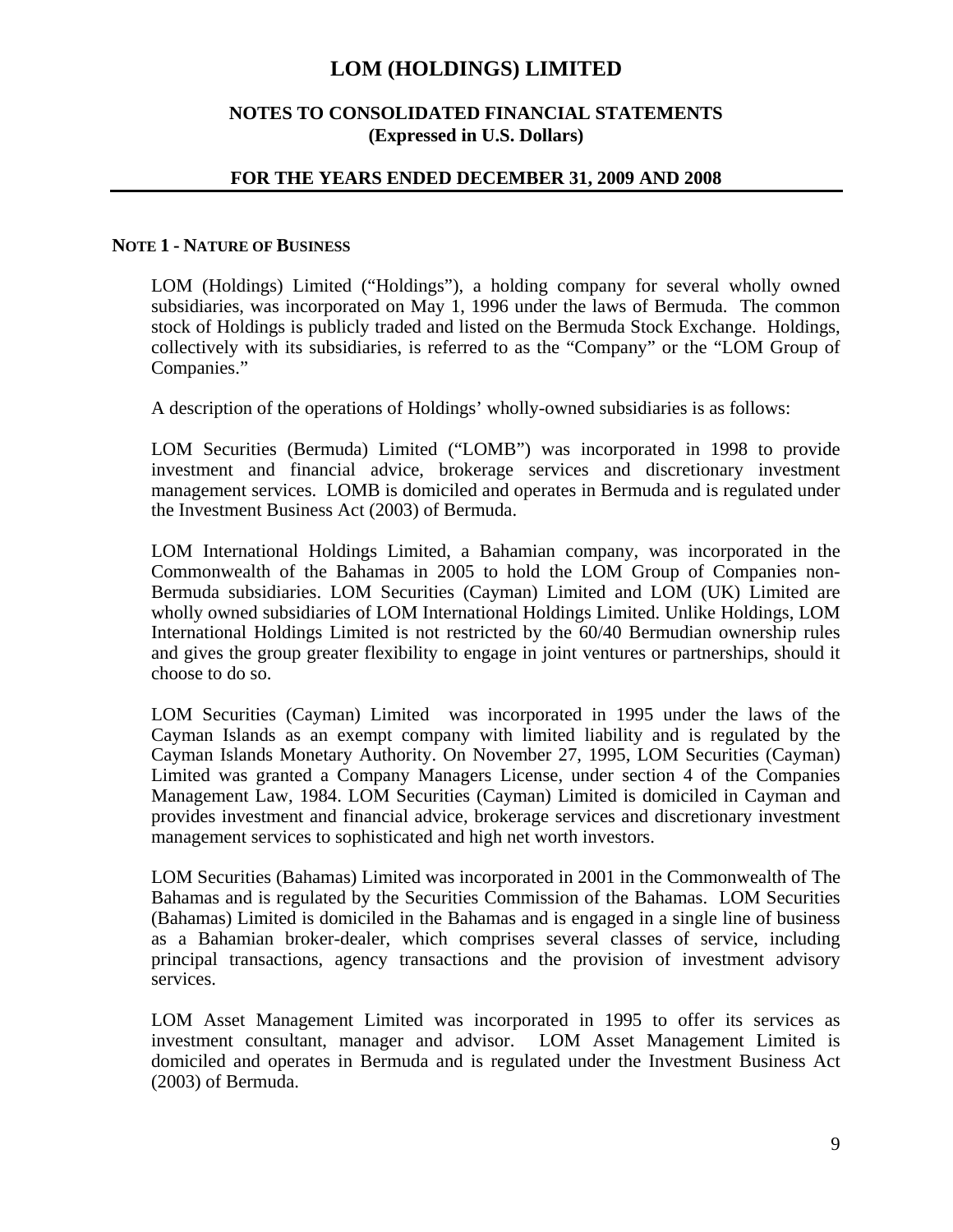## **NOTES TO CONSOLIDATED FINANCIAL STATEMENTS (Expressed in U.S. Dollars)**

### **FOR THE YEARS ENDED DECEMBER 31, 2009 AND 2008**

#### **NOTE 1 - NATURE OF BUSINESS (CONTINUED)**

Lines Overseas Management Limited ("LOML") was incorporated in 1992, to provide custody, settlement and execution services and certain administrative services to other companies in the LOM Group of Companies. LOML operates in Bermuda and is regulated under the Investment Business Act (2003) of Bermuda.

LOM Properties Limited was incorporated in 1996 to hold property for Holdings in Bermuda.

LOM Capital Limited ("LOMCP") was incorporated in 1998 to offer services to source, value, document and close capital investments in growing companies. LOMCP is domiciled and operates in Bermuda.

LOM Services Limited, a Bermuda company, was incorporated in 2003 to provide information technology and client services to the LOM Group of Companies and external clients.

LOM Nominees Limited, a Bermuda company, was incorporated in 1994 to perform nominee services.

LOM (UK) Limited was incorporated in the United Kingdom in 2004 to market the LOM Group of Companies services to intermediaries in Europe. Additionally, it can provide assistance in administration for the LOM Group of Companies.

#### **NOTE 2 - SUMMARY OF SIGNIFICANT ACCOUNTING POLICIES**

The accompanying consolidated financial statements have been prepared in accordance with accounting principles generally accepted in the United States of America ("US GAAP").

#### *PRINCIPLES OF CONSOLIDATION AND BASIS OF PRESENTATION*

The consolidated financial statements include the accounts and results of operations of all wholly-owned subsidiaries listed in Note 1. All inter-company balances and transactions are eliminated in consolidation.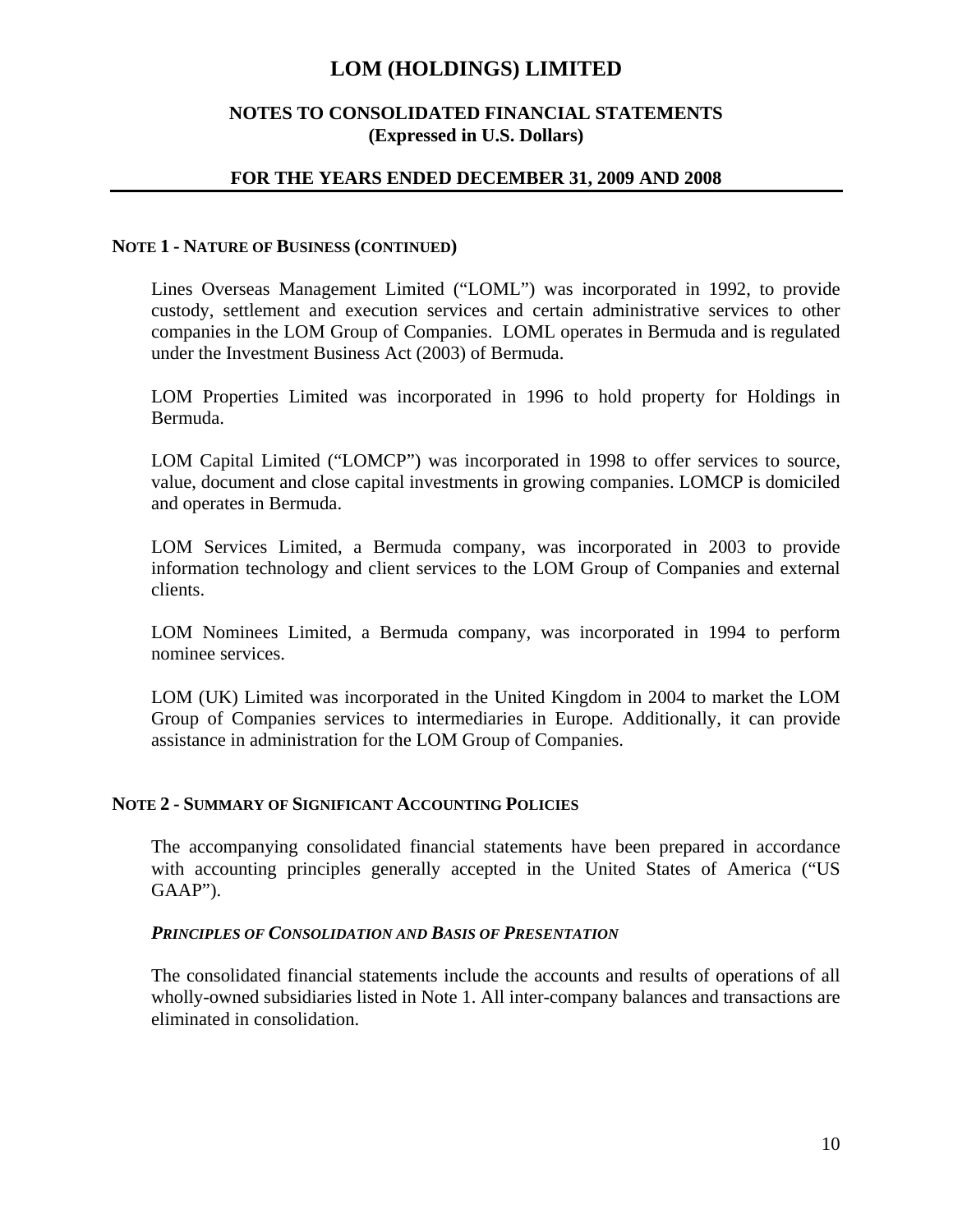## **NOTES TO CONSOLIDATED FINANCIAL STATEMENTS (Expressed in U.S. Dollars)**

## **FOR THE YEARS ENDED DECEMBER 31, 2009 AND 2008**

### **NOTE 2 - SUMMARY OF SIGNIFICANT ACCOUNTING POLICIES (CONTINUED)**

### *BROKING FEE INCOME AND JITNEY FEES*

Broking fee income represents amounts charged to clients for brokerage services and related jitney fees are amounts charged to the Company by the executing broker. Both are recognized on a trade date basis.

### *MANAGEMENT AND INVESTMENT ADVISORY FEES*

The LOM Group of Companies receives management fees and investment advisory fees for managing assets on a discretionary basis for both private and institutional clients and earns management fees based on the value of the portfolio, which are recorded on an accrual basis and recognized on a monthly basis. The LOM Group of Companies also earns management fees from the following mutual funds traded on the Bermuda Stock Exchange (collectively referred to as the LOM Sponsored Funds), which are recorded on an accrual basis and recognized on a monthly basis, based on the net asset values:

- LOM Money Market Fund Limited
- LOM Fixed Income Fund Limited
- LOM Global Equity Fund Limited
- LOM Balanced Fund Limited

## *FOREIGN EXCHANGE INCOME, NET*

Foreign exchange income represents income earned from foreign currency transactions facilitated for customers which is based on the current foreign exchange rates, and is net of foreign exchange fees charged by external brokers. Foreign exchange income is recorded on a trade date basis.

## *CORPORATE FINANCE INCOME*

Corporate finance income is received in the form of cash, securities or warrants from its underlying investments. When corporate finance income is received in the form of securities, the Company records income based on the fair value of the securities received as of the date of the transaction. Fair value is the last reported sales price on the main market in which the investments trade on the date of valuation. Where there are no sales on that day, the mid-market prices are used. Where income is received in the form of warrants, the Board of Directors determines a price based on the fair value of the warrant. Corporate finance income for 2009 amounted to \$59,597 (2008 \$5,572).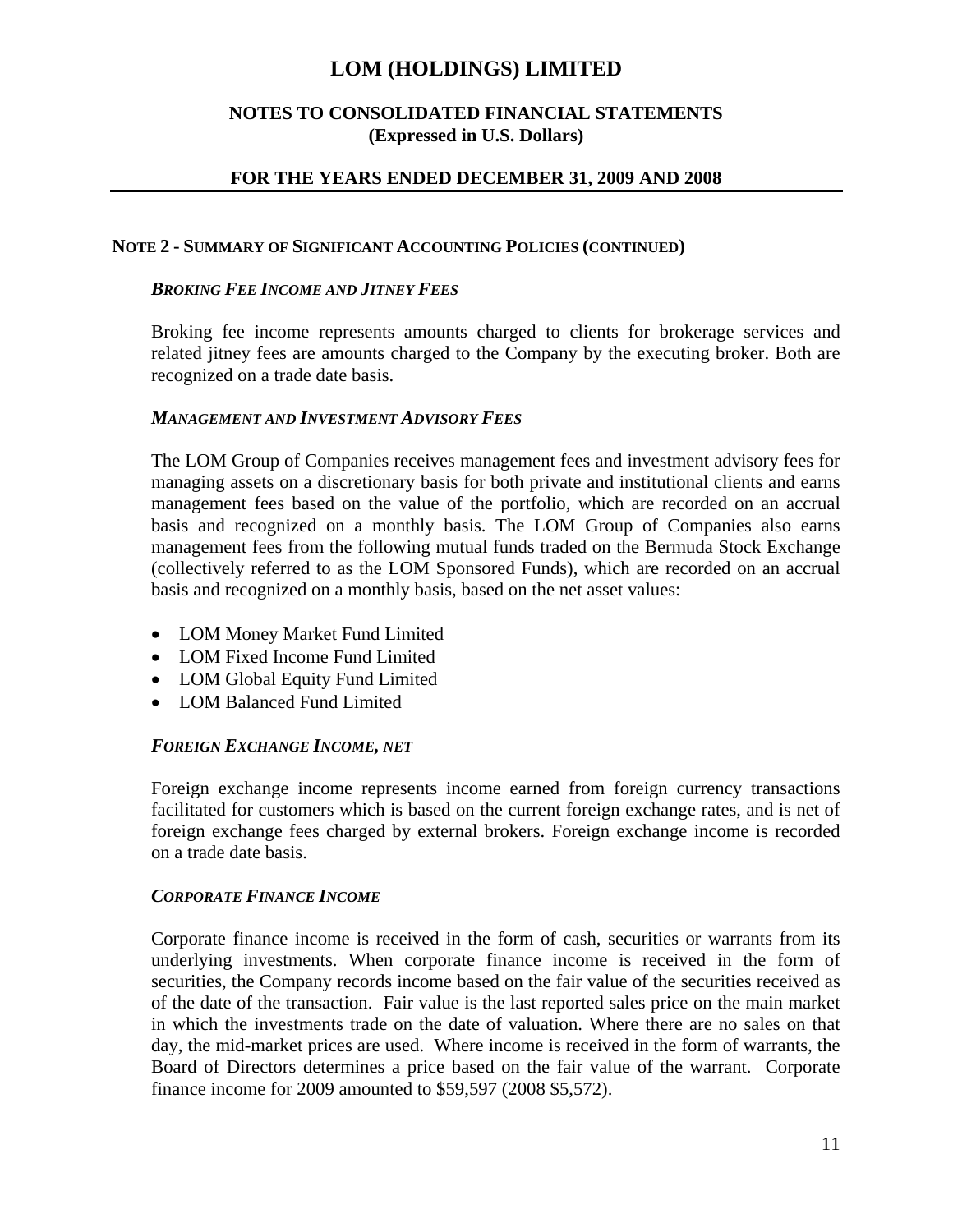## **NOTES TO CONSOLIDATED FINANCIAL STATEMENTS (Expressed in U.S. Dollars)**

## **FOR THE YEARS ENDED DECEMBER 31, 2009 AND 2008**

#### **NOTE 2 - SUMMARY OF SIGNIFICANT ACCOUNTING POLICIES (CONTINUED)**

#### *ADMINISTRATION AND CUSTODY FEES*

Administration fees, charged for the administrative and custodial services provided to the LOM Sponsored Funds, are recorded on an accrual basis over the period which the service is provided.

### *NET INTEREST INCOME*

Net interest income is a combination of interest earned on or paid to clients based on their daily cash balances and interest received or paid on the Company's cash balances from and to brokers, custodians, related parties (see Note 4), and direct finance leases. Interest income for 2009 amounted to \$715,452 (2008- \$1,983,180). Interest expense for 2009 amounted to \$84,079 (2008 - \$743,202).

### *OTHER INCOME*

Other income earned includes fees for settlement of client investment transactions and dividends received related to the Company's investments. Fees earned for settlement of client investment transactions and dividends received related to the Company's investments are recorded on a transaction date basis.

## *RENTAL INCOME*

Rental income includes rent from related parties and is recorded on an accrual basis. (See Note 11)

## *ACCRUED LEGAL FEES AND LITIGATION EXPENSES*

In making a determination of the amount to accrue for a loss contingency involving litigation, the Company's policy has been to accrue for expected legal fees and associated costs related to the litigation when the loss contingency is initially recorded, not when the legal services are actually provided.

## *CASH AND CASH EQUIVALENTS*

For purposes of the consolidated statement of cash flows, the Company has defined cash equivalents as highly liquid investments, with original maturities of 90 days or less that are not held for sale in the ordinary course of business. Cash and cash equivalents can include time deposits, money market funds and U.S. Treasury bills with original maturities of 90 days or less.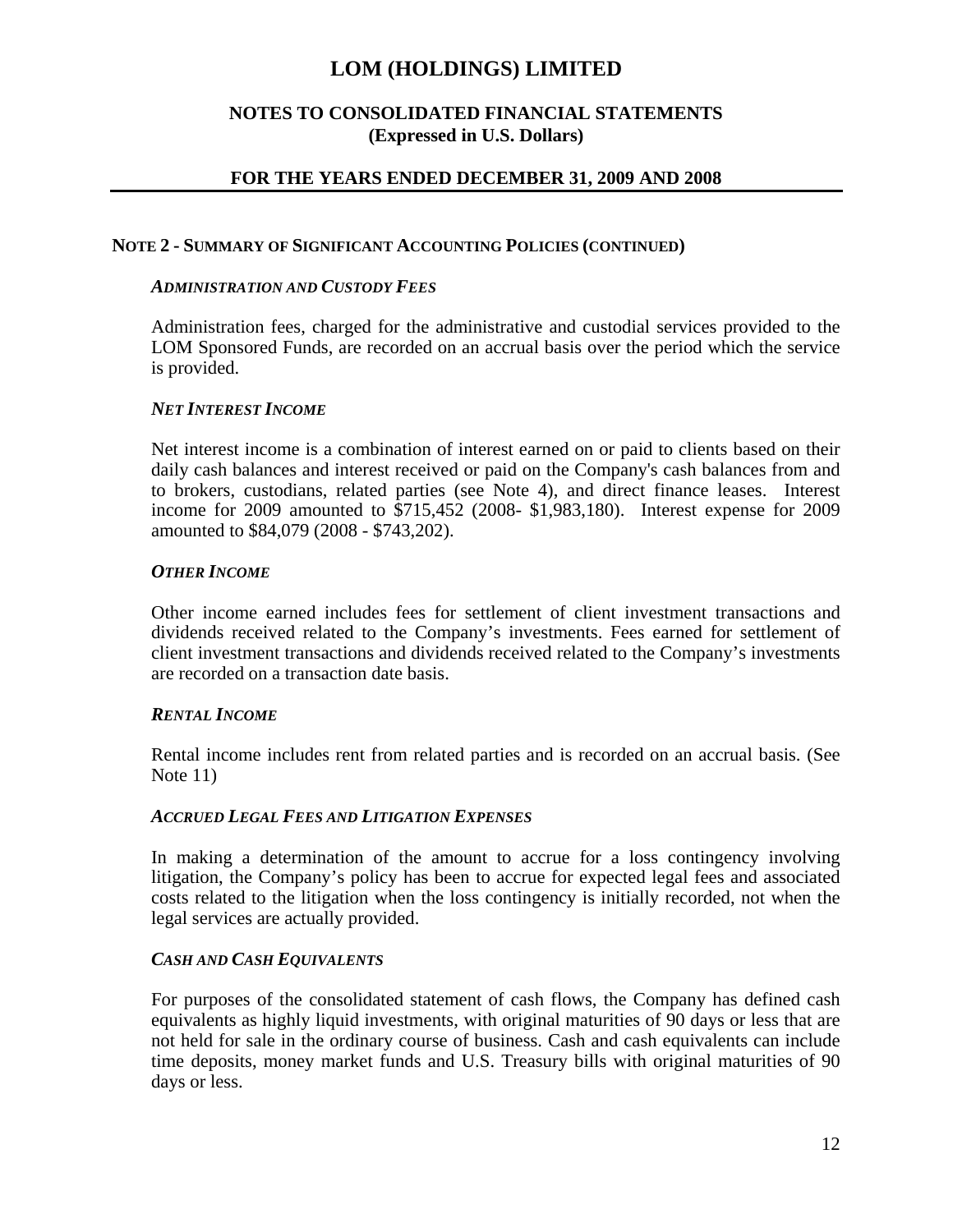## **NOTES TO CONSOLIDATED FINANCIAL STATEMENTS (Expressed in U.S. Dollars)**

## **FOR THE YEARS ENDED DECEMBER 31, 2009 AND 2008**

### **NOTE 2 - SUMMARY OF SIGNIFICANT ACCOUNTING POLICIES (CONTINUED)**

### *PROPERTY AND EQUIPMENT*

Property and equipment is stated at cost, net of accumulated depreciation. The costs of normal maintenance and repairs are charged to expense in the year incurred. Expenditures which significantly improve or extend the life of an asset are capitalized and depreciated over the assets remaining useful life.

Depreciation is provided on a straight-line basis over the estimated useful lives of the related assets. Leasehold improvements are amortized over the lesser of the life of the asset or the remaining lease term. Upon sale or disposition, the related cost and accumulated depreciation are removed from this account and the result of gain or loss, if any, is reflected in earnings. The useful lives are as follows:

| Building                       | 40 years      |
|--------------------------------|---------------|
| Computer hardware and software | 3 years       |
| Furniture and fittings         | 4 years       |
| Leasehold improvements         | $4 - 6$ years |
| Machinery and equipment        | 4 years       |

## *UNCLAIMED CASH AND SECURITIES*

Client funds received and unclaimed after a three-year period are included as income under the category of broking fees. Securities received and unclaimed after a five-year period are sold and included as income under the category of broking fees. During 2009, the amount of unclaimed cash and proceeds from the sale of unclaimed securities included in income was \$9,370 (2008 - \$48,019).

## *FOREIGN CURRENCY TRANSACTIONS AND BALANCES*

The Company has adopted U.S. Dollars as its functional currency for Holdings and all subsidiaries (including LOM (UK) Limited) because the majority of the Company's transactions and assets under management are denominated in U.S. Dollars. Bermuda Dollars and Bahamian Dollars trade at par with the U.S. Dollar. Therefore, no foreign currency translation gains or losses are recorded in the accompanying consolidated financial statements. Foreign currency transaction gains or losses are recorded at the prevailing foreign exchange rates on the date of the transaction and are reflected in earnings for the year in the accompanying consolidated statement of operations.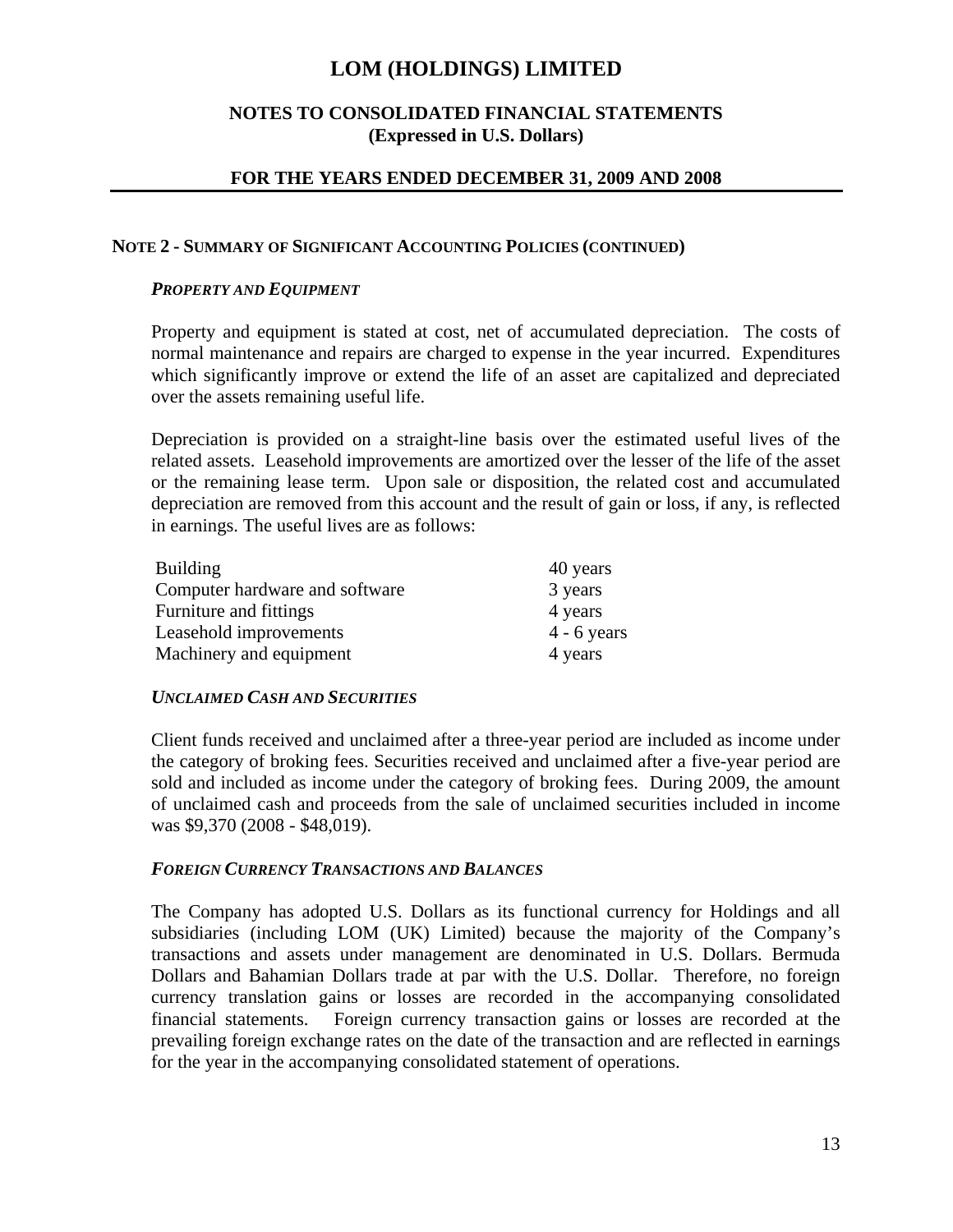## **NOTES TO CONSOLIDATED FINANCIAL STATEMENTS (Expressed in U.S. Dollars)**

## **FOR THE YEARS ENDED DECEMBER 31, 2009 AND 2008**

#### **NOTE 2 - SUMMARY OF SIGNIFICANT ACCOUNTING POLICIES (CONTINUED)**

#### *IMPAIRMENT OF LONG-LIVED ASSETS*

The Company reviews long-lived assets and certain identifiable intangibles for impairment whenever events or changes in circumstances indicate that the carrying amount of an asset may not be recoverable. The recoverability of an asset to be held and used is measured by a comparison of the carrying amount of the asset to future net undiscounted cash flows expected to be generated by the asset. If such assets are considered to be impaired, the impairment to be recognized is measured by the amount the carrying value of the assets exceeds the fair value of the assets.

#### *SECURITIES OWNED*

Securities owned are investments such as bonds and equities that are both marketable and non-marketable. These investments consist of trading investments, securities received as income from corporate finance transactions, privately held securities, and other strategic investments. Realized and unrealized gains or losses for trading securities and strategic investments are reflected in earnings for the year and are reflected as net trading gains and losses in the consolidated statements of operations. Realized gains or losses are based on the average cost method of securities purchased and sold. Security transactions are recorded on a trade date basis. Marketable securities are valued at the last reported sales price on the principal market in which the investments trade on the date of valuation. Where there are no sales on that day, the mid-market prices are used. For securities with no readily available market price or where the security is restricted, the securities are recorded at the estimated fair value in accordance with U.S. GAAP and as determined by management and the Board of Directors, generally by reference to market prices and other analytics for securities traded in ready markets for similar companies. The use of different assumptions or valuation techniques could produce materially different estimates of fair value. Nonmarketable equity securities consist of privately held securities of \$2,614,950 which were valued by management as of December 31, 2009 (2008 - \$2,574,635) (see Note 3, Fair Value Measurements).

#### *INVESTMENTS RECORDED UNDER THE EQUITY METHOD*

For investments in entities that do not constitute a Variable Interest Entity "VIE", or for investments in securities owned and held as trading investments which is held at fair value, the Company considers other U.S. GAAP, as required, in determining (i) consolidation of the entity if the Company's ownership interests comprise a majority of its outstanding voting stock or otherwise control the entity, or (ii) application of the equity method of accounting if the Company does not have direct or indirect control of the entity, with the initial investment carried at cost and subsequently adjusted for the Company's share of net income or loss and cash contributions and distributions to and from these entities.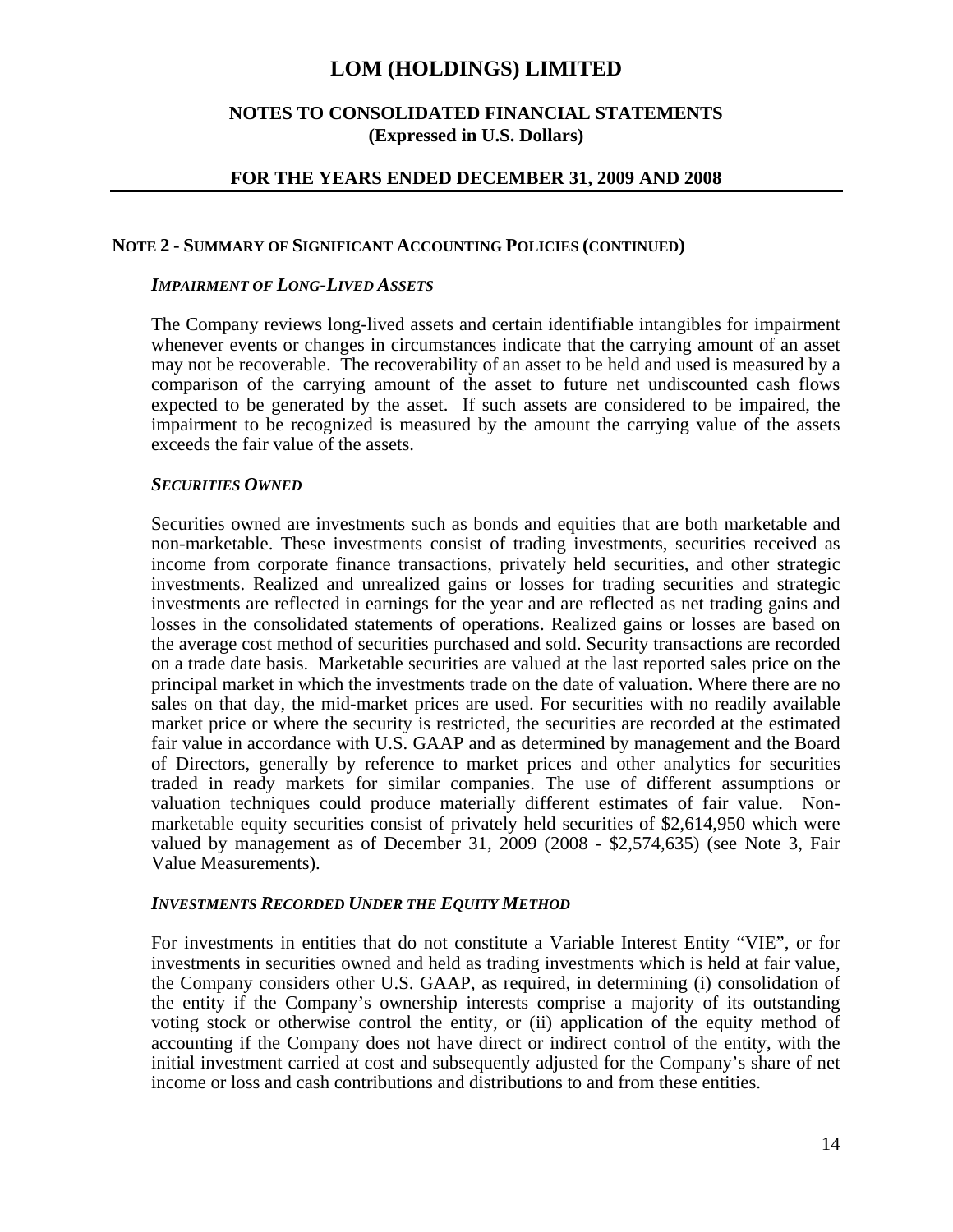## **NOTES TO CONSOLIDATED FINANCIAL STATEMENTS (Expressed in U.S. Dollars)**

## **FOR THE YEARS ENDED DECEMBER 31, 2009 AND 2008**

### **NOTE 2 - SUMMARY OF SIGNIFICANT ACCOUNTING POLICIES (CONTINUED)**

### *INVESTMENTS RECORDED UNDER THE EQUITY METHOD (CONTINUED)*

If events or circumstances indicate that the fair value of an investment accounted for using the equity method has declined below its carrying value and the Company considers the decline to be "other than temporary," the investment is written down to fair value and an impairment loss is recognized. The evaluation of impairment for an investment would be based on a number of factors, including financial condition and operating results for the investment, inability to remain in compliance with provisions of any related debt agreements, and recognition of impairments by other investors. Impairment recognition would negatively impact the recorded value of the Company's investment and reduce net income.

### *ACCUMULATED OTHER COMPREHENSIVE INCOME*

Accumulated other comprehensive income represents the Company's proportional share of items of other comprehensive loss related to the Company's investments recorded under the equity method of accounting. For the years ended December 31, 2009 and 2008, other comprehensive loss represents unrealized losses on investments recorded under the equity method of accounting (see Note 5).

## *STOCK-BASED COMPENSATION PLANS*

The Company accounts for stock-based compensation under the provisions of Financial Accounting Standards Board ("FASB") Accounting Standards Codification ("ASC") Topic 718, "Compensation – Stock Compensation", which requires the recognition of the fair value of stock-based compensation. Under the fair value recognition provisions for ASC Topic 718, stock-based compensation is estimated at the grant date based on the fair value of the awards expected to vest and recognized as expense ratably over the requisite service period of the award. The Company uses the Black-Scholes valuation model to estimate fair value of stock-based awards, which requires various assumptions including estimating stock price volatility, forfeiture rates and expected life.

## *FAIR VALUE OF FINANCIAL INSTRUMENTS*

The Company's financial instruments consist primarily of cash and cash equivalents, accounts receivable, securities owned, securities sold short, accounts payable and accrued liabilities. The book value of cash and cash equivalents, accounts receivable, and accounts payable is considered to be representative of their fair value because of their short term maturities.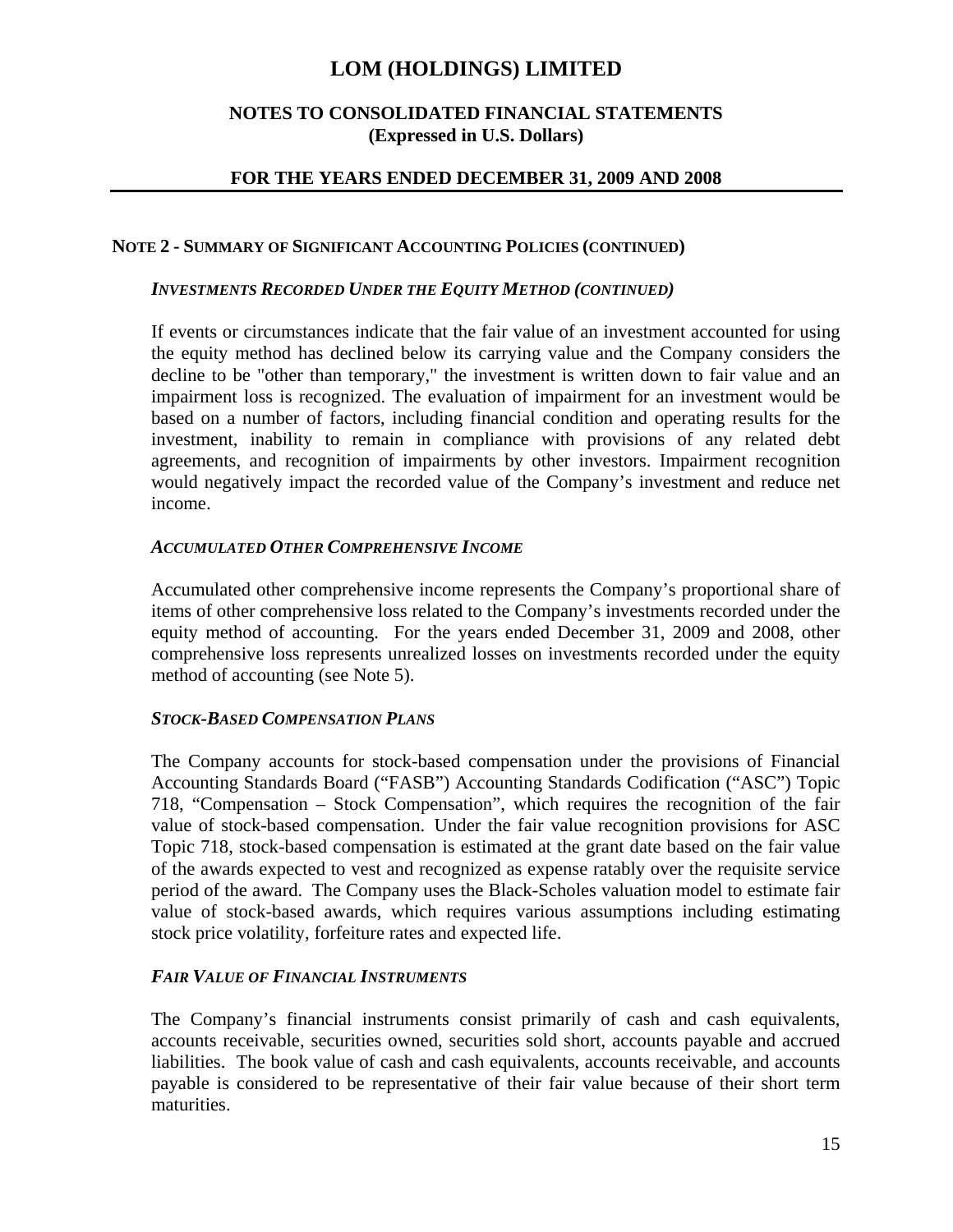## **NOTES TO CONSOLIDATED FINANCIAL STATEMENTS (Expressed in U.S. Dollars)**

### **FOR THE YEARS ENDED DECEMBER 31, 2009 AND 2008**

#### **NOTE 2 - SUMMARY OF SIGNIFICANT ACCOUNTING POLICIES (CONTINUED)**

#### *FAIR VALUE MEASUREMENTS*

Statement of Financial Accounting Standards ("SFAS") No. 157, "Fair Value Measurements" as codified in ASC Topic 820 "Fair Value Measurements and Disclosures", defines fair value, establishes a framework for measuring fair value in accordance with generally accepted accounting principles, and expands disclosures about fair value measurements. Fair value is the price that would be received to sell an asset or paid to transfer a liability in an orderly transaction between market participants at the measurement date. ASC Topic 820 applies to all assets and liabilities that are measured and reported on a fair value basis (see Note 3).

#### *CONCENTRATION OF CREDIT RISK*

Financial instruments that potentially subject the Company to a concentration of credit risk principally consist of cash and cash equivalents, employee loans, and securities owned. The Company has its cash and cash equivalents and securities placed with major international, financial institutions. As part of its cash management process, the Company performs continuous evaluation of the relative credit standing of these institutions.

#### *USE OF ESTIMATES*

The preparation of consolidated financial statements in conformity with accounting principles generally accepted in the United States of America requires management to make estimates and assumptions that affect the reported amount of assets and liabilities and disclosure of contingent assets and liabilities at the date of the consolidated financial statements and the reported amounts of revenues and expenses during the reporting period. Management bases its estimates on historical experience and on various assumptions that are believed to be reasonable under the circumstances, the results of which form the basis for making judgments about the carrying values of assets and liabilities that are not readily apparent from the other sources. The most significant estimates include estimates recorded for legal fees and litigation expenses, the fair market value of non-marketable investments, certain accrued expenses, and recognition of revenue. On a continual basis, management reviews its estimates utilizing currently available information, changes in facts and circumstances, historical experience and reasonable assumptions. After such reviews, and if deemed appropriate, those estimates are adjusted accordingly. Actual results could differ from those estimates.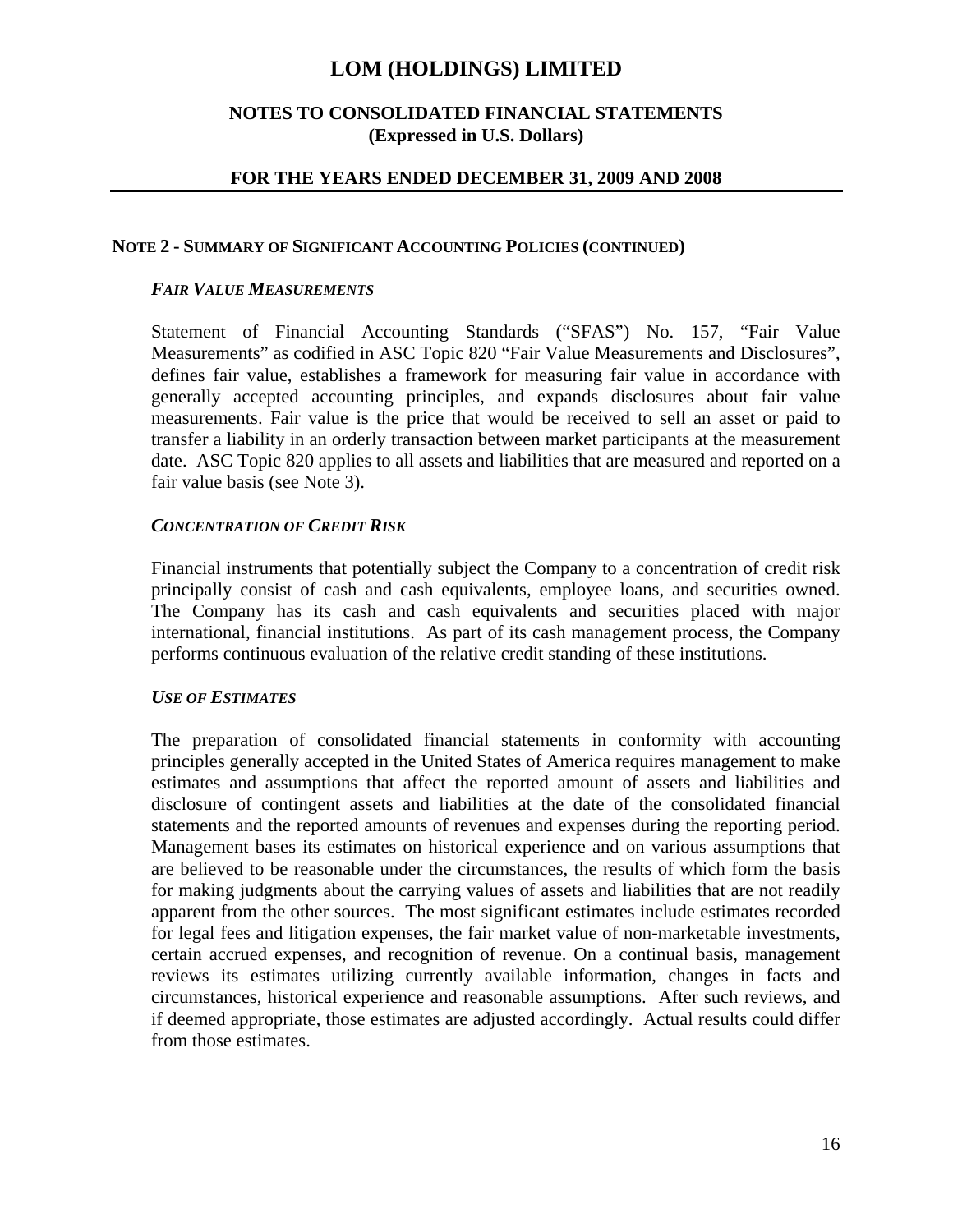## **NOTES TO CONSOLIDATED FINANCIAL STATEMENTS (Expressed in U.S. Dollars)**

### **FOR THE YEARS ENDED DECEMBER 31, 2009 AND 2008**

#### **NOTE 2 - SUMMARY OF SIGNIFICANT ACCOUNTING POLICIES (CONTINUED)**

#### *RECLASSIFICATIONS*

Certain accounts in the prior year consolidated financial statements have been reclassified for comparative purposes to conform with the presentation in the current year consolidated financial statements. These reclassifications have no effect on previously reported net loss.

### *NET LOSS PER COMMON SHARE*

The Company calculates basic net loss per common share and diluted net loss per common share assuming dilution. Basic net loss per common share is calculated by dividing net loss attributable to common stockholders by the weighted average number of common shares outstanding during the period. Diluted net loss per common share is calculated by dividing the net income attributable to common stockholders by the weighted average number of common shares outstanding during the period, plus potential dilutive common shares. Options issued by the Company are considered potential dilutive common shares and are included in the calculation using the treasury stock method, unless their inclusion would be considered anti-dilutive. Securities that could potentially dilute basic net income per common share in the future, that were not included in the computation of both the 2009 and 2008 diluted net loss per common share because to do so would have been anti-dilutive, consist of 1,375,000 options to purchase common stock. For the years ended December 31, 2009 and 2008, the weighted average common shares basic and diluted were the same.

### *SECURITIES SOLD SHORT*

The Company may sell a security it does not own in anticipation of a decline in fair value of the security, or as a hedge against similar securities owned. When the Company sells a security short, it must borrow the security sold short and deliver it to the broker-dealer through which it made the short sale. Obligations related to securities sold short are recorded as a liability at fair value. Realized and unrealized gains and losses are recorded in net trading losses/gains in the consolidated statement of operations. A gain, limited to the price at which the Company sold the security short, or a loss, unlimited in size, is recognized on a monthly basis. Since the Company did not hold a significant portfolio of securities sold short, the amounts are included in accounts payable and accrued expenses due to their lack of materiality.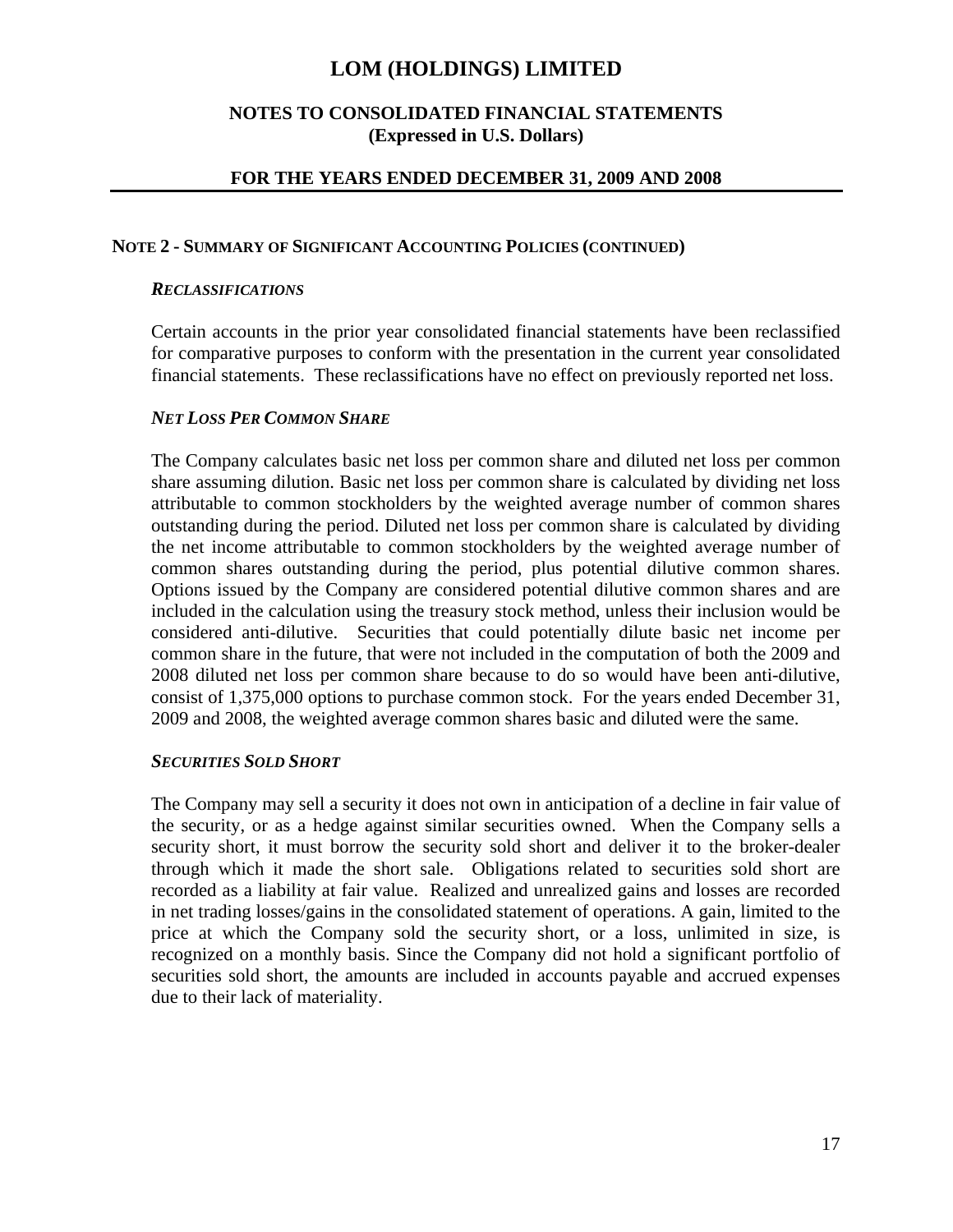### **NOTES TO CONSOLIDATED FINANCIAL STATEMENTS (Expressed in U.S. Dollars)**

### **FOR THE YEARS ENDED DECEMBER 31, 2009 AND 2008**

#### **NOTE 2 - SUMMARY OF SIGNIFICANT ACCOUNTING POLICIES (CONTINUED)**

#### *RECENTLY ISSUED ACCOUNTING PRONOUNCEMENTS*

FASB issued SFAS No. 141(R) "Business Combinations" as codified in ASC 805 "Business Combinations" ("ASC 805") which establishes principles and requirements for determining how an enterprise recognizes and measures the fair value of certain assets and liabilities acquired in a business combination, including non-controlling interests, contingent consideration, and certain acquired contingencies. It also requires acquisitionrelated transaction expenses and restructuring costs be expensed as incurred rather than capitalized as a component of the business combination. ASC 805 was effective for the Company January 1, 2009. The adoption of ASC 805 had no impact on the Company's 2009 results.

FASB issued SFAS No.160, "Noncontrolling Interests in Consolidated Financial Statements – An Amendment of ARB No. 51" as codified in ASC 810 "Consolidation" ("ASC 810"). ASC 810 establishes accounting and reporting standards for the noncontrolling interest in a subsidiary (previously referred to as minority interests). ASC 810 also requires that a retained noncontrolling interest upon the deconsolidation of a subsidiary be initially measured at its fair value. Upon adoption of ASC 810, the Company would be required to report any noncontrolling interests as a separate component of consolidated stockholders' equity. The Company would also be required to present any net income allocable to noncontrolling interests and net income attributable to the stockholders of the Company separately in its consolidated statements of income. ASC 810 is effective for fiscal years, and interim periods within those fiscal years, beginning on or after December 15, 2008. ASC 810 requires retroactive adoption of the presentation and disclosure requirements for existing minority interests. All other requirements of ASC 810 shall be applied prospectively. ASC 810 would have an impact on the presentation and disclosure of the noncontrolling interests of any non wholly-owned businesses acquired in the future.

The FASB has issued Accounting Standard Update ("ASU") No. 2010-01, "Equity (Topic 505): Accounting for Distributions to Shareholders with Components of Stock and Cash". This ASU clarifies that the stock portion of a distribution to shareholders that allows them to elect to receive cash or stock with a potential limitation on the total amount of cash that all shareholders can elect to receive in the aggregate is considered a share issuance that is reflected in earnings per share prospectively and is not a stock dividend. ASU 2010-01 is effective for interim and annual periods ending on or after December 15, 2009, and should be applied on a retrospective basis. The adoption of this standard did not have any impact on the Company's consolidated financial position and results of operations.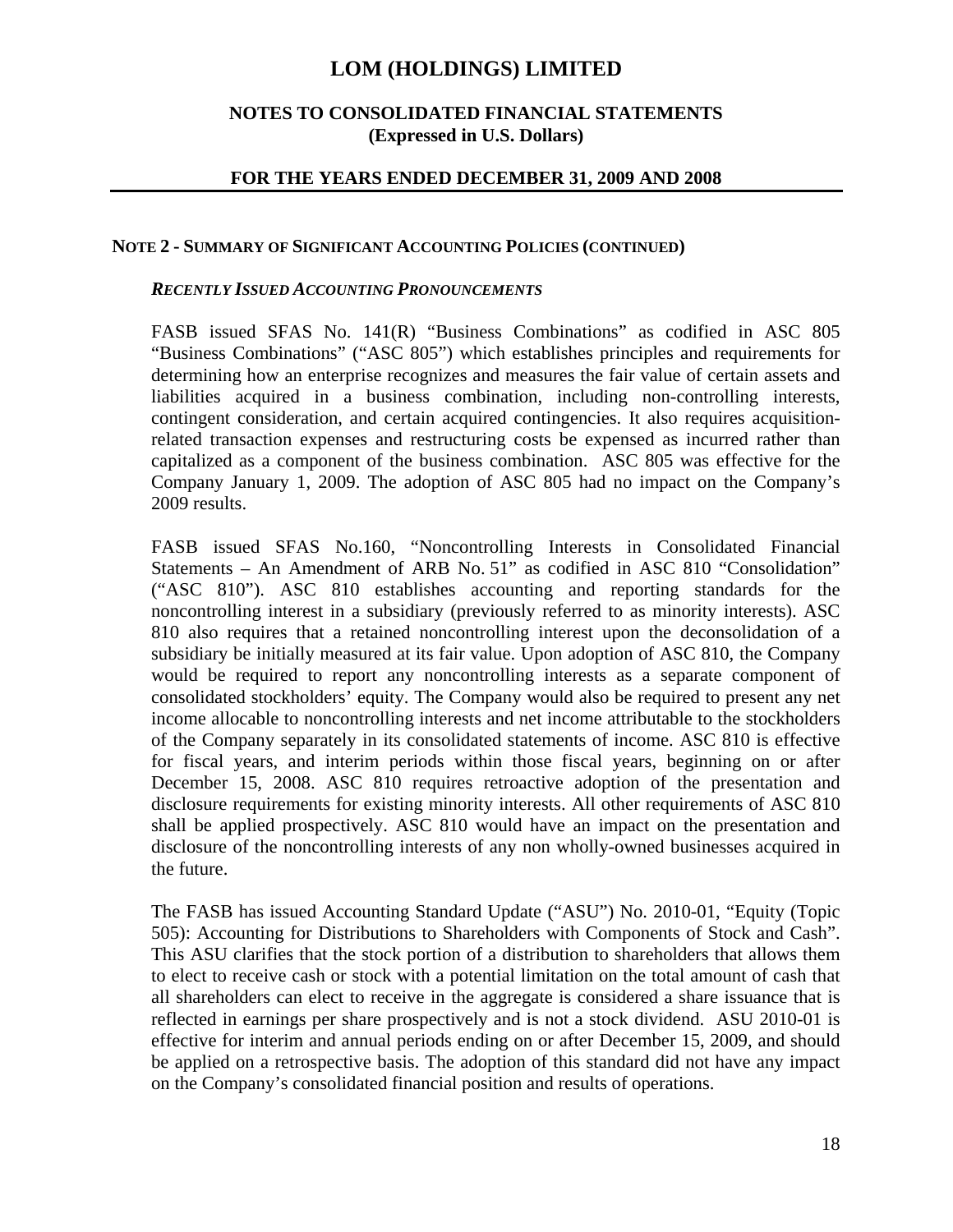## **NOTES TO CONSOLIDATED FINANCIAL STATEMENTS (Expressed in U.S. Dollars)**

### **FOR THE YEARS ENDED DECEMBER 31, 2009 AND 2008**

#### **NOTE 2 - SUMMARY OF SIGNIFICANT ACCOUNTING POLICIES (CONTINUED)**

#### *RECENTLY ISSUED ACCOUNTING PRONOUNCEMENTS (CONTINUED)*

FASB has issued ASU No. 2010-02, "Consolidation (Topic 810) – Accounting and Reporting for Decreases in Ownership of a Subsidiary - A Scope Clarification"*.* This ASU clarifies that the scope of the decrease in ownership provisions of Subtopic 810-10 and related guidance and also clarifies that the decrease in ownership guidance in Subtopic 810- 10 does not apply to: (*a*) sales of in substance real estate; and (*b*) conveyances of oil and gas mineral rights, even if these transfers involve businesses. The amendments in this ASU also expand the disclosure requirements about deconsolidation of a subsidiary or derecognition of a group of assets. ASU 2010-02 is effective January 1, 2010. The adoption of this accounting standard will have an effect on the presentation and disclosure of the noncontrolling interests of any non wholly-owned businesses acquired in the future.

FASB has issued ASU No. 2010-06, "Fair Value Measurements and Disclosures (Topic 820): Improving Disclosures about Fair Value Measurements". This ASU requires some new disclosures and clarifies some existing disclosure requirements about fair value measurement as set forth in Codification Subtopic 820-10. ASU 2010-06 amends Codification Subtopic 820-10 and now requires a reporting entity to use judgment in determining the appropriate classes of assets and liabilities and to provide disclosures about the valuation techniques and inputs used to measure fair value for both recurring and nonrecurring fair value measurements. ASU 2010-06 is effective for interim and annual reporting periods beginning after December 15, 2009, as this standard relates specifically to disclosures, the adoption will not have an impact on the Company's consolidated financial position and results of operations.

FASB has issued ASU 2009-17, "Consolidations (Topic 810) - Improvements to Financial Reporting by Enterprises Involved with Variable Interest Entities". ASU 2009-17 changes how a reporting entity determines when an entity that is insufficiently capitalized or is not controlled through voting (or similar rights) should be consolidated. This determination is based on, among other things, the other entity's purpose and design and the Company's ability to direct the activities of the other entity that most significantly impact the other entity's economic performance. ASU 2009-17 is effective at the start of the Company's first fiscal year beginning after November 15, 2009. The adoption of this standard is not expected to have a material impact on the Company's consolidated financial position and results of operations.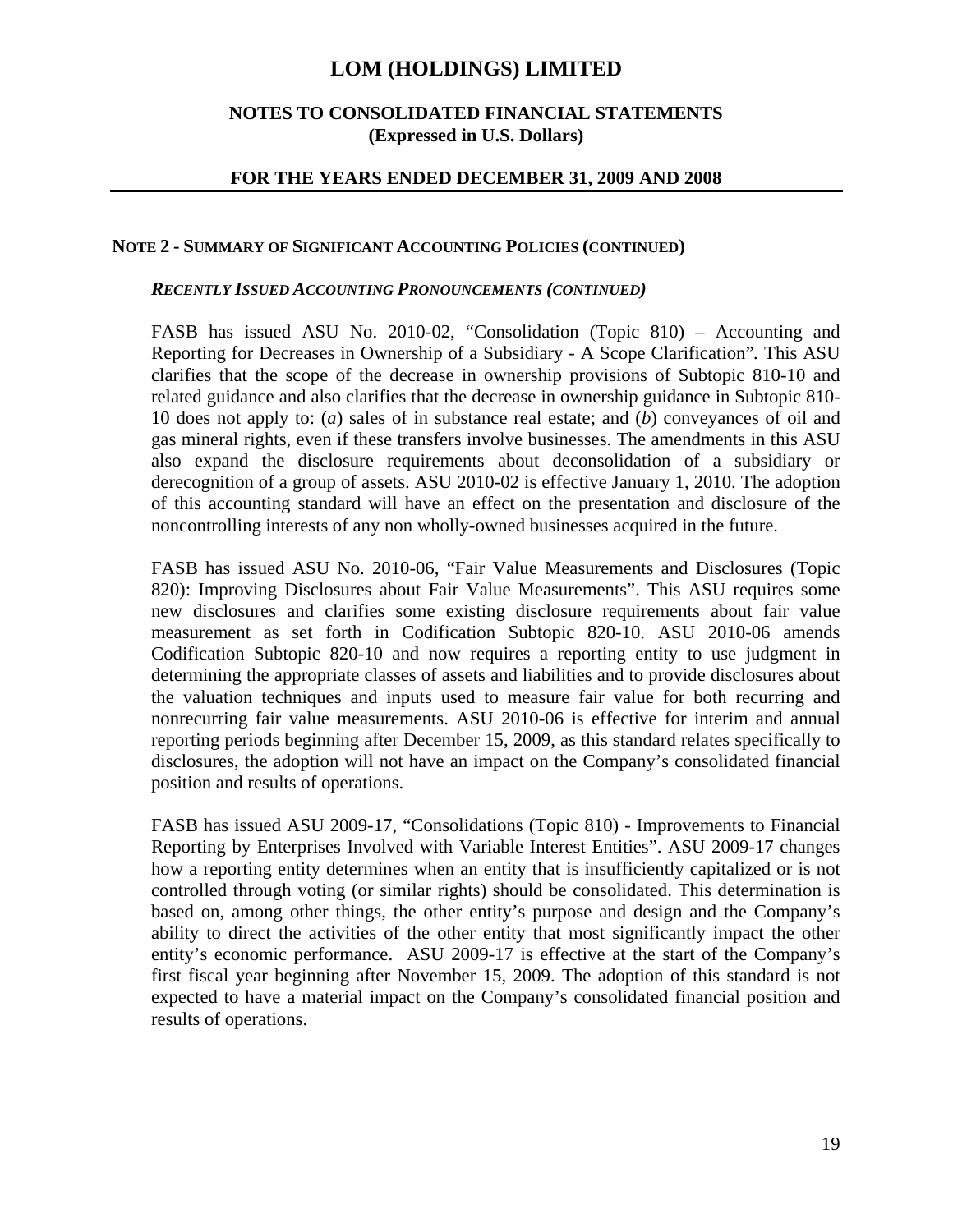### **NOTES TO CONSOLIDATED FINANCIAL STATEMENTS (Expressed in U.S. Dollars)**

## **FOR THE YEARS ENDED DECEMBER 31, 2009 AND 2008**

#### **NOTE 2 - SUMMARY OF SIGNIFICANT ACCOUNTING POLICIES (CONTINUED)**

#### *RECENTLY ISSUED ACCOUNTING PRONOUNCEMENTS (CONTINUED)*

FASB issued SFAS No. 168, "The FASB Accounting Codification and the Hierarchy of Generally Accepted Accounting Principles" ("SFAS 168"), which is codified in ASC 105 "Generally Accepted Accounting Principles" ("ASC 105"), a replacement of SFAS No. 162. ASC 105 establishes the codification as the source of authoritative U.S. generally accepted accounting principles (GAAP) recognized by the FASB to be applied by nongovernmental entities. Rules and interpretive releases of the Securities and Exchange Commission (SEC) under authority of federal securities laws are also sources of authoritative GAAP for SEC registrants. On the effective date of this Statement, the Codification will supersede all then-existing non-SEC accounting and reporting standards. All other nongrandfathered non-SEC accounting literature not included in the Codification will become nonauthoritative. ASC 105 is effective for interim and annual periods ending after September 15, 2009. The adoption of ASC 105 had no material impact the Company's consolidated financial position or results of operations.

FASB has issued ASU 2009-16, "Transfers and Servicing (Topic 860) - Accounting for Transfers of Financial Assets" ("ASU 2009-16")*.* ASU 2009-16 will require more information about transfers of financial assets, including securitization transactions, eliminates the concept of a qualifying special-purpose entity and changes the requirements for derecognizing financial assets. ASU 2009-16 is effective at the start of a reporting entity's first fiscal year beginning after November 15, 2009. The adoption of ASU 2009-16 is not expected to have a material impact on the Company's consolidated financial position and results of operations.

#### **NOTE 3 - SECURITIES OWNED AND FAIR VALUE MEASUREMENTS**

Securities owned consist of the following:

|                                               | 2009        | 2008        |  |
|-----------------------------------------------|-------------|-------------|--|
| <b>Marketable Securities:</b><br>Equities     | \$2,338,257 | \$2,405,000 |  |
| <b>Privately Held Securities:</b><br>Equities | 2,614,950   | 2,574,635   |  |
| <b>Total</b>                                  | \$4,953,207 | \$4,979,635 |  |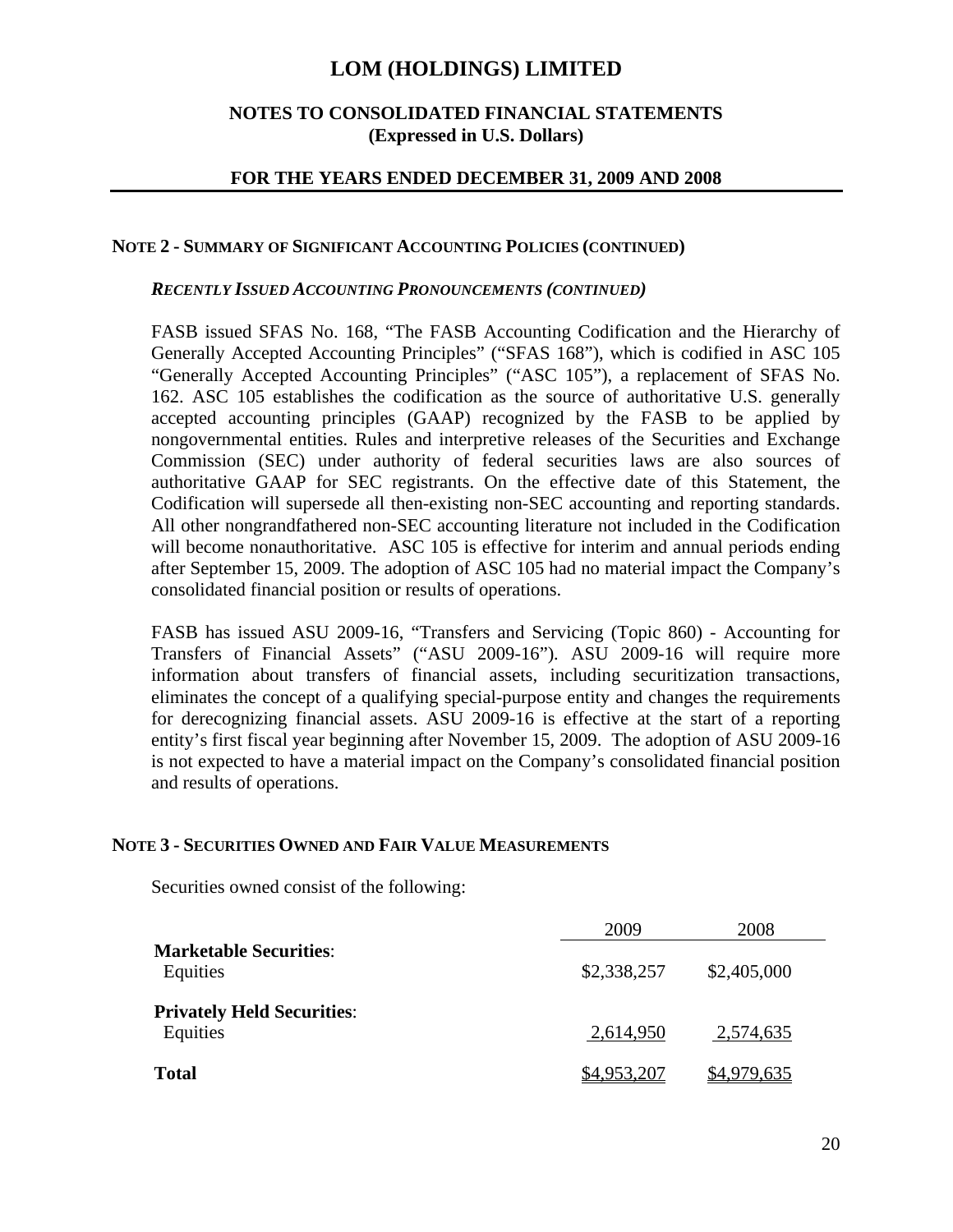## **NOTES TO CONSOLIDATED FINANCIAL STATEMENTS (Expressed in U.S. Dollars)**

## **FOR THE YEARS ENDED DECEMBER 31, 2009 AND 2008**

### **NOTE 3 - SECURITIES OWNED AND FAIR VALUE MEASUREMENTS (CONTINUED)**

Included in privately held securities is the Company's investment in the Bermuda Stock Exchange ("BSX") which amounts to approximately 19% of the outstanding shares valued at approximately \$2,096,650 as of December 31, 2009 and 2008. The stock of the BSX is not traded in an active market and management has estimated the fair value by using a combination of discounted cash flow models and price to sales ratios of publicly-traded securities exchanges as well as other factors.

## *FAIR VALUE MEASUREMENTS*

In September 2006, the FASB issued SFAS No. 157 "Fair Value Measurements" as codified in ASC 820. ASC 820 clarifies the definition of fair value, establishes a framework for measurement of fair value and expands disclosure about fair value measurements. Fair value is the price that would be received to sell an asset or paid to transfer a liability in an orderly transaction between market participants at the measurement date. ASC 820 applies to all financial instruments that are measured and reported on a fair value basis.

Where available, fair value is based on observable market prices or is derived from such prices. In instances where valuation models are applied, inputs are correlated to a market value, combinations of market values or the Company's proprietary data. The Company primarily uses the market and income approaches.

## *Market Approach*

The market approach uses prices and other pertinent information generated from market transactions involving identical or comparable assets or liabilities. Valuation techniques consistent with the market approach often use market multiples derived from a set of comparables or may include matrix pricing.

## *Income Approach*

The income approach uses valuation techniques to convert future values (i.e. cash flows, or earnings) to a single present amount (discounted). The measurement is based on the value indicated by current market expectations about those future amounts. Those valuation techniques include present value computations, option pricing models and a binomial model. In following these approaches, the types of factors the Company may take into account in estimating fair value include: available current market data, including relevant and applicable market quotes, yields and multiples, quotations received from counterparties, brokers or dealers when considered reliable, subsequent rounds of financing, recapitalizations and other recent transactions in the same or similar instruments, restrictions on disposition, the entity's current or projected earnings and discounted cash flows, the market in which the entity does business, comparisons of financial ratios of peer companies that are public, merger and acquisitions comparables and the principal market and enterprise values, among other factors.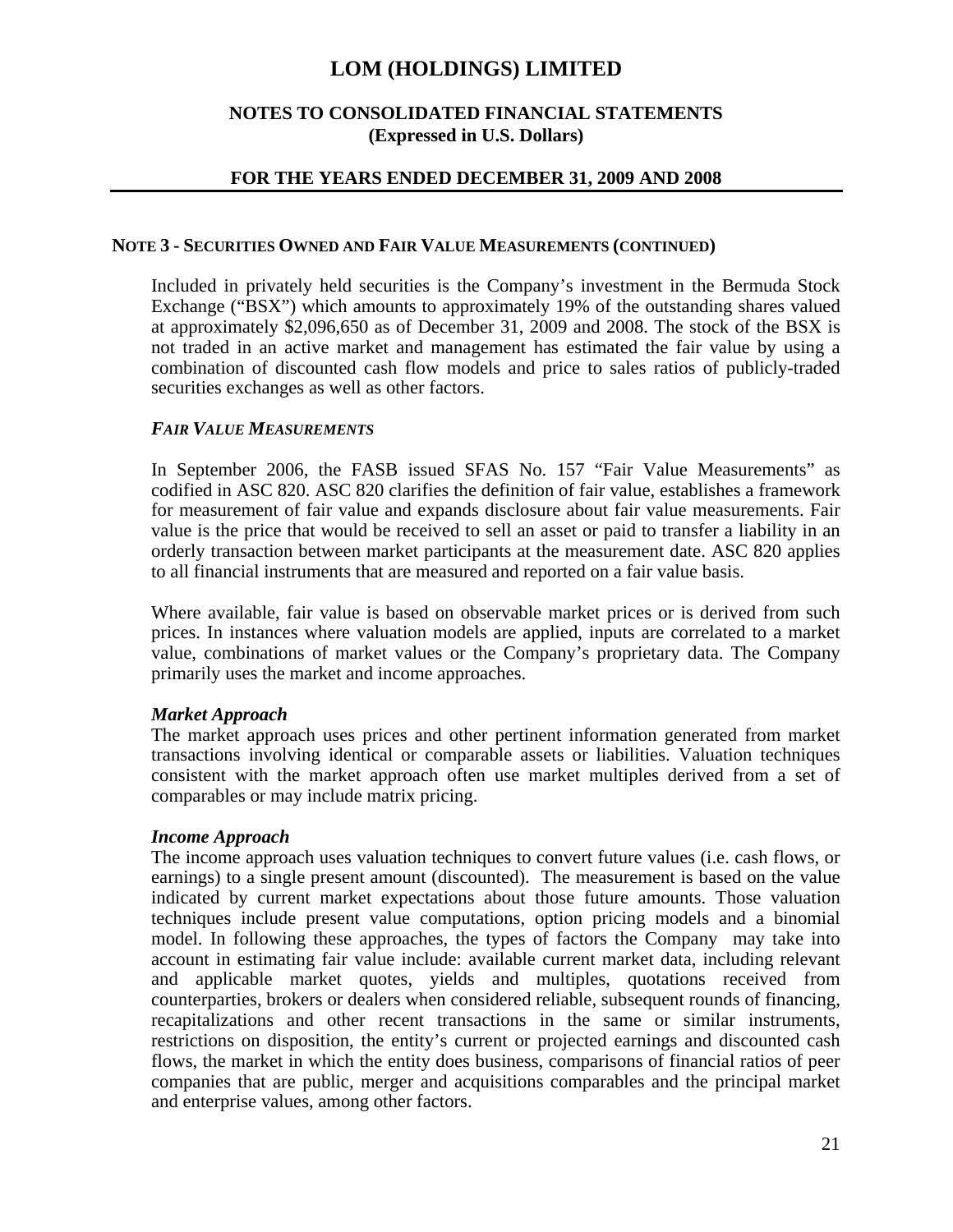## **NOTES TO CONSOLIDATED FINANCIAL STATEMENTS (Expressed in U.S. Dollars)**

### **FOR THE YEARS ENDED DECEMBER 31, 2009 AND 2008**

#### **NOTE 3 - SECURITIES OWNED AND FAIR VALUE MEASUREMENTS (CONTINUED)**

#### *FAIR VALUE MEASUREMENTS (CONTINUED)*

Based on these approaches, the Company will use certain assumptions that market participants would use in pricing the asset or liability, including assumptions about risk and/or the risks inherent in the inputs to the valuation technique. These inputs can be readily observable, market corroborated, or generally unobservable firm inputs. The Company aims to use valuation techniques that maximize the use of observable inputs and minimize the use of unobservable inputs. The Company uses valuation techniques it believes is most appropriate to estimate the fair value of its portfolio investments; however, considerable judgment is required in interpreting market data to develop the estimates of fair value. There are inherent limitations in any estimation technique.

For investments in publicly held securities that trade on exchanges, the Company generally uses the market approach, except when circumstances, in the estimation of the Company, warrant consideration of other data such as current market prices for similar securities in cases where current market data is not available or unreliable. Many of the stocks and warrants held are in small cap companies and are highly volatile with thinly traded daily volumes. Sudden sharp declines in the market value of such securities can result in very illiquid markets. Management and the directors have taken all of these factors into account, including the fact that some securities it holds are currently restricted as to sale, in arriving at their best estimate of the fair value of the securities. For privately held investments that do not trade on exchanges, the Company will use information such as financial ratios, benchmarks, and subsequent rounds of financing to estimate fair value.

The use of different assumptions and/or estimation methodologies may have a material effect on the estimated fair values. Accordingly, the estimates presented herein are not necessarily indicative of the amounts that could be realized in a current market exchange and there can be no assurance that the fair values for these investments will be fully realizable upon their ultimate disposition or reflective of future fair values. Because of the inherent uncertainty of valuation, the estimated fair values of certain privately held investments may differ significantly from values that would have been used had an observable market for the private investment existed, and the differences could be material.

Based on the inputs used in the valuation techniques described above, financial instruments are categorized according to the fair value hierarchy prescribed by ASC 820. The fair value hierarchy ranks the quality and reliability of the information used to determine fair values. Financial assets carried at fair value are classified and disclosed in one of the following three categories: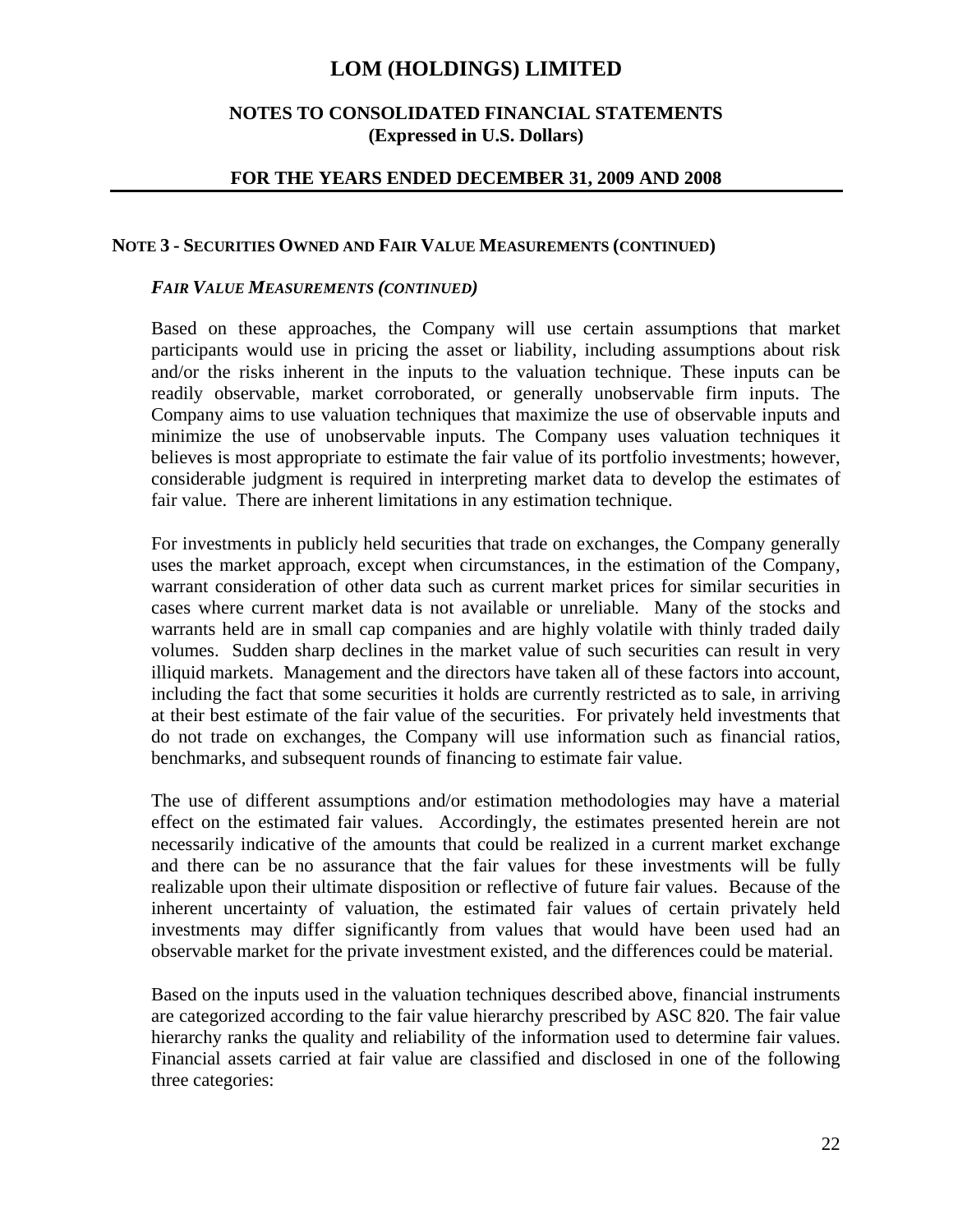## **NOTES TO CONSOLIDATED FINANCIAL STATEMENTS (Expressed in U.S. Dollars)**

## **FOR THE YEARS ENDED DECEMBER 31, 2009 AND 2008**

### **NOTE 3 - SECURITIES OWNED AND FAIR VALUE MEASUREMENTS (CONTINUED)**

### *FAIR VALUE MEASUREMENTS (CONTINUED)*

Level 1 - Observable inputs that reflect quoted market prices are available in active markets for identical assets or liabilities as of the reporting date. The types of investments in Level 1 include listed equities and monetary gold.

Level 2 - Observable inputs, other than Level 1 prices, such as quoted prices in active markets for similar assets and liabilities, quoted prices for identical or similar assets and liabilities in markets that are not active, or other inputs that are observable or can be corroborated by observable market data. Investments in this category include less liquid and restricted equity securities and securities in markets for which there are few transactions (non-active markets).

Level 3 - Unobservable inputs that are supported by little or no market activity and that are significant to the fair value of the assets or liabilities. This includes certain pricing models, discounted cash flow methodologies and similar techniques that use significant unobservable inputs. Investments in this category include investments in private companies.

In certain cases, the inputs used to measure fair value may fall into different levels of the fair value hierarchy. In such cases, the assignment of the asset within the fair value hierarchy is based on the lowest level of input that is significant to the fair value measurement. The Company's assessment of the significance of a particular input to the fair value measurement in its entirety requires judgment, and considers factors specific to the asset.

When determination is made to classify a financial instrument within Level 3, the determination is based upon the lack of significance of the observable parameters to the overall fair value measurement. However, the fair value determination for Level 3 financial instruments may include observable components. The following are the Company's major categories of assets measured at fair value on a recurring basis at December 31, 2009 and 2008, categorized by the ASC 820 fair value hierarchy: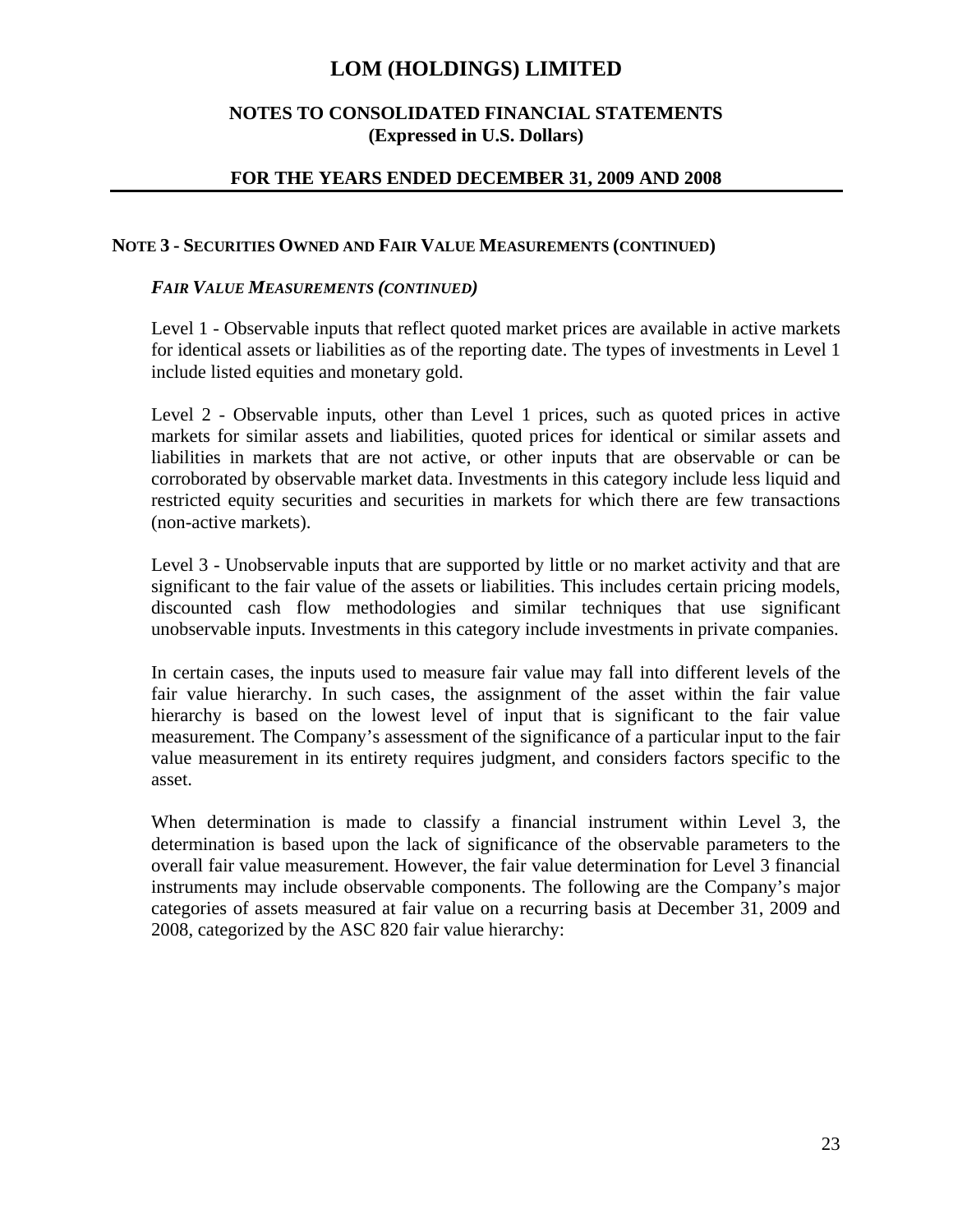## **NOTES TO CONSOLIDATED FINANCIAL STATEMENTS (Expressed in U.S. Dollars)**

## **FOR THE YEARS ENDED DECEMBER 31, 2009 AND 2008**

## **NOTE 3 - SECURITIES OWNED AND FAIR VALUE MEASUREMENTS (CONTINUED)**

## *FAIR VALUE MEASUREMENTS (CONTINUED)*

|                                         | Fair Value Measurements at December 31, 2009 Using: |             |                                                     |             |  |  |
|-----------------------------------------|-----------------------------------------------------|-------------|-----------------------------------------------------|-------------|--|--|
|                                         | <b>Quoted Prices</b>                                |             |                                                     |             |  |  |
|                                         | in Active                                           | Significant |                                                     |             |  |  |
|                                         | Markets for                                         | Other       | Significant                                         |             |  |  |
|                                         | Identical                                           | Observable  | Unobservable                                        |             |  |  |
|                                         | Assets                                              | Inputs      | Inputs                                              |             |  |  |
| Description                             | (Level 1)                                           | (Level 2)   | (Level 3)                                           | Total       |  |  |
| Assets:                                 |                                                     |             |                                                     |             |  |  |
| Marketable securities                   | \$524,541                                           | \$1,813,716 | \$                                                  | \$2,338,257 |  |  |
| Privately held<br>securities            |                                                     |             | 2,614,950                                           | 2,614,950   |  |  |
|                                         |                                                     |             |                                                     |             |  |  |
| <b>Total Assets</b>                     | \$524,541                                           | \$1,813,716 | \$2,614,950                                         | \$4,953,207 |  |  |
|                                         |                                                     |             | Fair Value Measurements at December 31, 2008 Using: |             |  |  |
|                                         | <b>Quoted Prices</b>                                |             |                                                     |             |  |  |
|                                         | in Active                                           | Significant |                                                     |             |  |  |
|                                         | Markets for                                         | Other       | Significant                                         |             |  |  |
|                                         | Identical                                           | Observable  | Unobservable                                        |             |  |  |
|                                         | Assets                                              | Inputs      | Inputs                                              |             |  |  |
| Description                             | (Level 1)                                           | (Level 2)   | (Level 3)                                           | Total       |  |  |
| <b>Assets:</b>                          |                                                     |             |                                                     |             |  |  |
| Marketable securities<br>Privately held | \$793,221                                           | \$1,611,779 | \$<br>$-$                                           | \$2,405,000 |  |  |
| securities                              |                                                     |             | 2,574,635                                           | 2,574,635   |  |  |
| <b>Total Assets</b>                     | \$793,221                                           | \$1,611,779 | \$2,574,635                                         | \$4,979,635 |  |  |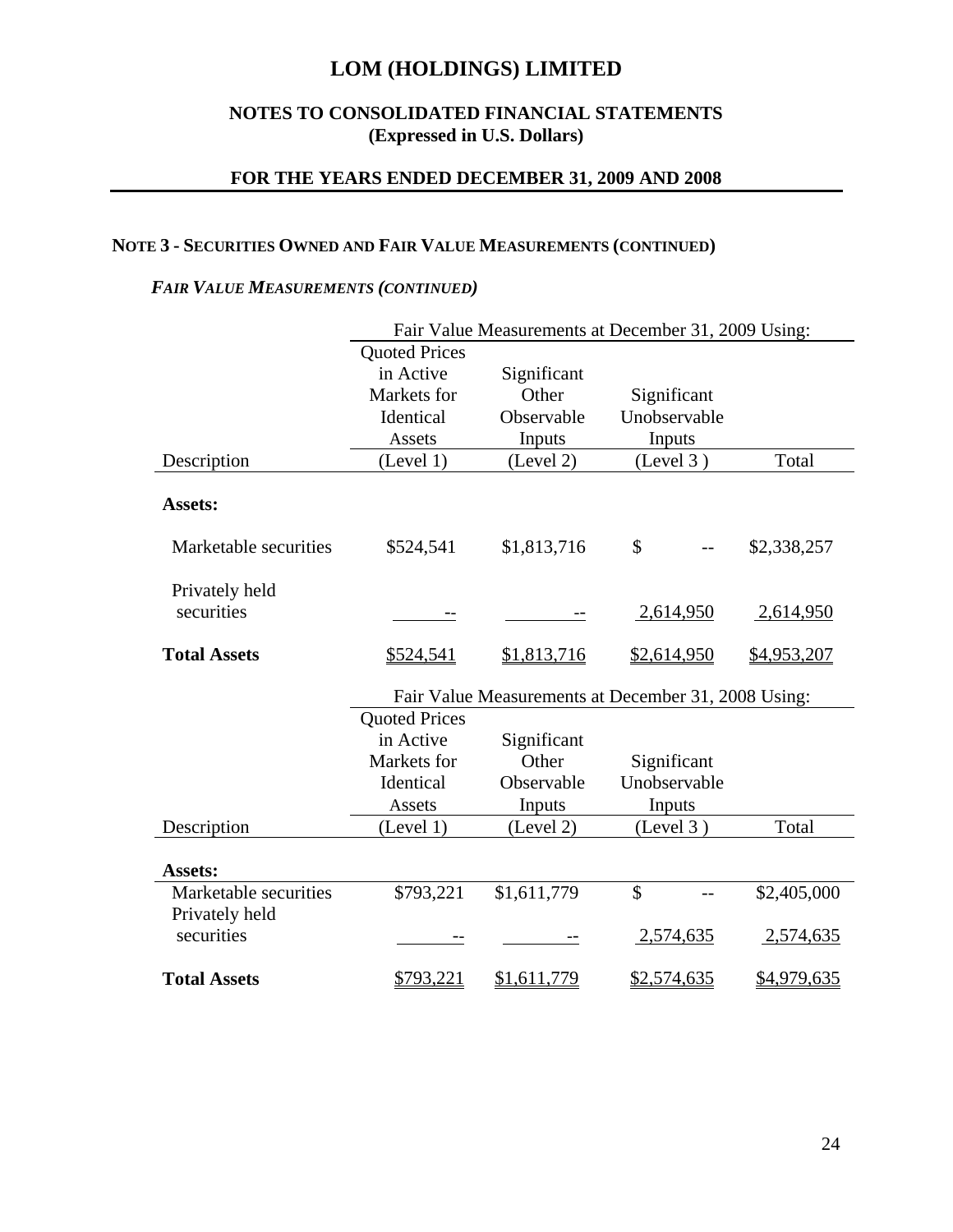## **NOTES TO CONSOLIDATED FINANCIAL STATEMENTS (Expressed in U.S. Dollars)**

## **FOR THE YEARS ENDED DECEMBER 31, 2009 AND 2008**

#### **NOTE 3 - SECURITIES OWNED AND FAIR VALUE MEASUREMENTS (CONTINUED)**

#### *FAIR VALUE MEASUREMENTS (CONTINUED)*

The following is a reconciliation of the beginning and ending balances for the Company's assets measured at fair value on a recurring basis using significant unobservable inputs (Level 3) during the year ended December 31, 2009 and 2008:

|                                                           | Privately          |
|-----------------------------------------------------------|--------------------|
|                                                           | Held               |
| Description                                               | Securities         |
|                                                           |                    |
| Assets:                                                   |                    |
| <b>Balance</b> , January 1, 2009                          | \$2,574,635        |
| Purchases                                                 | 9,830              |
| <b>Sales</b>                                              | (66, 351)          |
| Total gains, net included in earnings                     | 96,836             |
| Transfers in and/or out of Level 3                        |                    |
|                                                           |                    |
| Balance, December 31, 2009                                | \$2,614,950        |
| Changes in unrealized gains relating to investments still |                    |
| held at December 31, 2009                                 | \$<br>53,890       |
| Assets:                                                   |                    |
| <b>Balance</b> , January 1, 2008                          | \$2,321,865        |
| Purchases                                                 | 68,246             |
| <b>Sales</b>                                              |                    |
| Total gains, net included in earnings                     | 184,524            |
| Transfers in and/or out of Level 3                        |                    |
|                                                           |                    |
| <b>Balance</b> , December 31, 2008                        | <u>\$2,574,635</u> |
|                                                           |                    |
| Changes in unrealized gains relating to investments still |                    |
| held at December 31, 2008                                 | <u>184,524</u>     |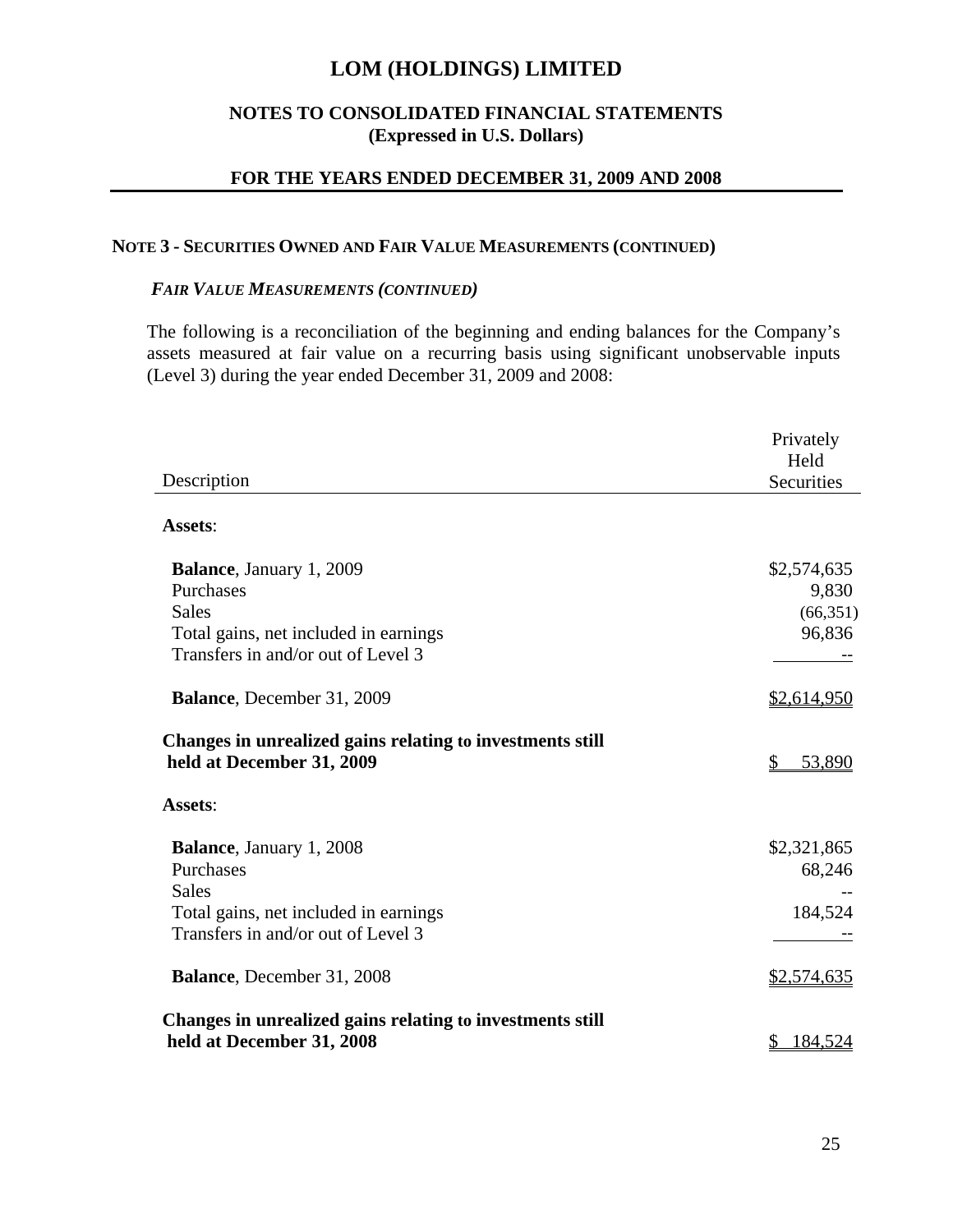## **NOTES TO CONSOLIDATED FINANCIAL STATEMENTS (Expressed in U.S. Dollars)**

#### **FOR THE YEARS ENDED DECEMBER 31, 2009 AND 2008**

#### **NOTE 4 - EMPLOYEE LOANS RECEIVABLE**

In April 2008 the Company issued a mortgage for \$1,268,679 to an officer of the Company. The mortgage is secured by property owned by St. Georges Trust Company Limited, an affiliated entity, and by a guarantee from an officer of the Company in the total amount of the mortgage note. The mortgage bears interest at U.S. Dollar 3 month LIBOR plus 1% rate set at the beginning of each calendar month. The mortgage payment consists of two payments per month totaling \$7,500 per month, which includes principal and interest. The term of the mortgage is 15 years and any remaining outstanding principal is due at the end of the term. Interest earned on mortgage for the year ended December 31, 2009 amounted to \$20,772 (2008 - \$34,963) and is included in net interest income.

#### **NOTE 5 - EQUITY INVESTMENT IN YORKSTREET HOLDINGS LIMITED**

|                                     | 2009      | 2008      |
|-------------------------------------|-----------|-----------|
| Yorkstreet Holdings Limited ("YHL") | \$967,141 | \$867,565 |

The Company owns 127,750 (39.92%) ordinary shares of YHL, an affiliate, which is accounted for under the equity method. The Company's Chair of the Board of Directors is the Chair of YHL's Board of Directors and is involved in YHL's operations. The Company also engages in certain transactions with YHL (see note 11). YHL provides management services through its wholly owned subsidiaries. The Company's share of the net profit (loss) of YHL for the year ended December 31, 2009 was \$101,713 (2008 – (\$12,777)). The Company received a dividend in 2008 of \$19,163 which was recorded as a reduction in the carrying value of the investment on the consolidated balance sheet. The Company did not receive a dividend in 2009.

YHL prepares its financial statements in accordance with Canadian GAAP. Effective on January 1, 2007, YHL adopted Section 3855 of the Canadian Institute of Chartered Accountants Handbook regarding recognition and measurement of financial instruments. This provision is similar to U.S. GAAP and requires reporting entities to categorize investments as trading, available-for-sale, and held-to-maturity with corresponding accounting for each category. YHL reported an unrealized loss related to the available-forsale securities and the Company reported its proportional share of the loss in the amount of \$2,137 (2008 - \$277,044) on the consolidated statement of changes in stockholder's equity and comprehensive income.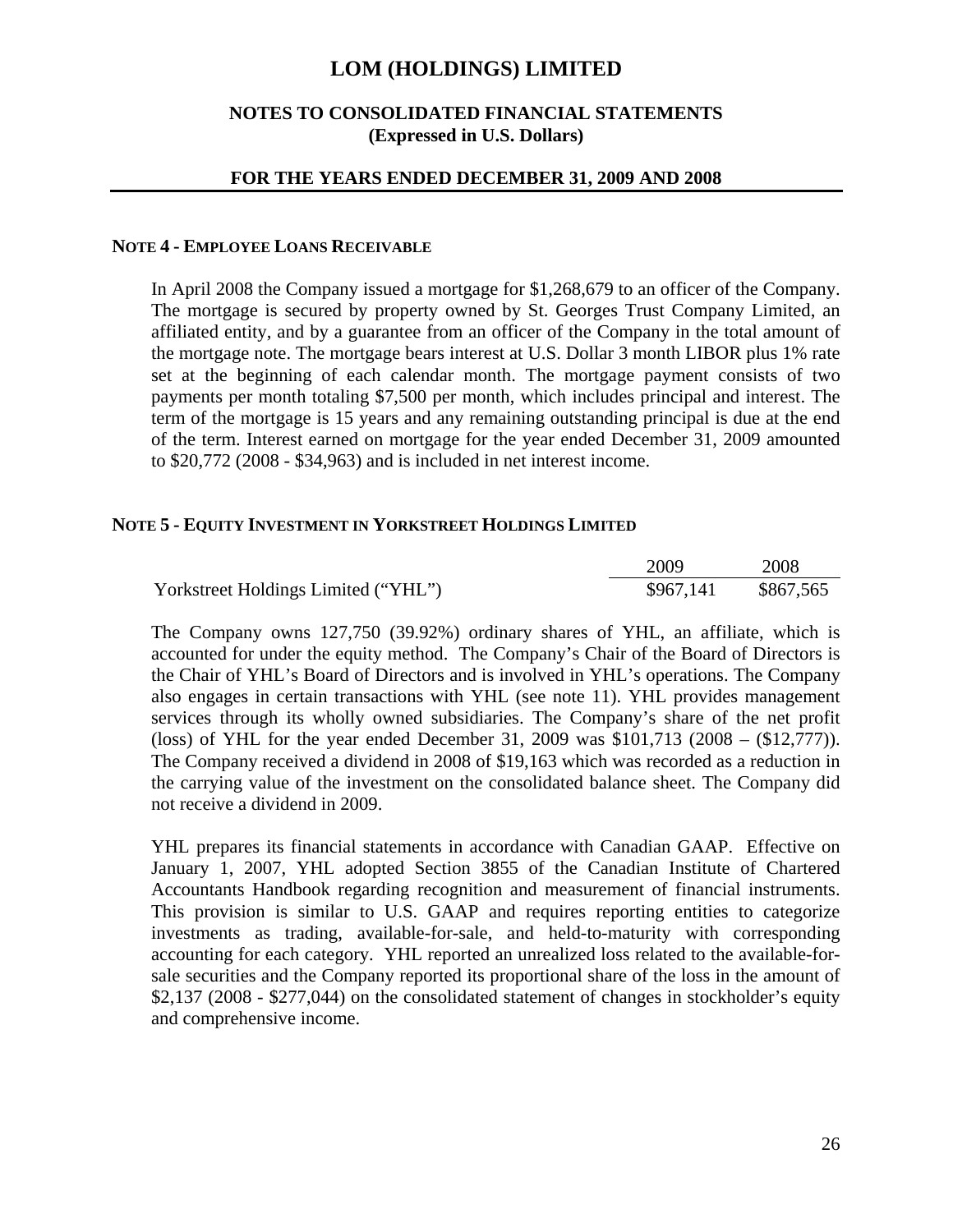## **NOTES TO CONSOLIDATED FINANCIAL STATEMENTS (Expressed in U.S. Dollars)**

## **FOR THE YEARS ENDED DECEMBER 31, 2009 AND 2008**

### **NOTE 5 - EQUITY INVESTMENT IN YORKSTREET HOLDINGS LIMITED (CONTINUED)**

Components of net change in investments recorded under the equity method:

|                             | 2009        | 2008        |
|-----------------------------|-------------|-------------|
| Net income (loss)           | \$101,713   | \$(12,777)  |
| Dividends received          |             | (19, 163)   |
| Items of comprehensive loss | $(2,137)$ . | (277.044)   |
|                             |             |             |
| <b>Net Change</b>           | \$99.576    | \$(308.984) |

The following is summarized financial information of YHL as of December 31, 2009 and 2008 in accordance with US GAAP.

|                            | 2009        | 2008        |
|----------------------------|-------------|-------------|
| <b>Current Assets</b>      | \$2,862,884 | \$3,532,004 |
| <b>Total Assets</b>        | 3,108,884   | 3,553,495   |
| <b>Current Liabilities</b> | 812,967     | 1,507,018   |
| <b>Total Liabilities</b>   | 812,967     | 1,507,018   |
| <b>Total Equity</b>        | 2,295,917   | 2,046,477   |
| <b>Total Revenues</b>      | 1,934,878   | 1,836,667   |
| Net Income (loss)          | 254,793     | (32,006)    |

#### **NOTE 6 - PROPERTY AND EQUIPMENT**

Property and equipment consists of the following:

|                                | 2009        | 2008        |
|--------------------------------|-------------|-------------|
| <b>Building</b>                | \$8,559,374 | \$8,559,374 |
| Freehold land                  | 2,008,192   | 2,008,192   |
| Computer hardware and software | 1,973,858   | 1,866,140   |
| <b>Fixtures</b> and fittings   | 559,940     | 559,940     |
| Leasehold improvements         | 495,257     | 502,608     |
| Machinery and equipment        | 489,947     | 444,182     |
| <b>Total</b>                   | 14,086,568  | 13,940,436  |
| Accumulated depreciation       | 4,639,344   | 4,230,956   |
| <b>Net Carrying Amount</b>     | \$9,447,224 | \$9,709,480 |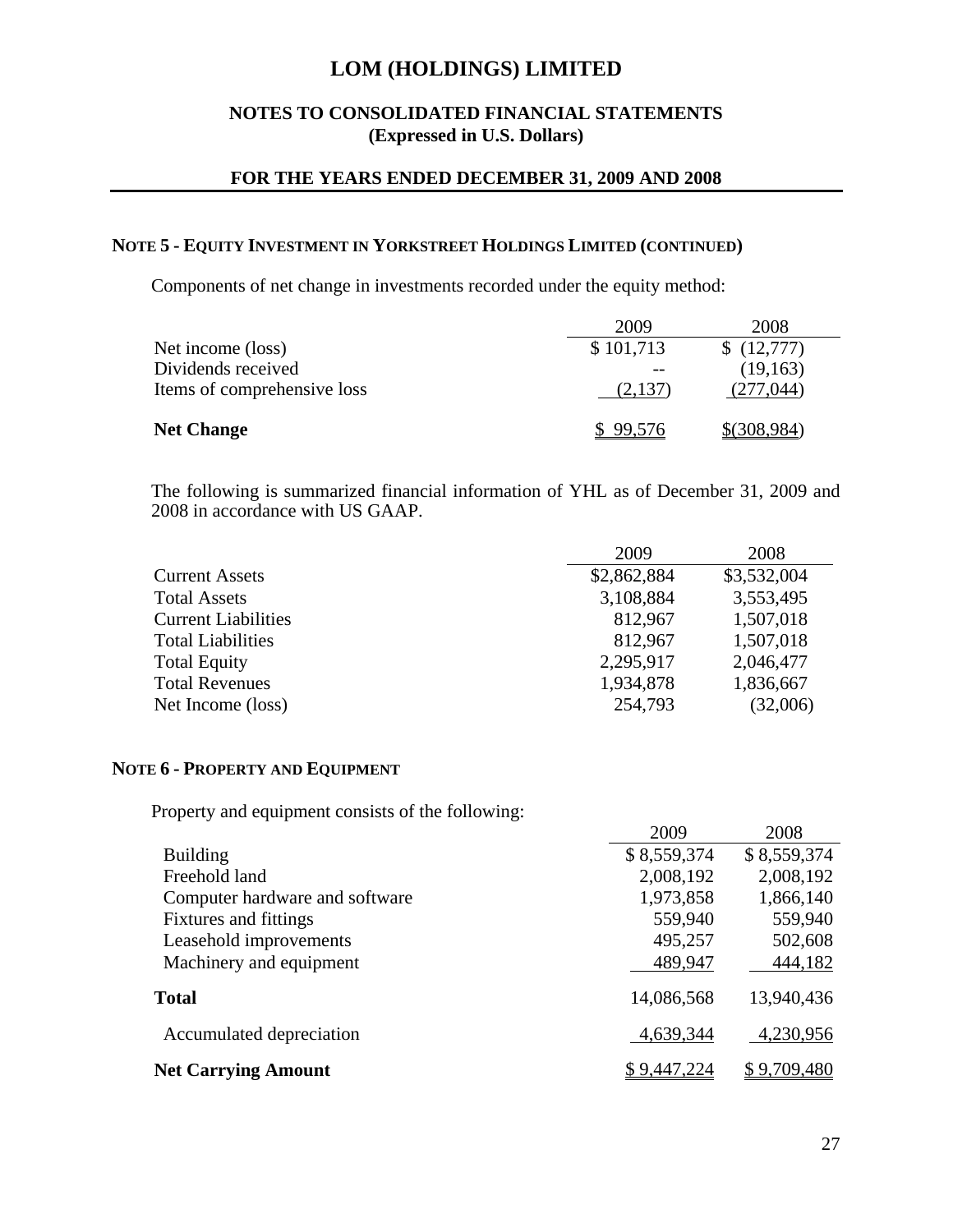## **NOTES TO CONSOLIDATED FINANCIAL STATEMENTS (Expressed in U.S. Dollars)**

## **FOR THE YEARS ENDED DECEMBER 31, 2009 AND 2008**

#### **NOTE 6 - PROPERTY AND EQUIPMENT (CONTINUED)**

Depreciation and amortization expense for the year ended December 31, 2009 amounted to \$408,388 (2008 - \$410,939). Included in computer hardware and software at December 31, 2009 are assets which have not been placed in service in the amount of \$734,191 (2008 - \$630,754). Accordingly, no depreciation expense was recorded related to this asset for the years ended December 31, 2009 and 2008.

### **NOTE 7 - COMMON STOCK AND ADDITIONAL PAID-IN CAPITAL**

The Board of Directors has authorized the Company in 2009 to purchase up to \$500,000 (2008 - \$1,000,000) of its own shares from existing stockholders at no fixed price per share and that the shares purchased be retired. Such repurchase is subject to appropriate market conditions and repurchases will only be made in the best interest of the Company. During the year the Company repurchased 35,050 (2008 – 129,500) shares on the open market at an average price of \$3.66 (2008 - \$3.86) per share, for cash. These shares were immediately retired upon purchase.

#### **NOTE 8 - STOCK-BASED COMPENSATION PLANS**

From time to time the Company may grant stock options to executive and management personnel at its discretion. A summary of the status of the plan as of December 31, 2009 and changes during the year then ended are presented below:

|                                |              | 2009     |            |           |
|--------------------------------|--------------|----------|------------|-----------|
|                                |              |          | Weighted   |           |
|                                |              |          | Average    |           |
|                                | Number       | Weighted | Remaining  |           |
|                                | Of           | Average  | Contracted | Aggregate |
|                                | <b>Stock</b> | Exercise | Terms      | Intrinsic |
|                                | Options      | Price    | (in years) | Value     |
| <b>Outstanding - Beginning</b> | 1,375,000    | \$5.15   | 3.5 years  |           |
| Granted                        | --           | 0.00     |            |           |
| Exercised                      |              | 0.00     |            |           |
| Forfeited                      |              | 0.00     |            |           |
| <b>Outstanding - Ending</b>    | 1,375,000    | \$5.15   | 2.5 years  |           |
| <b>Exercisable</b>             | 825,000      | \$5.15   | 2.5 years  |           |
|                                |              |          |            |           |

#### *DIRECTORS' AND EXECUTIVE STOCK OPTION PLAN*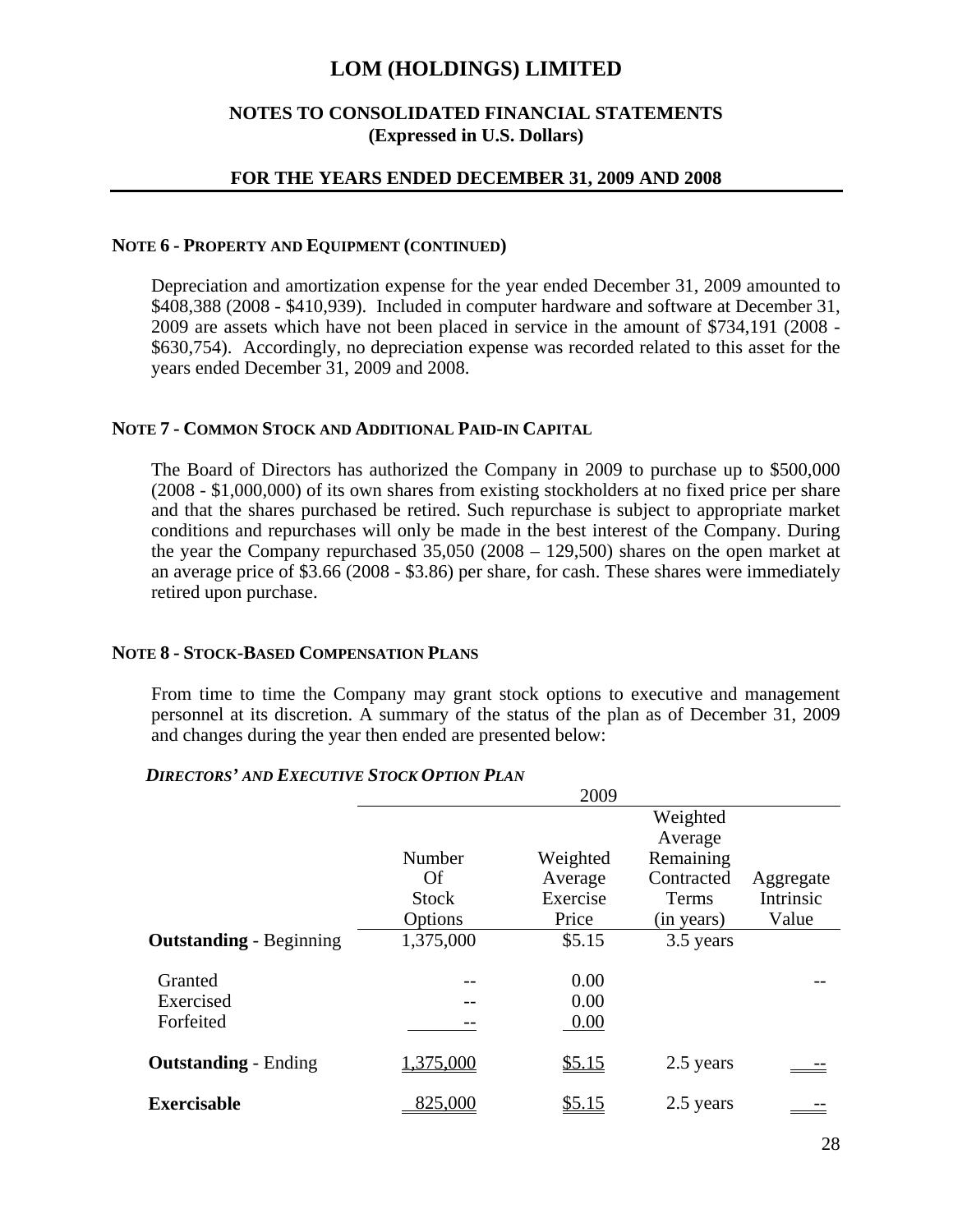## **NOTES TO CONSOLIDATED FINANCIAL STATEMENTS (Expressed in U.S. Dollars)**

### **FOR THE YEARS ENDED DECEMBER 31, 2009 AND 2008**

#### **NOTE 8 - STOCK-BASED COMPENSATION PLANS (CONTINUED)**

On June 15, 2007, the Board of Directors granted and authorized the issuance of 1,375,000 stock options with an exercise price of \$5.15 with an expiry date of June 14, 2012. The vesting period is 20% immediately and 20% annually on the anniversary date of the grants until fully vested. The fair value of shares vested during the years ended December 31, 2009 and 2008 amounted to \$9,744. There were no options granted during 2008 or 2009. As of December 31, 2009 there was \$19,489 of total unrecognized compensation costs related to stock options granted and it will be recognized over the remaining two and a half years before expiry. Stock Based Compensation expense of \$9,744 was recognized during the year ended December 31, 2009 (2008 - \$9,744).

#### **NOTE 9 - LOANS RECEIVABLE FOR ISSUANCE OF COMMON STOCK**

As of December 31, 2009, loans receivable for issuance of common stock relating to previous stock option exercises amounted to \$172,250 (2008 - \$177,100). These loans are to be repaid over a five-year period ending November 20, 2011. At December 31, 2009, common stock of the Company with a market value of \$402,000 is held in two escrow accounts as collateral for the loans.

#### **NOTE 10 - ASSETS UNDER ADMINISTRATION**

Cash, securities and properties held in the Company's role as custodian for customers are not included in the consolidated balance sheet as they are not the property of the Company. The Company is licensed by the Bermuda Monetary Authority under the Investment Business Act of 2003 and approved to hold client assets. The assets under management include LOM's investments, the LOM Sponsored Funds and the clients' investments which are included in the LOM Sponsored Funds. The fair value of assets under administration as of December 31, 2009 is approximately \$796 million (2008 - \$639 million).

### **NOTE 11 - RELATED PARTY TRANSACTIONS**

During the year, the Company earned broking fee revenue from directors and employees of \$44,608 (2008 - \$31,078).

During the year, the Company had transactions with stockholders who are also directors and employees of the Company. These transactions consisted of commission expenses of \$594,950 (2008 - \$711,321) and referral fee expenses of \$1,558 (2008 - \$209).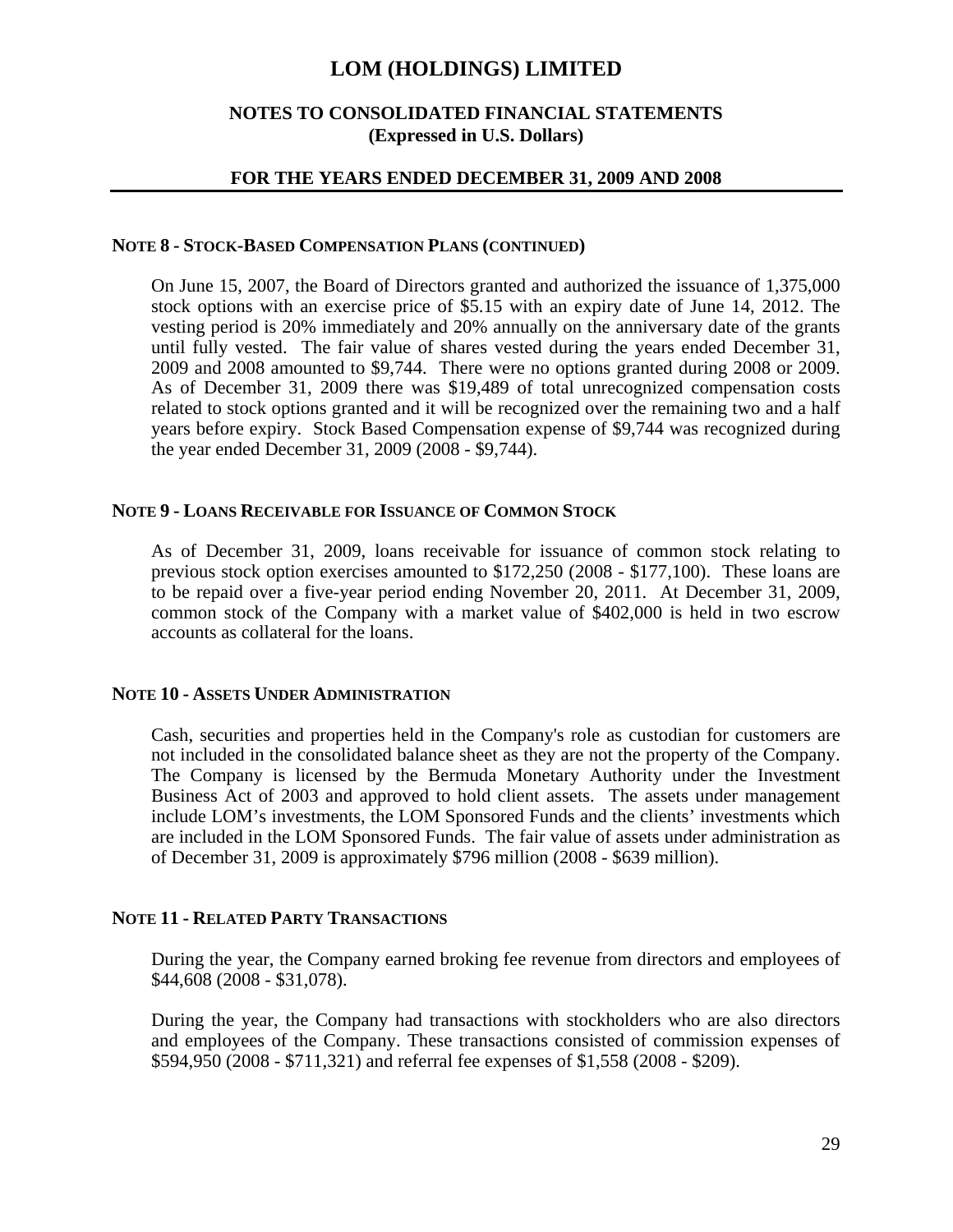## **NOTES TO CONSOLIDATED FINANCIAL STATEMENTS (Expressed in U.S. Dollars)**

### **FOR THE YEARS ENDED DECEMBER 31, 2009 AND 2008**

#### **NOTE 11 - RELATED PARTY TRANSACTIONS (CONTINUED)**

For 2009 the Company earned rent and service charge income of \$216,967 (2008 - \$211,596) from YHL. In addition, the Company earned \$32,205 (2008 - \$32,787) for information technology services, recorded in other income, of which \$12,027 (2008 - \$7,245) is still outstanding at year end.

During the year, the Company paid \$50,051 (2008 - \$50,793) for corporate services, recorded in professional fees, provided by Waterstreet Corporate Services, a subsidiary of YHL. However, \$10,526 (2008 – \$12,513) of this amount was paid for government annual fees.

The Company earned management fees during the year of \$906,910 (2008 - \$1,025,033) from the LOM Sponsored Funds, of which \$70,093 (2008 - \$77,055) was included in other receivables at year end.

The Company is the custodian for the LOM Sponsored Funds and receives a custodial fee, recorded in administration and custody fees, of \$82,470 (2008 - \$92,608) for these services.

#### **NOTE 12 - RESTRICTED CASH**

The Company terminated its corporate credit card facility in 2009 which it had previously established for certain employees. The facility had credit card limits available which required cash collateral of 100%. This collateral was held in a U.S. Dollar Money Market Fund at the Bank of Butterfield and the balance was \$Nil (2008 - \$135,626). The liability for the corporate credit card facility was \$Nil (2008 - \$25,946) and is included in accounts payable and accrued liabilities in the consolidated balance sheet.

#### **NOTE 13 - OFF BALANCE SHEET AND OTHER RISKS**

In the normal course of trading, the Company is party to certain financial instruments with off-balance sheet risk, where the risk of potential loss due to changes in the market ("market risk") or failure of the other party to the transaction to perform (credit risk) exceeds the related amounts recorded. The Company attempts to manage these risks on an aggregate basis along with the risks associated with its investing activities as part of its overall risk management policies. (See also Note 17 for client related off-balance sheet risks).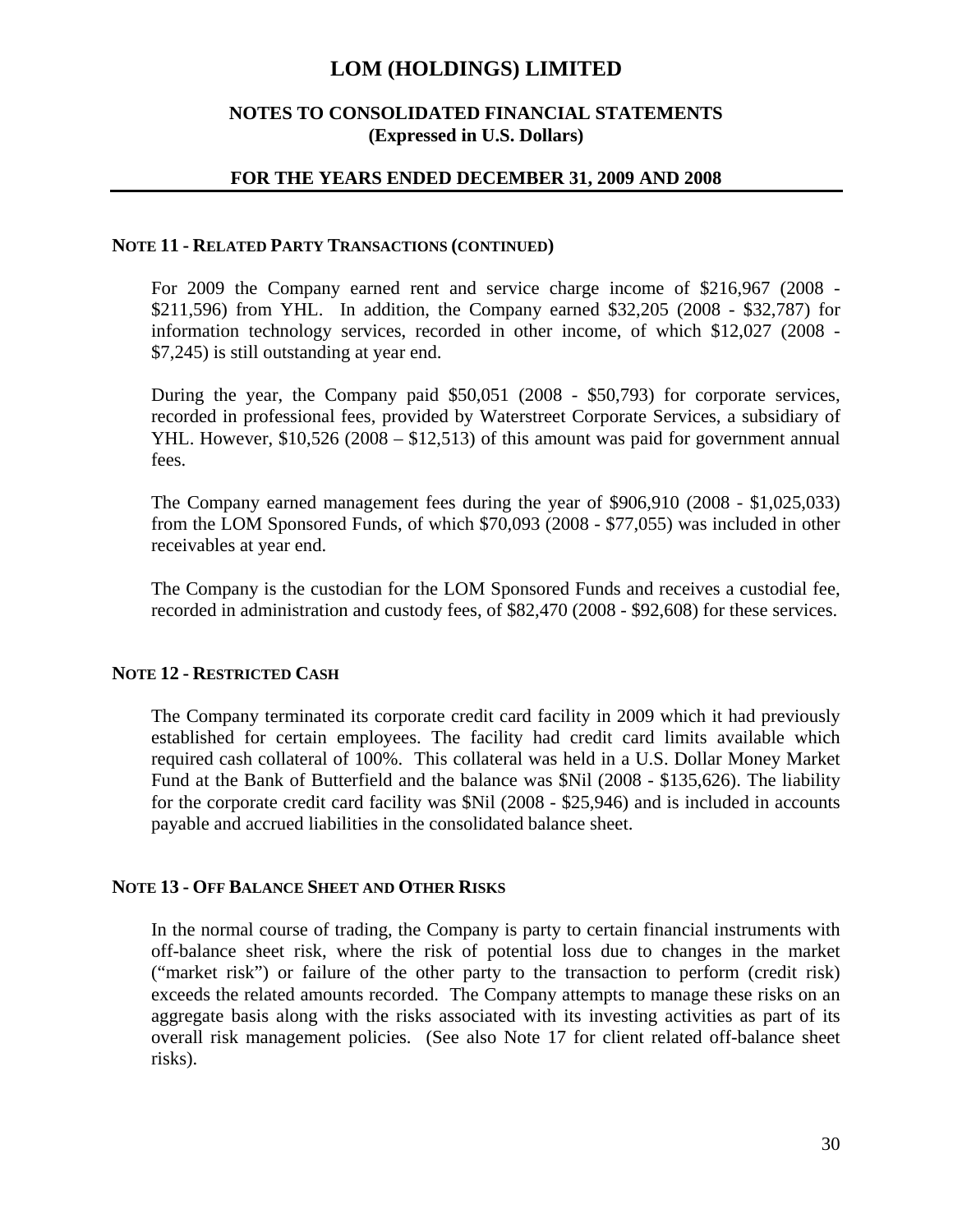## **NOTES TO CONSOLIDATED FINANCIAL STATEMENTS (Expressed in U.S. Dollars)**

## **FOR THE YEARS ENDED DECEMBER 31, 2009 AND 2008**

#### **NOTE 13 - OFF BALANCE SHEET AND OTHER RISKS (CONTINUED)**

### *CREDIT RISK*

The Company is potentially subject to credit risk associated with its cash and cash equivalents and securities owned. The Company's credit risk is equal to the replacement cost at the then-estimated fair value of the instrument, less recoveries. As the Company places its cash and cash equivalents and securities with major international high credit quality financial institutions, management believes that the risk of incurring losses with these financial instruments is remote and that such losses, if any, would not be material.

#### *LIQUIDITY RISK*

The Company is potentially subject to liquidity risk with some of its non-marketable or illiquid securities owned. As a result, the Company may be unable to realize the full fair value of these securities since it may not be able to liquidate its positions in a timely manner.

#### *MARKET RISK*

The Company is subject to market risk with its securities owned. As a result of changes in market conditions, the values of these financial instruments will fluctuate

#### *CURRENCY RISK*

The Company holds positions that are exposed to changes in foreign exchange rates (currency risk) which gains or losses may exceed the related amounts recorded. The fair value may change based on the fluctuations in the value of these underlying currencies.

#### **NOTE 14 - FUTURE LEASE PAYMENTS**

The Company leases office space under operating leases for certain of its overseas operations. Future annual minimum lease payments (excluding real estate taxes and maintenance costs) are as follows:

| For the Years       |        |
|---------------------|--------|
| Ending December 31, | Amount |
| 2010                | 59,085 |
| 2011                | 61,000 |
| 2012                | 54.872 |
| <b>Total</b>        | 957    |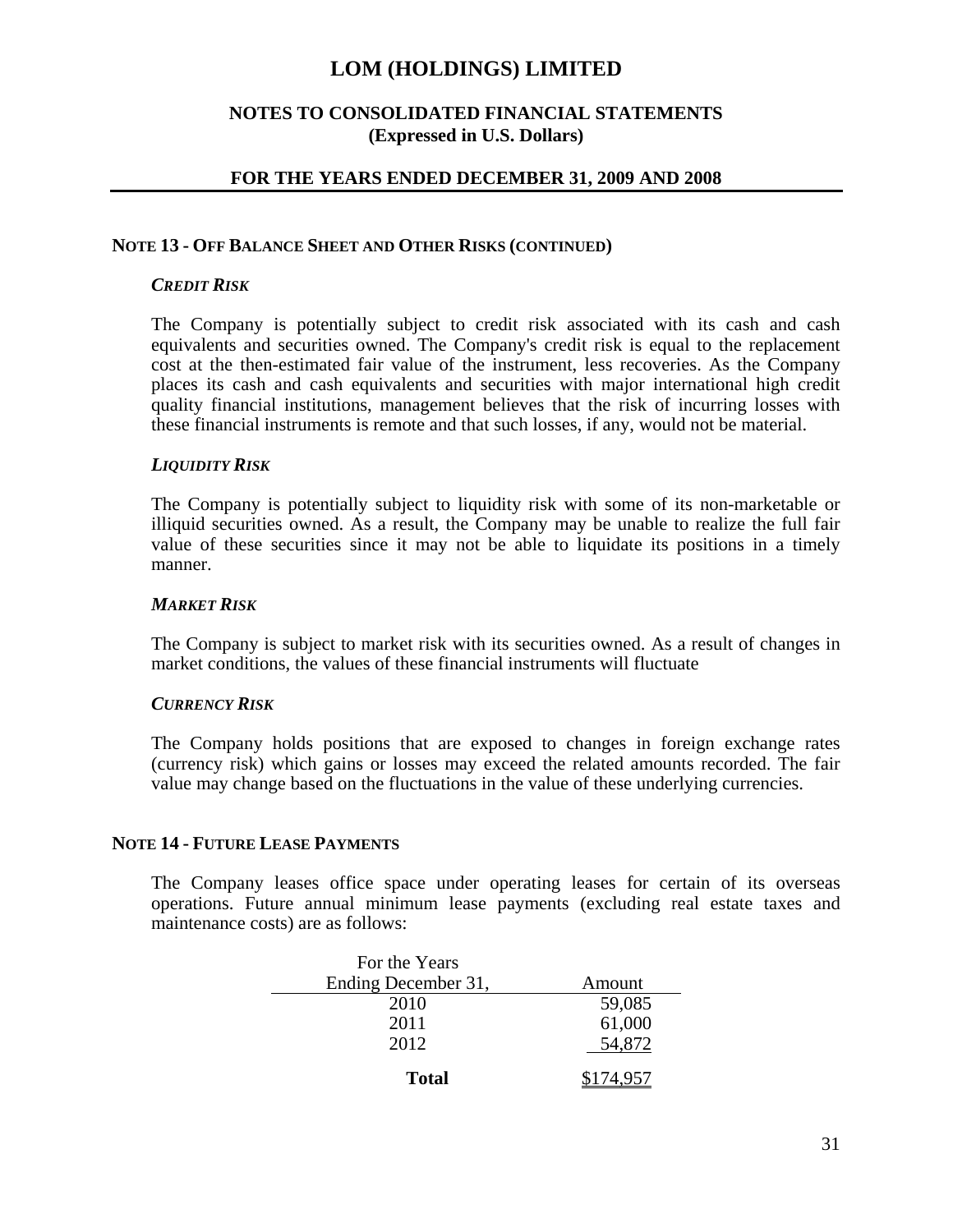## **NOTES TO CONSOLIDATED FINANCIAL STATEMENTS (Expressed in U.S. Dollars)**

### **FOR THE YEARS ENDED DECEMBER 31, 2009 AND 2008**

#### **NOTE 14 - FUTURE LEASE PAYMENTS (CONTINUED)**

Operating lease rent expense (including real estate taxes and maintenance costs) were \$176,600 and \$224,498 for the years 2009 and 2008, respectively.

### **NOTE 15 - INCOME TAXES**

The Company accounts for income taxes in accordance with ASC 740 "Income Taxes" ("ASC 740"). ASC 740 clarifies the accounting for uncertainty in income taxes recognized in financial statements and requires the impact of a tax position to be recognized in the financial statements if that position is more likely than not of being sustained by the taxing authority. ASC 740 also provides guidance on derecognition, classification, interest and penalties, accounting in interim periods, disclosure and transition.

The Company makes no provision for income taxes since under current legislation in the jurisdictions in which it operates, no income taxes are imposed upon the Company. In addition, the Company is not subject to, and does not anticipate becoming subject to, income taxes in any jurisdiction in which it currently operates, other than in the United Kingdom. LOM (UK) Limited is subject to income taxes.

On January 1, 2007, the Company adopted the provisions of ASC Topic 740, "Income Taxes", that clarifies the accounting and disclosure for uncertainty in tax positions by prescribing a recognition threshold and measurement attribute for financial statement recognition and measurement of a tax position taken or expected to be taken in a tax return. ASC Topic 740 also provides guidance on recognition, classification, interest and penalties, accounting in interim periods, disclosure and transition. The Company analyzed its tax filing positions in all tax jurisdictions where the Company is required to file income tax returns as well as for all open tax years in these jurisdictions. Based on this review, no reserves for uncertain income tax positions were required to have been recorded pursuant to this guidance. Accordingly, the Company has not recognized any penalty, interest or tax impact related to uncertain tax positions.

A reconciliation of the statutory income tax rates applied to the Company's net income from LOM (UK) Limited for the years ended December 31, 2009 and 2008 is as follows: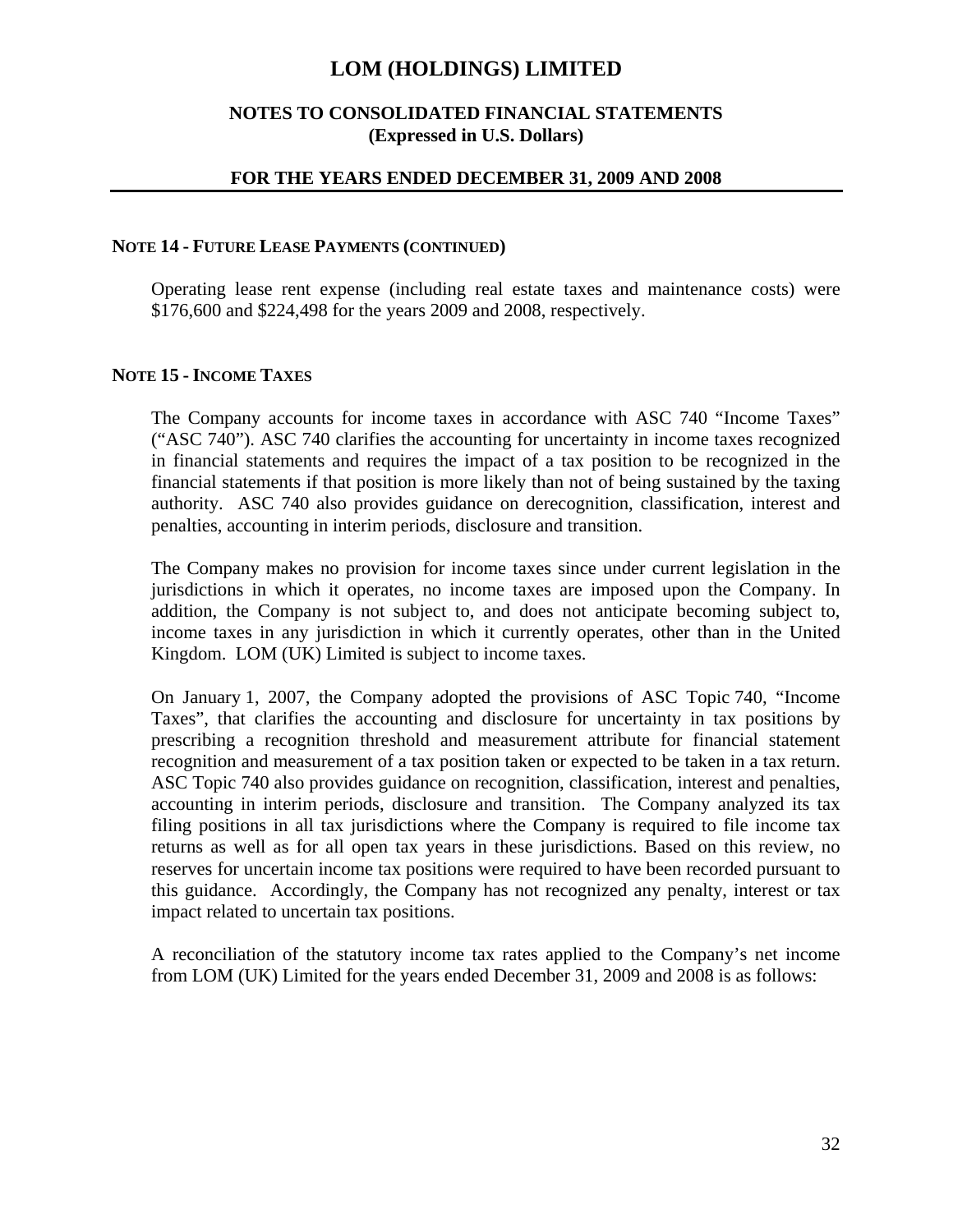## **NOTES TO CONSOLIDATED FINANCIAL STATEMENTS (Expressed in U.S. Dollars)**

### **FOR THE YEARS ENDED DECEMBER 31, 2009 AND 2008**

#### **NOTE 15 - INCOME TAXES (CONTINUED)**

Provision for income taxes consists of the following:

|                                                                                                                 | 2009                    | 2008                               |  |
|-----------------------------------------------------------------------------------------------------------------|-------------------------|------------------------------------|--|
| Income tax expense at statutory rates                                                                           |                         | S                                  |  |
| Income tax benefit for foreign operations<br>at statutory rate in effect of $28\%$ (2008 - 30%)                 | (9,851)                 | (31, 358)                          |  |
| Depreciation adjustment<br>Permanent differences<br>Income tax benefit<br>Less: increase in valuation allowance | 74<br>(9,777)<br>(9.777 | (136)<br>544<br>(30,950)<br>30,950 |  |
| <b>Income Tax Expense (Benefit)</b>                                                                             |                         |                                    |  |

LOM (UK) Limited, has a deferred tax asset of approximately \$169,516 (2008 – 196,982), arising predominantly from availability of net operating losses to be deducted from future taxable income. The asset has not been recognized and a full valuation allowance is provided for as there is no certainty that sufficient profits will arise in future accounting periods.

#### **NOTE 16 - COMMITMENTS, CONTINGENCIES AND OFF-BALANCE SHEET RISK**

#### *CLIENT ACTIVITIES*

In the normal course of business, the Company's client activities include execution, settlement, and financing of various client securities and commodities transactions. These activities may expose the Company to off-balance sheet risk in the event the client is unable to fulfill its contractual obligations and the Company has to purchase or sell the financial instrument underlying the contract at a loss. The Company attempts to mitigate this risk by adhering to strict policies requiring client acceptance procedures prior to the execution of any transactions.

The Company's client securities activities are transacted on either a cash or margin basis. In margin transactions, the Company extends credit to the client collateralized by cash and securities in the client's account. The Company seeks to control the risks associated with its client activities by requiring clients to maintain margin collateral in compliance with various regulatory, exchange, and internal guidelines. The Company monitors required margin levels daily and, pursuant to such guidelines, requires the clients to deposit additional collateral or reduce positions when necessary. Such transactions may expose the Company to significant off-balance sheet risk in the event the margin is not sufficient to fully cover losses which clients may incur. In the event the client fails to satisfy its obligations, the Company may be required to purchase or sell the collateral at prevailing market prices in order to fulfill the client's obligations.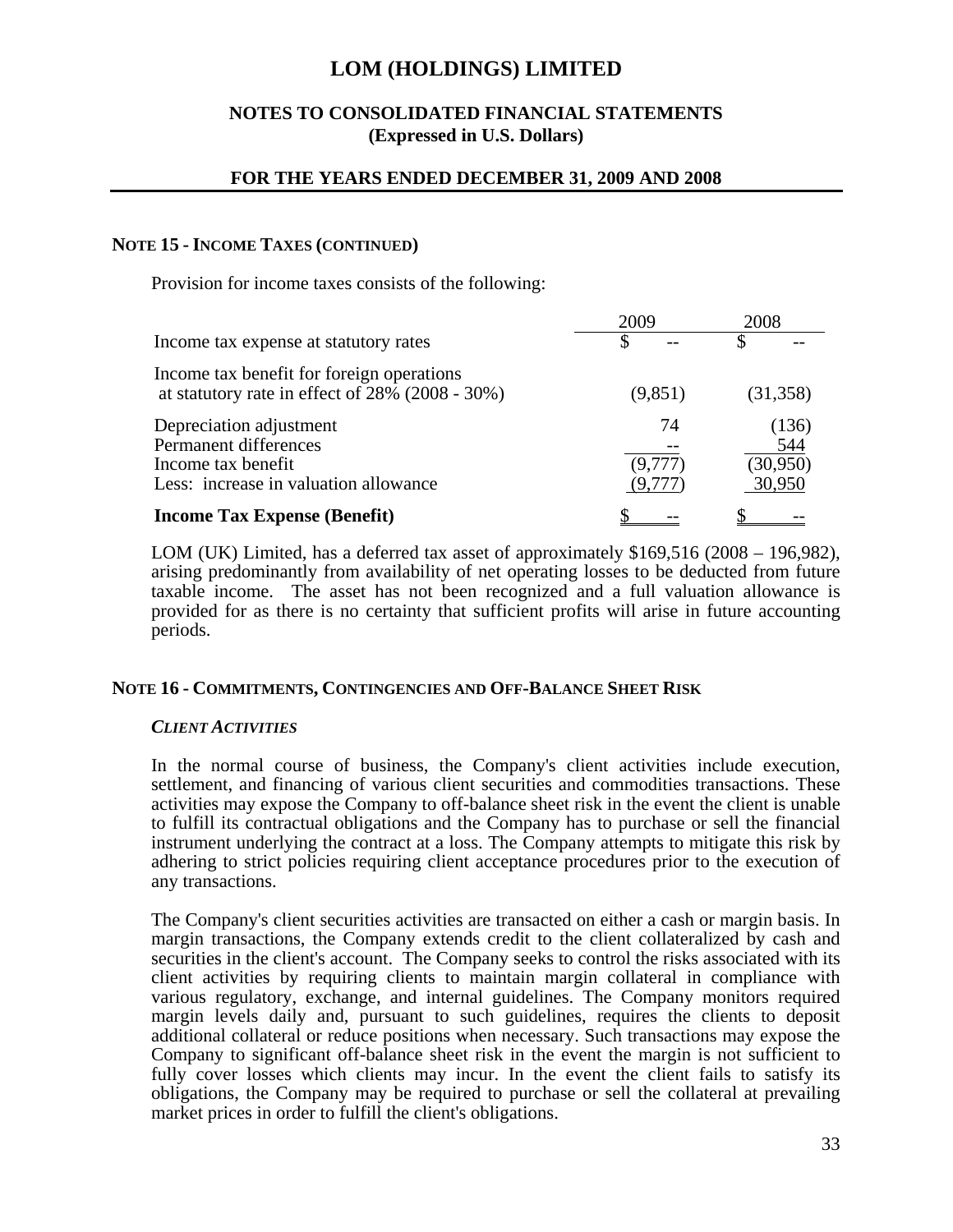### **NOTES TO CONSOLIDATED FINANCIAL STATEMENTS (Expressed in U.S. Dollars)**

## **FOR THE YEARS ENDED DECEMBER 31, 2009 AND 2008**

#### **NOTE 16 - COMMITMENTS, CONTINGENCIES AND OFF-BALANCE SHEET RISK (CONTINUED)**

The Company records client transactions on a transaction date basis, which is generally the day of the trade. The Company is therefore exposed to risk of loss on these transactions in the event of the client's or broker's inability to meet the terms of their contracts in which case the Company may have to purchase or sell financial instruments at prevailing market prices.

#### *COUNTERPARTY RISK*

In the event counterparties to the transactions do not fulfill their obligations, the Company may be exposed to significant credit risk to the extent such obligations are unsecured. The Company's policy is to monitor its market exposure and counterparty risk through the use of a variety of credit exposure reporting and control procedures.

#### *CONSULTING/TERMINATION AND NON-COMPETE AGREEMENT*

On July 1, 2005, Brian Lines voluntarily submitted his resignation as an officer, director and employee of the Company and its subsidiaries and affiliates. On that same day, the Company and Brian Lines executed a Consulting/Termination Non-Compete Agreement which provides for the Company to make payments of \$35,000 per month for sixty (60) months through June 30, 2010. In addition, the Company is obligated to pay the full cost of health insurance for Brian Lines and his family for sixty (60) months through June 30, 2010 and fifty percent (50%) of the cost for an additional sixty (60) months through June 30, 2015.

The agreement contained non-competition provisions that restrict the business activities of Brian Lines during the period July 1, 2005 through June 30, 2010. In addition, Brian Lines agreed to forgive any residual fees or other income that he may have been entitled to from the Company's customer accounts that he either managed or introduced to the Company. Since these provisions created an in-substance service condition, the Company planned to record compensation expense over sixty (60) months starting on July 1, 2005.

On December 19, 2007, the United States Securities and Exchange Commission ("SEC") filed civil charges against the Company, including several subsidiaries (see Note 17). In accordance with the terms of the consulting/termination and non-compete Agreement, the payments of \$35,000 per month ceased upon the filing of civil charges against the Company. The Company remains liable for the health insurance premiums for Brian Lines and his family through June 30, 2015. The Company recorded under commission and expenses total expenses of \$13,428 in 2009 (2008 - \$12,684) as a result of the agreement. The Company accrued the liability for the future health insurance premiums in the amount of \$35,847 (2008 - \$57,136) as of December 31, 2009.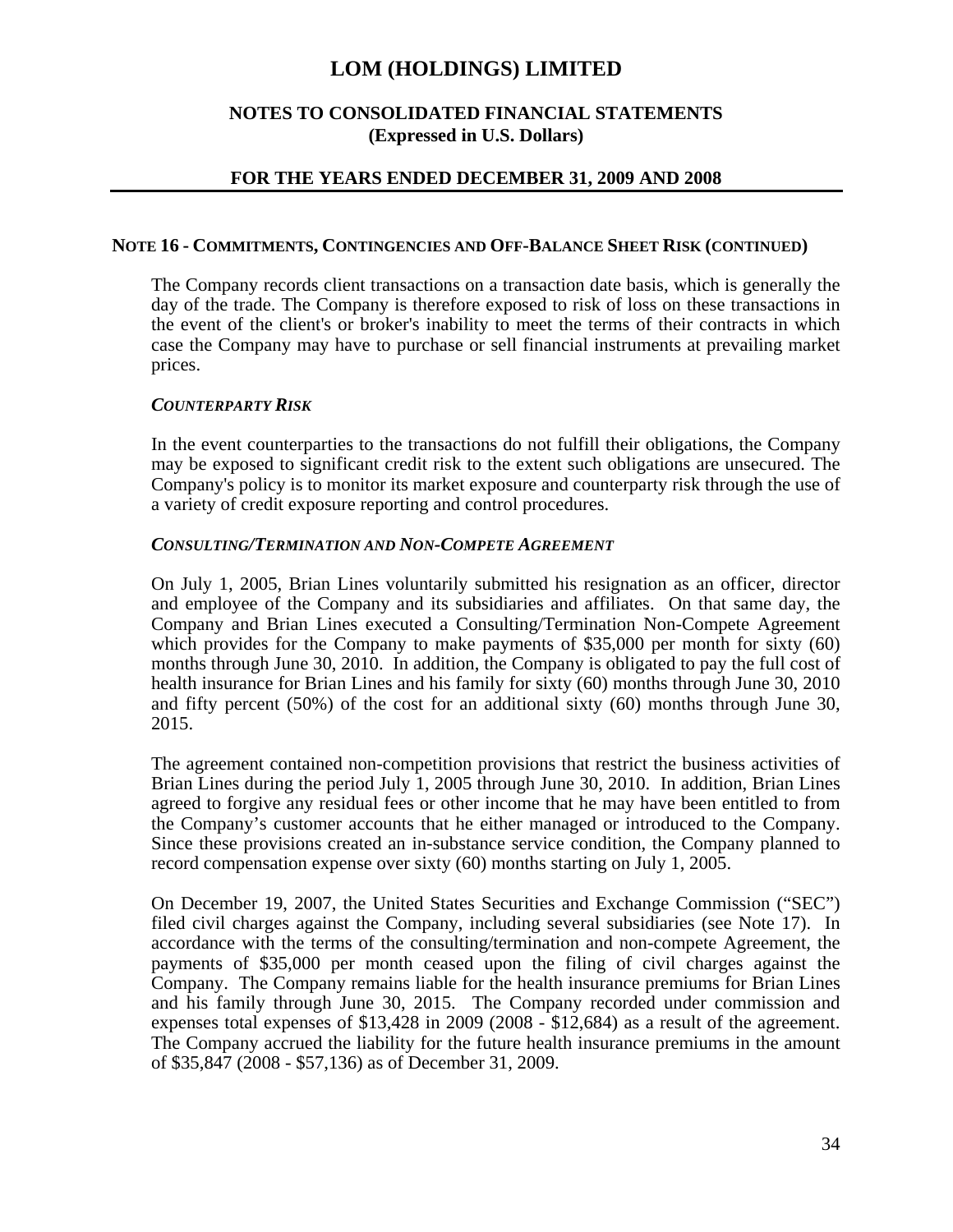## **NOTES TO CONSOLIDATED FINANCIAL STATEMENTS (Expressed in U.S. Dollars)**

### **FOR THE YEARS ENDED DECEMBER 31, 2009 AND 2008**

#### **NOTE 16 - COMMITMENTS, CONTINGENCIES AND OFF-BALANCE SHEET RISK (CONTINUED)**

### *LEGAL PROCEEDINGS*

From time to time, the Company is involved in various legal proceedings, including arbitration proceedings, and/or regulatory inquiries that arise in the normal course of business. These matters generally relate to specific client accounts and/or transactions and may include requests for information on or from officers of the Company. In the opinion of management, the aggregate amount of any potential liability arising from such matters is not expected to have a material effect on the Company's financial position or results of operations. Management is unaware of any outstanding legal claims, other than the SEC charges described in Note 17 as of December 31, 2009.

#### *REGULATORY RESTRICTIONS*

The Company's business operations are strictly regulated under the laws of Bermuda, Cayman, Bahamas, and other jurisdictions that the Company operates and has business relationships. Compliance with many of the regulations applicable to the Company involves a number of risks, particularly in areas where applicable regulations may be subject to interpretation. In the event of non-compliance with an applicable regulation, securities regulators may institute administrative or judicial proceedings that may result in censure, fines, civil penalties, issuance of cease-and-desist orders, deregistration or suspension of the non-compliant company. It could even lead to the suspension or disqualification of the Company officers or employees, or other adverse consequences. The imposition of such penalties or orders on the Company could in turn have a material adverse effect on the Company's operating results and financial condition.

#### *MINIMUM NET ASSET REQUIREMENTS*

Certain subsidiaries of the Company are required to maintain a minimum net asset or regulatory capital amount to satisfy the domiciliary regulator. Those minimum amounts are as follows:

| LOM Securities (Bermuda) Limited    | \$250,000 |
|-------------------------------------|-----------|
| <b>LOM Asset Management Limited</b> | 250,000   |
| Lines Overseas Management Limited   | 250,000   |
| LOM Securities (Cayman) Limited     | 25,000    |
| LOM Securities (Bahamas) Limited    | 300,000   |

The above subsidiaries were in compliance with the net asset requirements as of December 31, 2009 and 2008. LOM Securities (Bermuda) Limited, LOM Asset Management Limited, and Lines Overseas Management Limited are referred to as the "Bermuda regulated companies."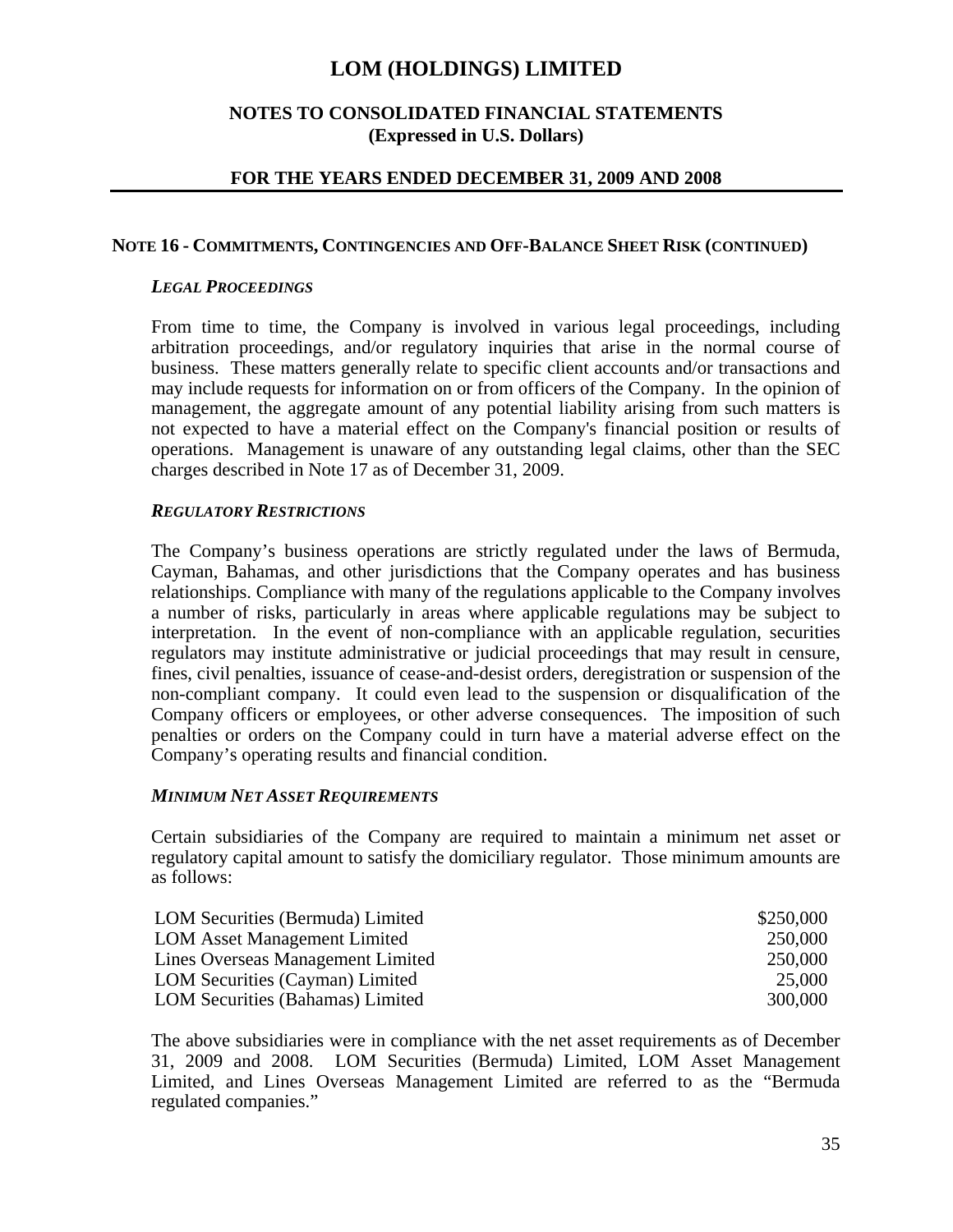## **NOTES TO CONSOLIDATED FINANCIAL STATEMENTS (Expressed in U.S. Dollars)**

### **FOR THE YEARS ENDED DECEMBER 31, 2009 AND 2008**

#### **NOTE 17 - REGULATORY MATTERS**

#### *SECURITIES AND EXCHANGE COMMISSION INVESTIGATION*

LOMH, LOM Capital Limited ("LOMCP"), LOML, and LOMB and a current and former officer of LOMH have been involved in an investigation by the SEC since January 23, 2003. On January 15, 2003, LOMCP entered into an agreement with Renaissance Mining Corporation ("RMC"), a U.S. privately held company, to arrange a private placement financing on a best efforts basis for 2 million shares of stock at \$3 per share, subject to satisfactory completion of due diligence. On January 17, 2003, Sedona Software Solutions, Inc. ("Sedona") announced that it had signed a Letter of Intent with RMC to enter into a reverse merger transaction whereby Sedona would acquire all of the issued and outstanding common shares of RMC and change its name to Renaissance Mining Holding Corp. .

On January 23, 2003, LOML was contacted by the SEC with respect to an investigation of trading in securities issued by Sedona, and the related transaction involving RMC. On January 29, 2003, the SEC suspended trading in the securities of Sedona because of questions concerning the accuracy and completeness of information about Sedona on internet websites, in press releases, and in other sources publicly available to investors concerning, among other things, Sedona's planned merger with RMC. On February 4, 2003, LOMCP withdrew as RMC's investment banker in the private placement transaction. On February 5, 2003, LOMB froze \$975,870 in a customer account under control of two officers of LOMH which represented the net proceeds from the sale of approximately 160,000 shares of Sedona stock which were sold between January 21, 2003 and January 27, 2003.

On December 19, 2007, the SEC filed a Complaint in the United States District Court Southern District of New York alleging that LOMH and several subsidiaries including LOML, LOMB, LOMCP, and LOM Securities (Cayman) Ltd., as well as a current and former officer of LOMH, (the "Defendants") violated United States securities laws (the "Complaint"). . The SEC has requested the court to enter a judgment that would enjoin all Defendants from further violations of securities laws, require payment of civil fines, and permanently bar the Defendants from participation in the United States penny stock market. The Company and the named subsidiaries deny the allegations contained in the Complaint and have retained counsel to defend the action. Discovery concluded in December 2009. The Defendants and the SEC have filed a series of motions for partial summary judgment (concluding on March 19, 2010). It is expected that a trial date will be scheduled once the Court rules on the outstanding motions.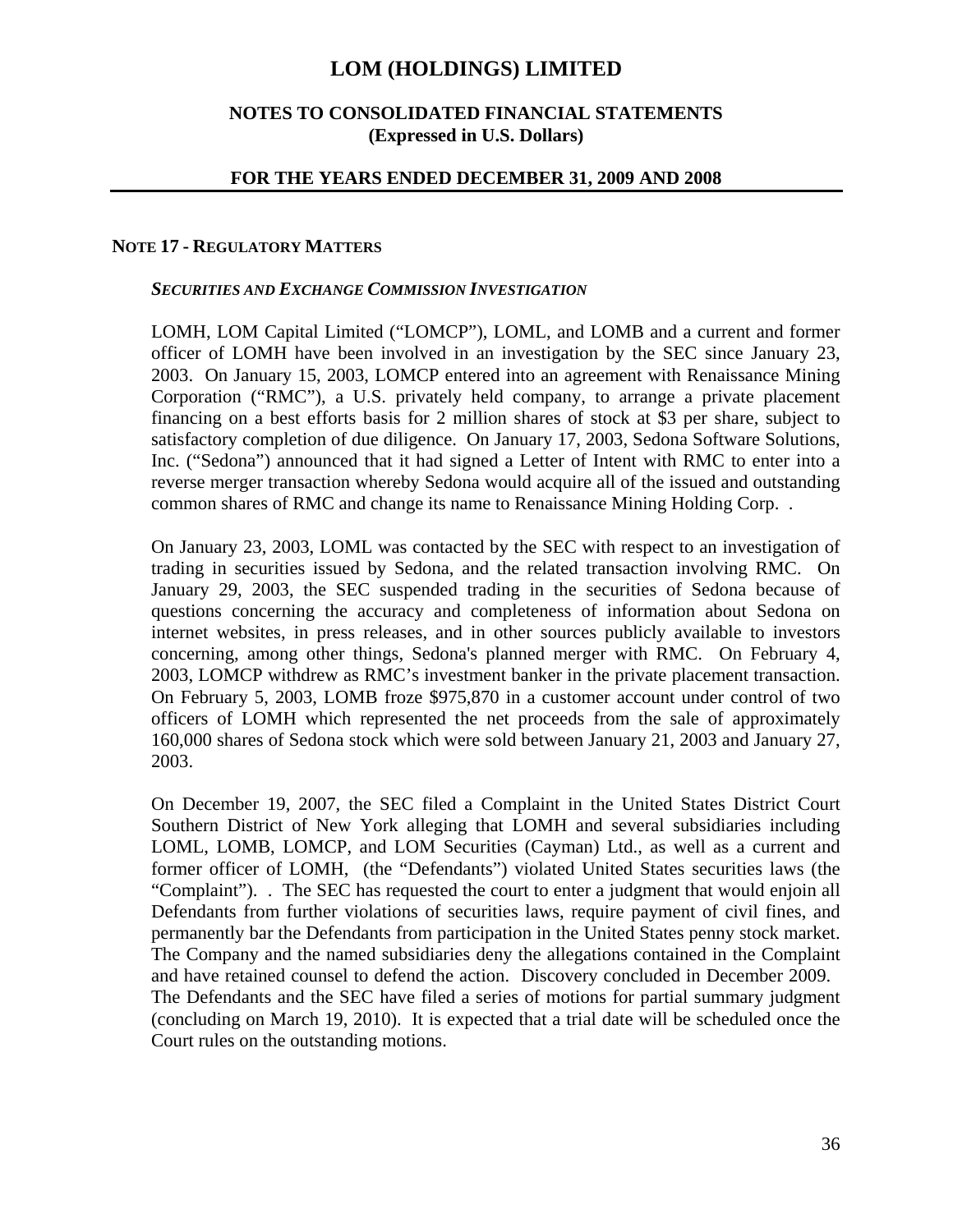## **NOTES TO CONSOLIDATED FINANCIAL STATEMENTS (Expressed in U.S. Dollars)**

### **FOR THE YEARS ENDED DECEMBER 31, 2009 AND 2008**

#### **NOTE 17 - REGULATORY MATTERS (CONTINUED)**

#### *SECURITIES AND EXCHANGE COMMISSION INVESTIGATION (CONTINUED)*

As a result of the Complaint, LOMH estimated the cost to defend the action and accrued for the costs in LOML's and LOMB's financial statements, collectively an amount of \$1.688 million and \$1.619 million as of December 31, 2009 and 2008, respectively. The liabilities are net of insurance proceeds recovered, or expected to be recovered, under the firms Directors and Officers policy and legal fees incurred and paid through December 31, 2009.

LOMH has not, and does not expect to, allocate or charge any of its other subsidiaries, including the Company, with any part of this accrual. While there can be no assurances, management believes that the remaining accrual is adequate for the exposure of estimated legal fees associated with this Complaint. Based on the information currently available, no determination can be made at this time as to the final outcome of the Complaint, nor can its materiality be accurately ascertained, therefore, no accrual for the potential future settlement amount has been recorded by LOMH, LOML or LOMB's financial statements because it is not reasonably estimable.

#### **NOTE 18 - SEGMENT INFORMATION**

The Company operates its business in segments which have been segregated based on products and services reflecting the way that management organizes the segments within the business for making operating decisions and assessing performance.

## *MEASUREMENT OF SEGMENT INCOME AND SEGMENT ASSETS*

The Company evaluates each segment's performance based on its contribution to consolidated net (loss) income. The accounting policies of the reportable segments are the same as those described in the summary of significant accounting policies.

### *FACTORS MANAGEMENT USED TO IDENTIFY THE COMPANY'S REPORTABLE SEGMENT*

Management monitors performance based on individual companies. The description of these companies is included in Note 1 to the consolidated financial statements. Intersegment revenue and expenses are allocated based on contractual terms that may not necessarily be at arm's length.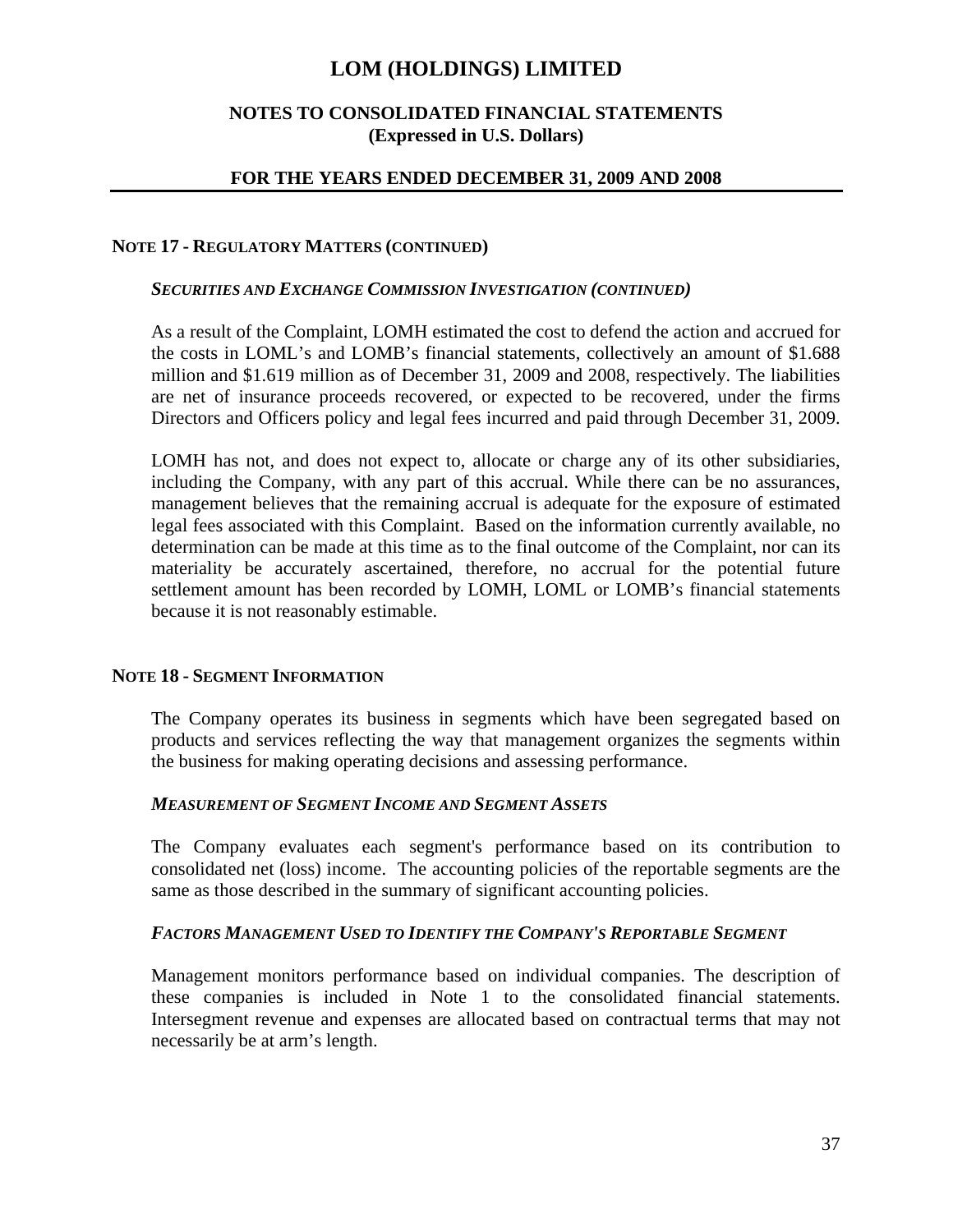## **NOTES TO CONSOLIDATED FINANCIAL STATEMENTS (Expressed in U.S. Dollars)**

### **FOR THE YEARS ENDED DECEMBER 31, 2009 AND 2008**

#### **NOTE 18 - SEGMENT INFORMATION (CONTINUED)**

### *SEGMENT INFORMATION*

Reconciliation of revenue, total assets, operating expenses and income are as follows:

|                                                         | 2009            | 2008              |  |
|---------------------------------------------------------|-----------------|-------------------|--|
| <b>Revenues</b>                                         |                 |                   |  |
| Total revenues for reportable segments                  | \$9,844,362     | \$11,233,130      |  |
| Net gain (loss) on securities                           | 394,406         | (484, 787)        |  |
| Net interest income                                     | 631,373         | 1,239,978         |  |
| Elimination of intersegment revenues                    | (2,855,652)     | (3,201,477)       |  |
| <b>Total Consolidated Revenues</b>                      | \$8,014,489     | \$8,786,844       |  |
| <b>Operating Expenses</b>                               |                 |                   |  |
| Total operating expenses for reportable                 |                 |                   |  |
| segments                                                | \$11,393,663    | \$12,517,530      |  |
| Elimination of intersegment operating expenses          | (2,855,652)     | (3,201,477)       |  |
| Net foreign exchange transaction (gains) losses         | (83,747)        | 236,305           |  |
| <b>Total Consolidated Operating Expenses</b>            | \$8,454,264     | \$9,552,358       |  |
| <b>Income</b>                                           |                 |                   |  |
| Total income for reportable segments                    | (339,775)<br>\$ | \$<br>134,486     |  |
| Elimination of intersegment net income                  | (100,000)       | (900,000)         |  |
| <b>Total Consolidated Net Income</b>                    | (439,775)       | (765, 514)<br>\$. |  |
| Total identifiable assets for reportable segments       | \$38,281,351    | \$39,167,954      |  |
| Elimination of investments in consolidated subsidiaries | (17,060,523)    | (17, 334, 152)    |  |
| <b>Identifiable Assets Total Consolidated</b>           | \$21,220,828    | \$21,833,802      |  |

Intersegment revenue relates to recharges from Holdings to all wholly-owned subsidiaries for information technology charges, administrative expenses and rent. These are charged at Holdings estimated current market prices. Revenues from segments below the quantitative thresholds for disclosure prescribed by accounting principles generally accepted in the United States of America are attributable to three operating segments and are aggregated and included in the other operating segment. These operating segments include LOM Services, LOMCP, and LOM (UK) Limited.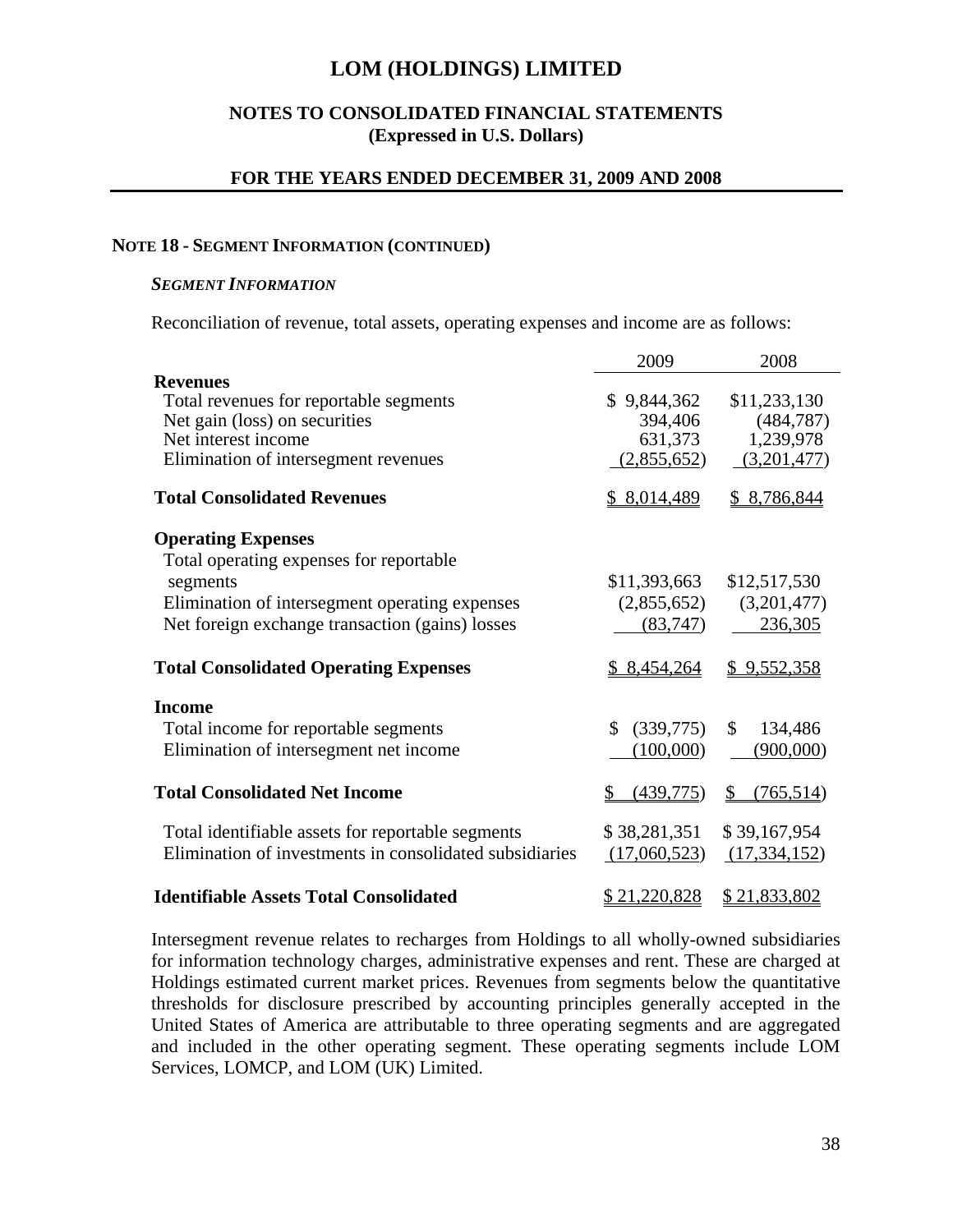### **NOTES TO CONSOLIDATED FINANCIAL STATEMENTS (EXPRESSED IN U.S. DOLLARS)**

## **FOR THE YEARS ENDED DECEMBER 31, 2009 AND 2008**

#### **NOTE 18 - SEGMENT INFORMATION (CONTINUED)**

|                                                                |                                                  | <b>Brokerage</b>                                |                                           |                                                        |                                                         |                                                  |                                                  |                                 |                          |
|----------------------------------------------------------------|--------------------------------------------------|-------------------------------------------------|-------------------------------------------|--------------------------------------------------------|---------------------------------------------------------|--------------------------------------------------|--------------------------------------------------|---------------------------------|--------------------------|
| 2009                                                           | <b>LOM</b><br>Securities<br>(Bermuda)<br>Limited | <b>LOM</b><br>Securities<br>(Cayman)<br>Limited | LOM<br>Securities<br>(Bahamas)<br>Limited | <b>LOM</b> Asset<br>Management<br>Limited<br>(Bermuda) | Lines<br>Overseas<br>Management<br>Limited<br>(Bermuda) | <b>LOM</b><br>(Holdings)<br>Limited<br>(Bermuda) | <b>LOM</b><br>Properties<br>Limited<br>(Bermuda) | Other                           | Total                    |
| Revenues from                                                  |                                                  |                                                 |                                           |                                                        |                                                         |                                                  |                                                  |                                 |                          |
| external customers<br>Intersegment revenue                     | \$1,447,969                                      | \$644,587                                       | \$1,376,018                               | \$1,561,319<br>158,789                                 | \$1,002,893<br>1,421,710                                | 177,557<br>\$                                    | 686,254<br>\$<br>396,679                         | 92,113<br>\$<br>878,474         | \$6,988,710<br>2,855,652 |
| <b>Total Revenue</b>                                           | \$1,447,969                                      | \$644,587                                       | \$1,376,018                               | \$1,720,108                                            | \$2,424,603                                             | 77,557<br>S.                                     | \$1,082,933                                      | \$970,587                       | \$9,844,362              |
| Net interest income<br>Investment income<br>recorded under the | $\mathbb{S}$<br>154                              | \$<br>$- -$                                     | $\mathcal{S}$<br>$\overline{\phantom{a}}$ | \$<br>443                                              | \$609,003                                               | \$<br>21,466                                     | \$<br>243                                        | $\boldsymbol{\mathsf{S}}$<br>64 | \$<br>631,373            |
| equity method                                                  |                                                  |                                                 |                                           |                                                        |                                                         | 101,713                                          |                                                  |                                 | 101,713                  |
| Depreciation<br>Net trading gains                              | $\overline{\phantom{m}}$                         | 16,957                                          | 44,148                                    |                                                        | --                                                      | $\overline{\phantom{m}}$                         | 262,390                                          | 84,893                          | 408,388                  |
| on securities owned                                            | 145,971                                          | 2,947                                           | 33                                        | 203,241                                                | 21,097                                                  | 18,000                                           |                                                  | 3,117                           | 394,406                  |
| Operating expenses                                             | 1,717,927                                        | 1,113,841                                       | 1,346,933                                 | 1,611,393                                              | 3,410,376                                               | 243,542                                          | 842,609                                          | 1,107,042                       | 11,393,663               |
| Segment (loss) income                                          | (50, 477)                                        | (466, 247)                                      | 28,911                                    | 311,108                                                | (346, 458)                                              | 73,179                                           | 239,876                                          | (129,667)                       | (339,775)                |
| Identifiable assets                                            | 1,444,007                                        | 146,219                                         | 621,562                                   | 1,129,082                                              | 4,293,762                                               | 20,220,389                                       | 8,737,859                                        | 1,688,471                       | 38,281,351               |
| Long-lived assets net<br>of depreciation                       | $--$                                             | 13,745                                          | 111,139                                   | $--$                                                   | 734,191                                                 | $- -$                                            | 8,475,037                                        | 113,112                         | 9,447,224                |
| Capital expenditures                                           | $-\,-$                                           | (8, 536)                                        |                                           | $- -$                                                  | 103,437                                                 | $-\,-$                                           | 4,205                                            | 47,026                          | 146,132                  |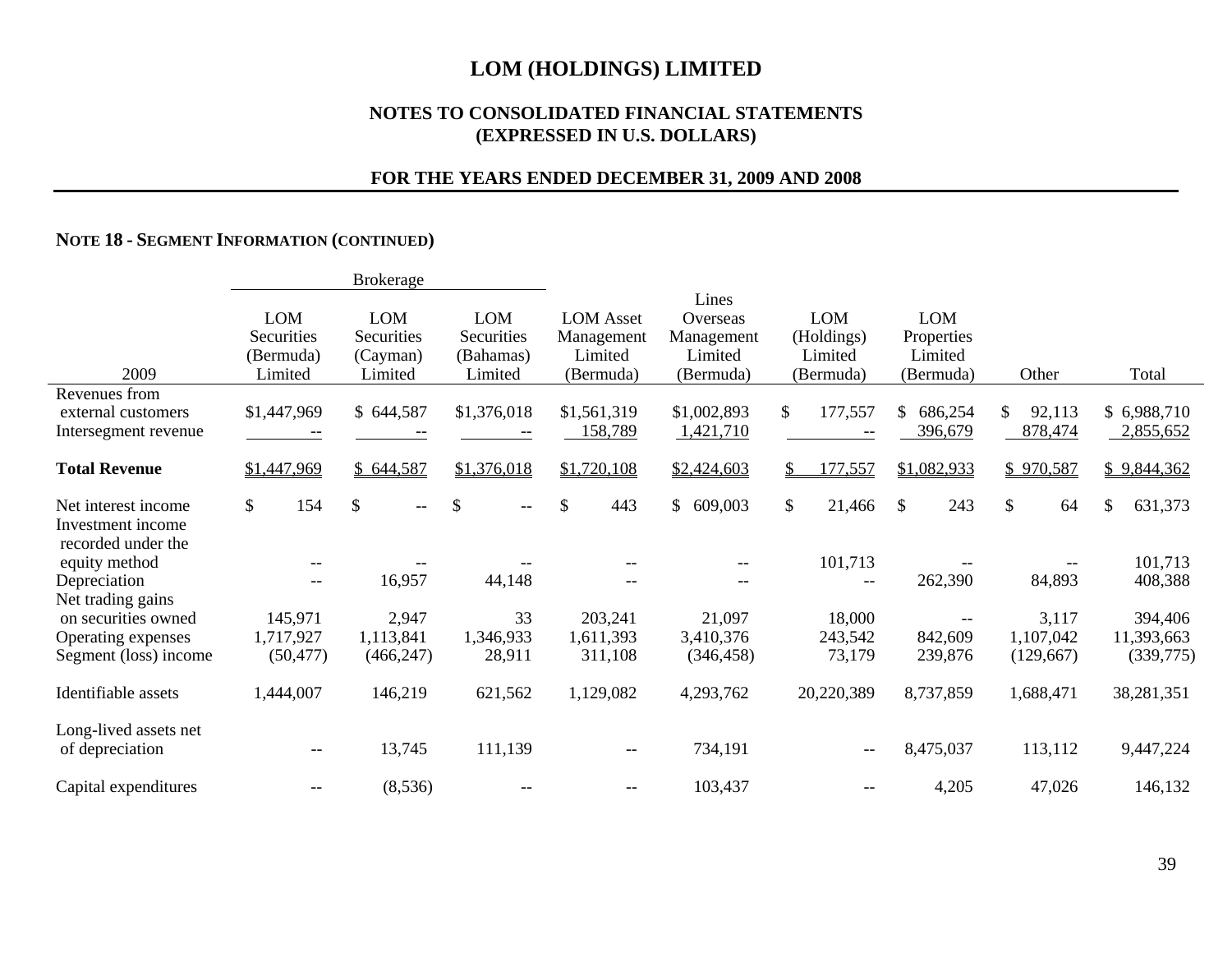#### **NOTES TO CONSOLIDATED FINANCIAL STATEMENTS (EXPRESSED IN U.S. DOLLARS)**

## **FOR THE YEARS ENDED DECEMBER 31, 2009 AND 2008**

#### **NOTE 18 - SEGMENT INFORMATION (CONTINUED)**

|                                                                         |                                                  | <b>Brokerage</b>                                |                                                  |                                                        |                                                         |                                                  |                                                  |                           |                          |
|-------------------------------------------------------------------------|--------------------------------------------------|-------------------------------------------------|--------------------------------------------------|--------------------------------------------------------|---------------------------------------------------------|--------------------------------------------------|--------------------------------------------------|---------------------------|--------------------------|
| 2008                                                                    | <b>LOM</b><br>Securities<br>(Bermuda)<br>Limited | <b>LOM</b><br>Securities<br>(Cayman)<br>Limited | <b>LOM</b><br>Securities<br>(Bahamas)<br>Limited | <b>LOM</b> Asset<br>Management<br>Limited<br>(Bermuda) | Lines<br>Overseas<br>Management<br>Limited<br>(Bermuda) | <b>LOM</b><br>(Holdings)<br>Limited<br>(Bermuda) | <b>LOM</b><br>Properties<br>Limited<br>(Bermuda) | Other                     | Total                    |
| Revenues from<br>external customers<br>Intersegment revenue             | \$1,655,012                                      | \$1,182,936                                     | \$1,693,828                                      | \$1,496,408<br>157,900                                 | \$1,252,732<br>1,636,852                                | \$<br>41,179                                     | \$<br>669,980<br>396,679                         | 39,578<br>\$<br>1,010,046 | \$8,031,653<br>3,201,477 |
| <b>Total Revenue</b>                                                    | \$1,655,012                                      | \$1,182,936                                     | \$1,693,828                                      | \$1,654,308                                            | \$2,889,584                                             | \$<br>41,179                                     | \$1,066,659                                      | \$1,049,624               | \$11,233,130             |
| Net interest revenue<br>Depreciation<br><b>Investment</b> loss          | \$<br>6,450<br>$\overline{\phantom{m}}$          | $\mathcal{S}$<br>11,541<br>28,441               | 31,531<br>42,347                                 | $\mathbb{S}$<br>552<br>$-\,-$                          | \$1,154,354                                             | \$<br>22,917<br>$\overline{\phantom{m}}$         | $\mathbb{S}$<br>145<br>269,629                   | \$<br>12,488<br>70,522    | \$1,239,978<br>410,939   |
| recorded under the<br>equity method<br>Net trading (losses)<br>gains on |                                                  |                                                 |                                                  |                                                        |                                                         | (12, 777)                                        |                                                  |                           | (12, 777)                |
| securities owned                                                        | (329, 945)                                       | (1, 333)                                        | (254)                                            | 82,065                                                 | (74, 669)                                               | (160, 651)                                       |                                                  |                           | (484, 787)               |
| Operating expenses<br>Segment (loss) income                             | 1,450,950<br>(263, 883)                          | 1,393,611<br>(200, 870)                         | 1,765,889<br>(40,760)                            | 1,400,061<br>327,041                                   | 3,635,281<br>287,423                                    | 410,021<br>392,444                               | 957,261<br>109,428                               | 1,504,456<br>(476, 337)   | 12,517,530<br>134,486    |
| Identifiable assets                                                     | 1,893,051                                        | 437,159                                         | 595,572                                          | 913,943                                                | 4,517,566                                               | 20,144,110                                       | 9,107,614                                        | 1,558,939                 | 39,167,954               |
| Identifiable long-lived<br>assets-net of                                |                                                  |                                                 |                                                  |                                                        |                                                         |                                                  |                                                  |                           |                          |
| depreciation                                                            | $\overline{\phantom{m}}$                         | 39,238                                          | 155,288                                          |                                                        | 630,754                                                 | $\qquad \qquad -$                                | 8,733,223                                        | 150,977                   | 9,709,480                |
| Capital expenditures                                                    |                                                  | 1,591                                           | 4,100                                            |                                                        | 630,754                                                 |                                                  | 63,232                                           | 81,863                    | 781,540                  |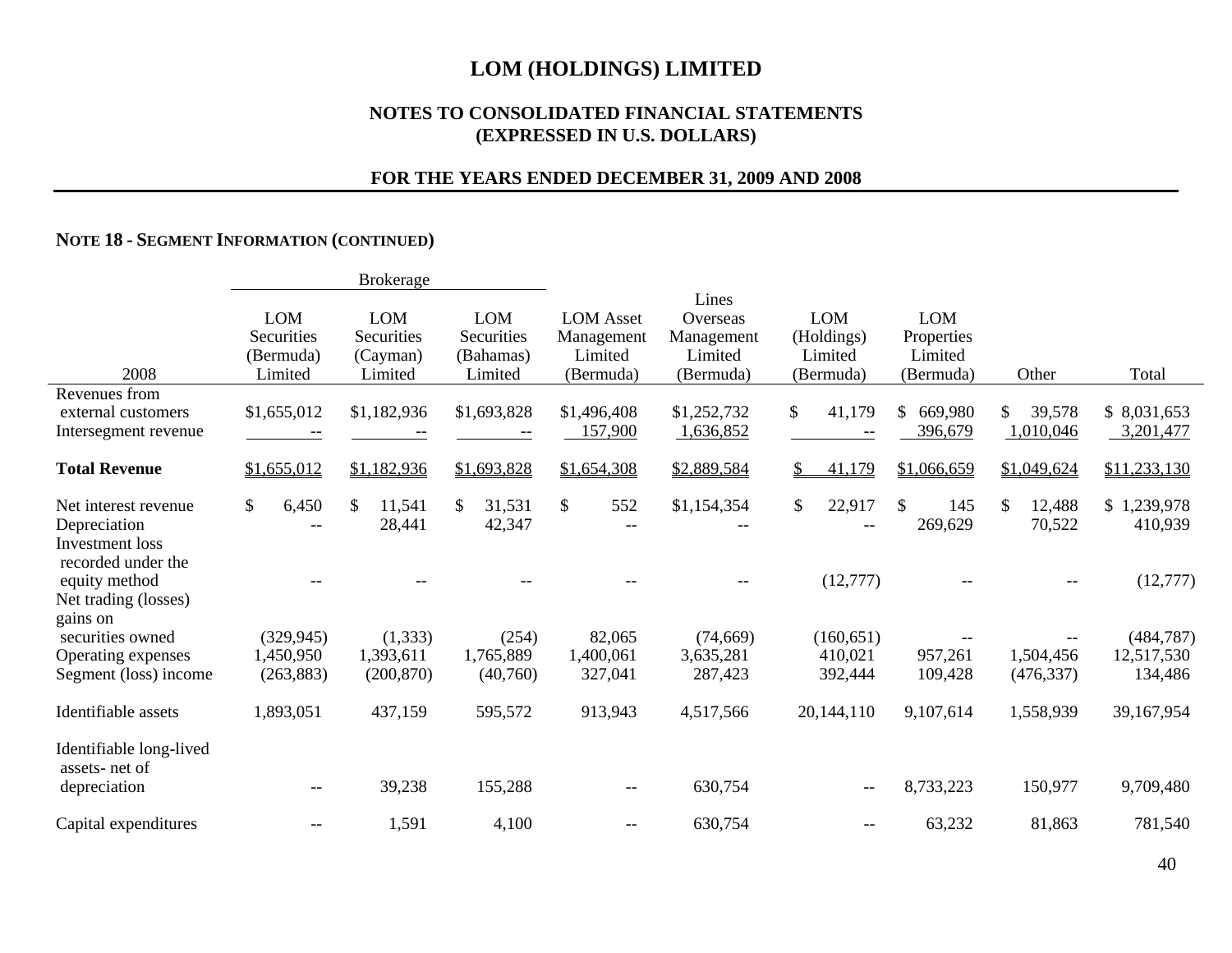## **NOTES TO CONSOLIDATED FINANCIAL STATEMENTS (EXPRESSED IN U.S. DOLLARS)**

## **FOR THE YEARS ENDED DECEMBER 31, 2009 AND 2008**

#### **NOTE 18 - SEGMENT INFORMATION (CONTINUED)**

## *GEOGRAPHIC SPLIT*

| 2009                                                                    | Bermuda        | Cayman                  | <b>Bahamas</b> | Total       |
|-------------------------------------------------------------------------|----------------|-------------------------|----------------|-------------|
| Revenues from external customers<br>Long lived assets - property, plant | \$4,968,042    | 644,587<br><sup>S</sup> | \$1,376,080    | \$6,988,709 |
| and equipment                                                           | 9,321,639      | 13,745                  | 111,840        | 9,447,224   |
| 2008                                                                    | <b>Bermuda</b> | Cavman                  | <b>Bahamas</b> | Total       |
| Revenues from external customers                                        | \$5,154,011    | \$1,182,936             | \$1,694,706    | \$8,031,653 |
| Long lived assets - property, plant<br>and equipment                    | 9,513,552      | 39,238                  | 156,690        | 9,709,480   |

Geographic split is disclosed by location of business.

#### **NOTE 19 - SUPPLEMENTARY INFORMATION - FIVE YEAR COMPARISON TABLE**

#### *INCOME STATEMENT DATA – FOR THE YEAR ENDED DECEMBER 31*

|                             | 2009        | 2008        | 2007         | 2006           | 2005           |
|-----------------------------|-------------|-------------|--------------|----------------|----------------|
| Net revenue-interest income | 631,373     | \$1,239,978 | 1,876,783    | 1,588,119      | ,733,522       |
| Fees and other income       | 7,383,116   | 7,546,866   | 14,648,136   | 11,223,322     | 11,180,573     |
| Operating expenses          | (8,454,264) | (9,552,358) | (14,046,601) | (11, 158, 852) | (12, 189, 079) |
|                             |             |             |              |                |                |
| <b>Net Income</b>           | (439,775)   | (765, 514)  | 2,478,318    | .652.589       | 725,016        |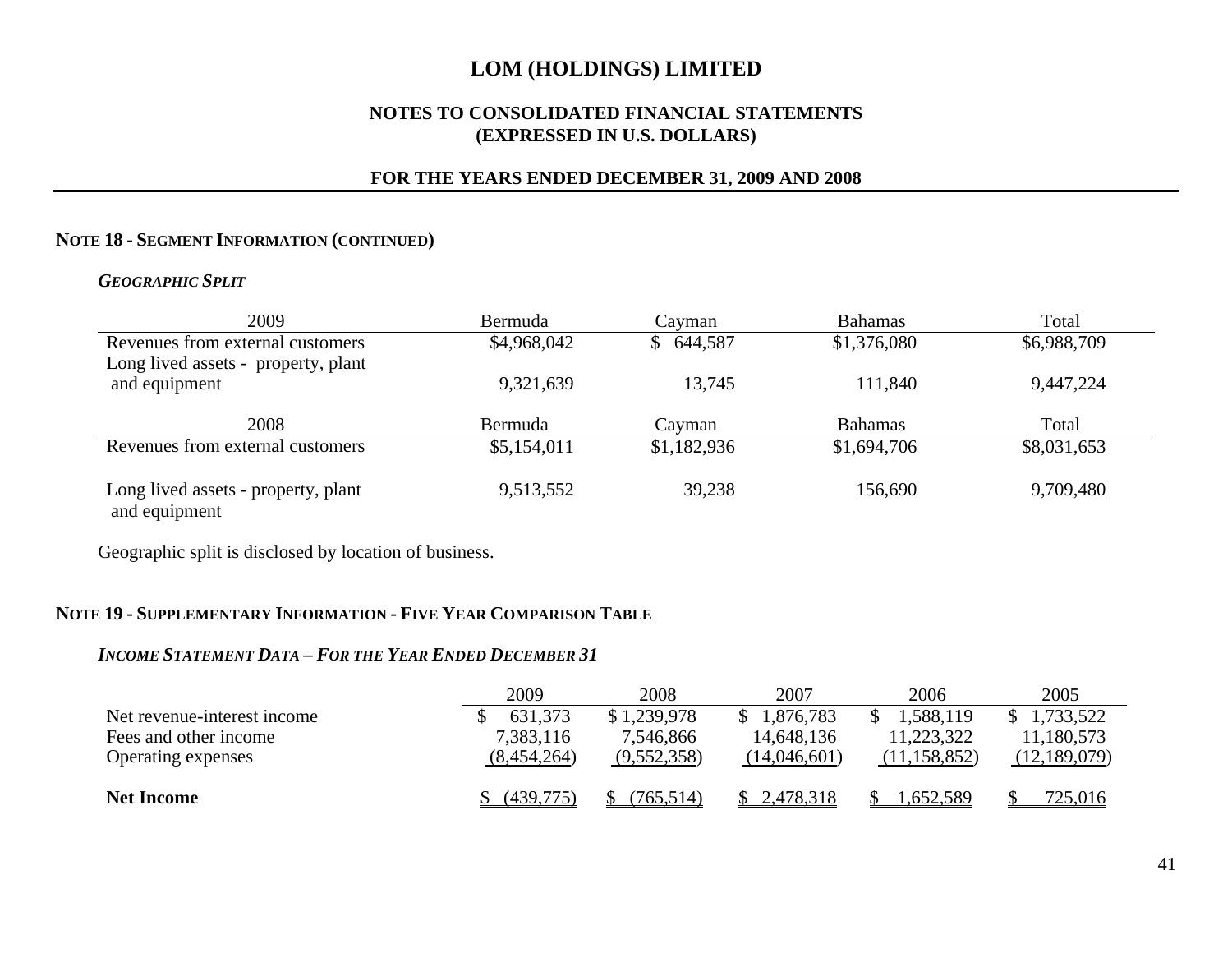### **NOTES TO CONSOLIDATED FINANCIAL STATEMENTS (EXPRESSED IN U.S. DOLLARS)**

## **FOR THE YEARS ENDED DECEMBER 31, 2009 AND 2008**

#### **NOTE 19 - SUPPLEMENTARY INFORMATION - FIVE YEAR COMPARISON TABLE (CONTINUED)**

#### *BALANCE SHEET DATA – AS OF DECEMBER 31*

|                                            | 2009        | 2008        | 2007         | 2006        | 2005         |
|--------------------------------------------|-------------|-------------|--------------|-------------|--------------|
|                                            |             |             |              |             |              |
| Cash, cash equivalents and restricted cash | \$4,276,008 | \$3,409,556 | \$ 8,410,832 | \$9,827,719 | \$15,035,237 |
| Securities owned                           | 4,953,207   | 4,979,635   | 4,889,451    | 2,758,929   | 607,670      |
| Property and equipment, net                | 9,447,224   | 9,709,480   | 9,345,224    | 9,257,592   | 9,563,920    |
| Total assets                               | 21,220,828  | 21,833,802  | 25,831,639   | 23,416,502  | 27, 256, 727 |
| Stockholders' equity                       | 18,880,413  | 19,498,393  | 21,879,946   | 20,240,103  | 25,326,894   |

#### *FINANCIAL RATIOS – AS OF DECEMBER 31*

|                          | 2009  | 2008  | 2007  | 2006                  | 2005                  |
|--------------------------|-------|-------|-------|-----------------------|-----------------------|
| Liabilities-equity ratio | 12.4% | 2.0%  | 18.1% | 15.7%                 | 7.6%                  |
| Return on equity         | (2.3) | (3.9) | 11.J  | ∪.∠                   | 2.9                   |
| Return on assets         | (21)  | (3.5) | 9.6   | $\overline{ }$<br>. . | $\cap$ $\Box$<br>ا مط |